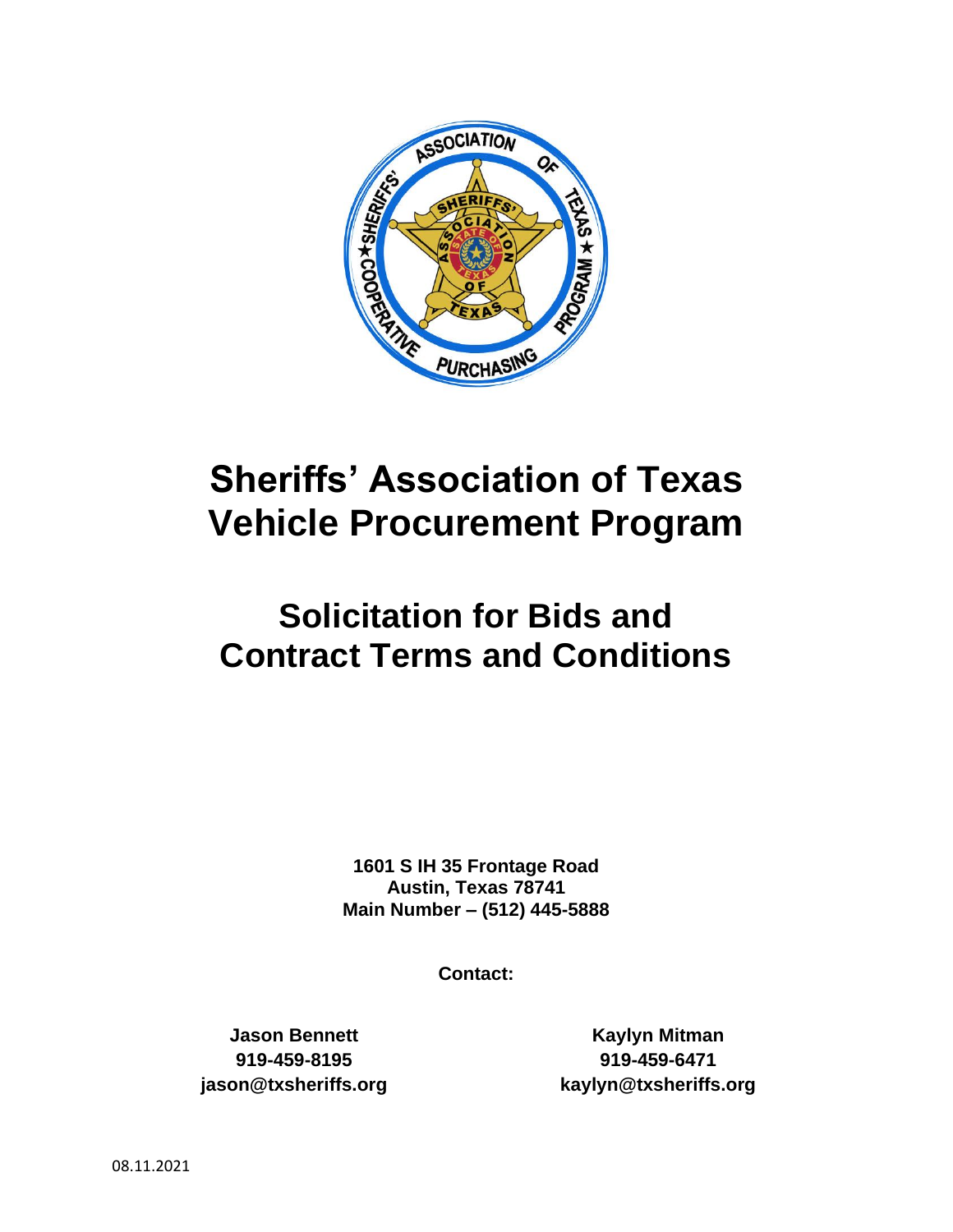# **Section I**

# **Pre-Bid Procedures**

#### 1.0 PURPOSE

The Sheriffs' Association of Texas (SAT) invites interested vendors, including Motor Vehicle Manufacturers and Dealers/Certified Representatives to submit responses in accordance with these solicitation documents. The Sheriffs' Association of Texas will serve as the "Contract Administrator" in the solicitation process and the administration of the resulting contract. The purpose of this solicitation for bids is to establish a contract with manufacturer's authorized dealers for the purpose of providing vehicles on a "no trade-in basis."

**Trade-ins are not addressed in this contract. If an agency has a desire to offer vehicles/equipment for trade to the dealer, the agency and dealer may do so at their sole discretion, separate and apart from this contract.** 

#### 1.1 DEFINITIONS

The following terms are defined as the follows:

- a) Vehicle Procurement Program (VPP) A program managed by the Sheriffs' Association of Texas for the purpose of providing public procurement of quality goods (motor vehicles) to support effective and efficient government ensuring the prudent use of public funds. The primary goals of the VPP are:
	- Providing efficient delivery of products and services;
	- Obtaining best value through competition;
	- Offering fair and equitable competitive contracting opportunities for suppliers; and
	- Maintaining public confidence through ethical and transparent procurement practices.
- b) Contract Administrator The Sheriffs' Association of Texas employee who is responsible for administering the contract solicitations and administration process for the Vehicle Procurement Program.
- c) Cooperative Bid Coordinator The Sheriffs' Association of Texas employee who is responsible for the day-to-day operations of the Vehicle Procurement Program.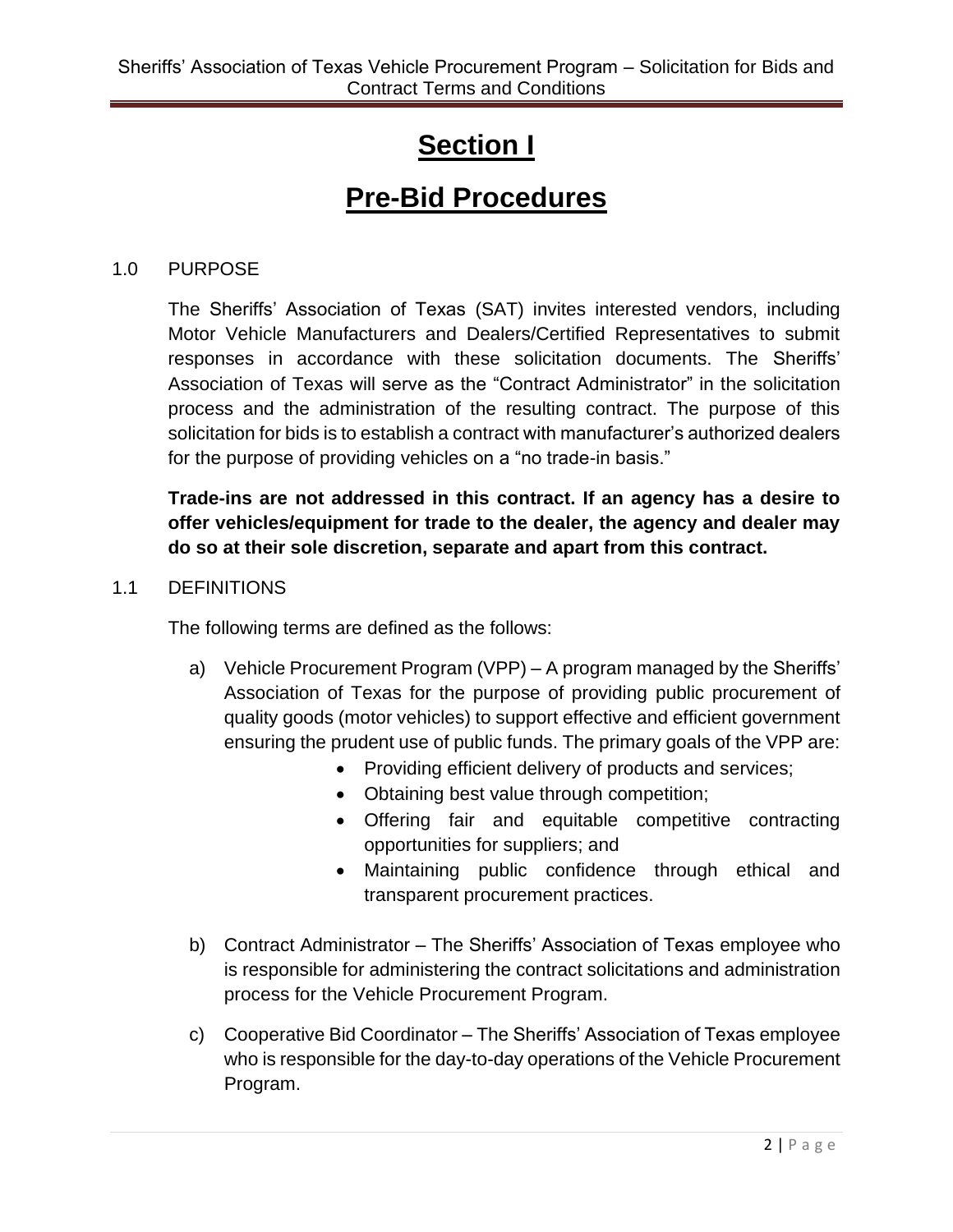- d) Vehicle Procurement Advisory Committee (VPAC) A body composed of employees of sheriffs' offices and other local governmental agencies in Texas, and any other person who the SAT identifies as subject matter experts that will assist with the development of bid specifications, evaluation of bid responses, and the awarding of contracts.
- e) Pre-Bid Conference A meeting held by the SAT that invites dealers and manufacturers' representatives to attend a review all current contract year vehicle specifications and the VPP's Solicitation for Bids and Contract Terms and Conditions.
- f) Contractor The bidder that has been awarded a contract and agrees to sell vehicles and equipment under the requirements, specifications, and terms and conditions of this agreement, to eligible Customers, as defined herein.
- g) Customer An eligible Customer as defined in Section 1.2.
- h) VendorLink The Sheriffs' Association of Texas' Bid Award System, located at https://www.myvendorlink.com/common/login.aspx which is the online system created for the submission of all bids, required documents and tabulation of bid results for the specifications contained herein.
- i) Bid A competitive bid procedure initiated through the issuance of a solicitation for bids. The term "bid" as used herein, shall not include request for proposals, request for qualifications, request for letters of interest, or the solicitation of purchase orders based on oral or written quotations.
- j) Bid Title The bid title consists of the bid number assigned to each contract term by the SAT.
- k) Bidder The entity that submits a bid and documentation to the SAT Contract Administrator in accordance with the terms and conditions contained herein.
- l) Zones Predetermined regions within Texas that are used to calculate delivery fees for bidding purposes. (See Zone Map)
- m) SAT Vehicle Specification Notebook A resource notebook provided to dealers that contains all bid-eligible vehicle specifications during the existing contract term.
- n) Factory The manufacturer or assembly line for motor vehicles or equipment.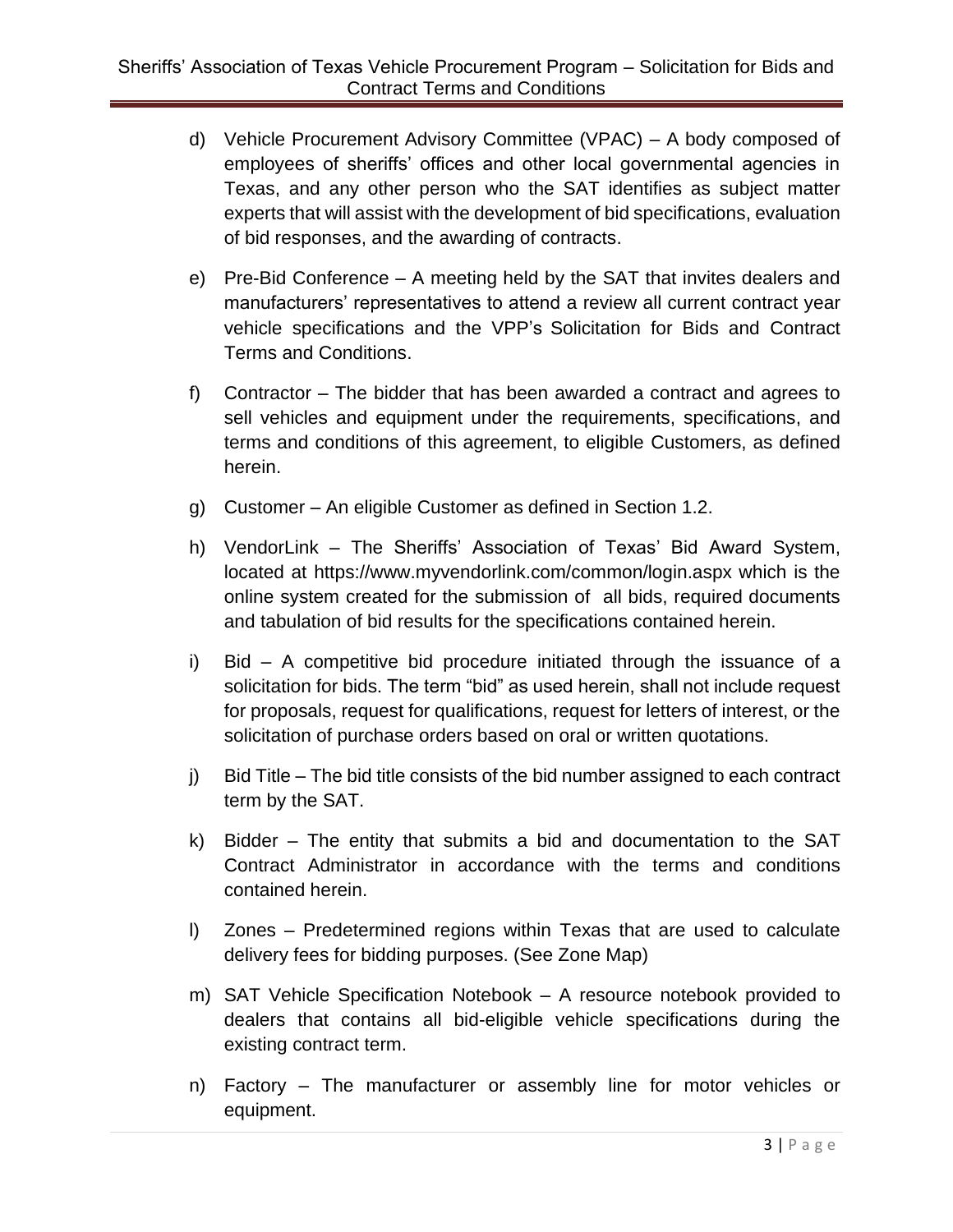- o) Dealer Option A product or service provided by the dealer or third party but not the factory.
- p) Add Option A product or service provided by the vehicle manufacturer.
- q) Fleet Final Order Date The model year cutoff date by which vehicles must be ordered as set forth by the manufacturer.
- r) Upfitter An individual or business who installs non-factory options on a vehicle or equipment.
- s) Subcontractor or  $3<sup>rd</sup>$  Party An individual or business that contracts to perform part or the entirety of another individual or business's contract.
- t) MSRP The manufacturer's suggested retail price, which represents the manufacturer's recommended retail selling price, list price, published price, or other usual and customary price that would be paid by the purchaser. The following are acceptable sources of current MSRPs and MSRP lists for use in the submission of bids and the resulting contract:
	- 1) Manufacturer's computer printouts; Ford DORA, General Motors GM AUTOBOOK; or approved equivalent
	- 2) Chrome Systems, Inc.'s PC Carbook (for instance, PC Carbook Plus and PC Carbook Fleet Edition)
	- 3) Manufacturer's Annual US Price Book
	- 4) Manufacturer's official website
	- 5) Edmunds (no subscription required)

(Note some of the above resources require a paid subscription)

- u) Total Recognized MSRP Occurs when an SAT requested option does not exist on the base vehicle model as a free flow option contained in the manufacturer's order guide. This MSRP is generated by the creation of a new model that includes the requested SAT option content. The Total Recognized MSRP is calculated as the differential between the dealer costs on the representative base vehicle versus total MSRP of the requested SAT option modifying the vehicle.
- v) Special Service Vehicle (SSV) Specialized vehicles that are generally heavier duty vehicles that may come with specialized option packages that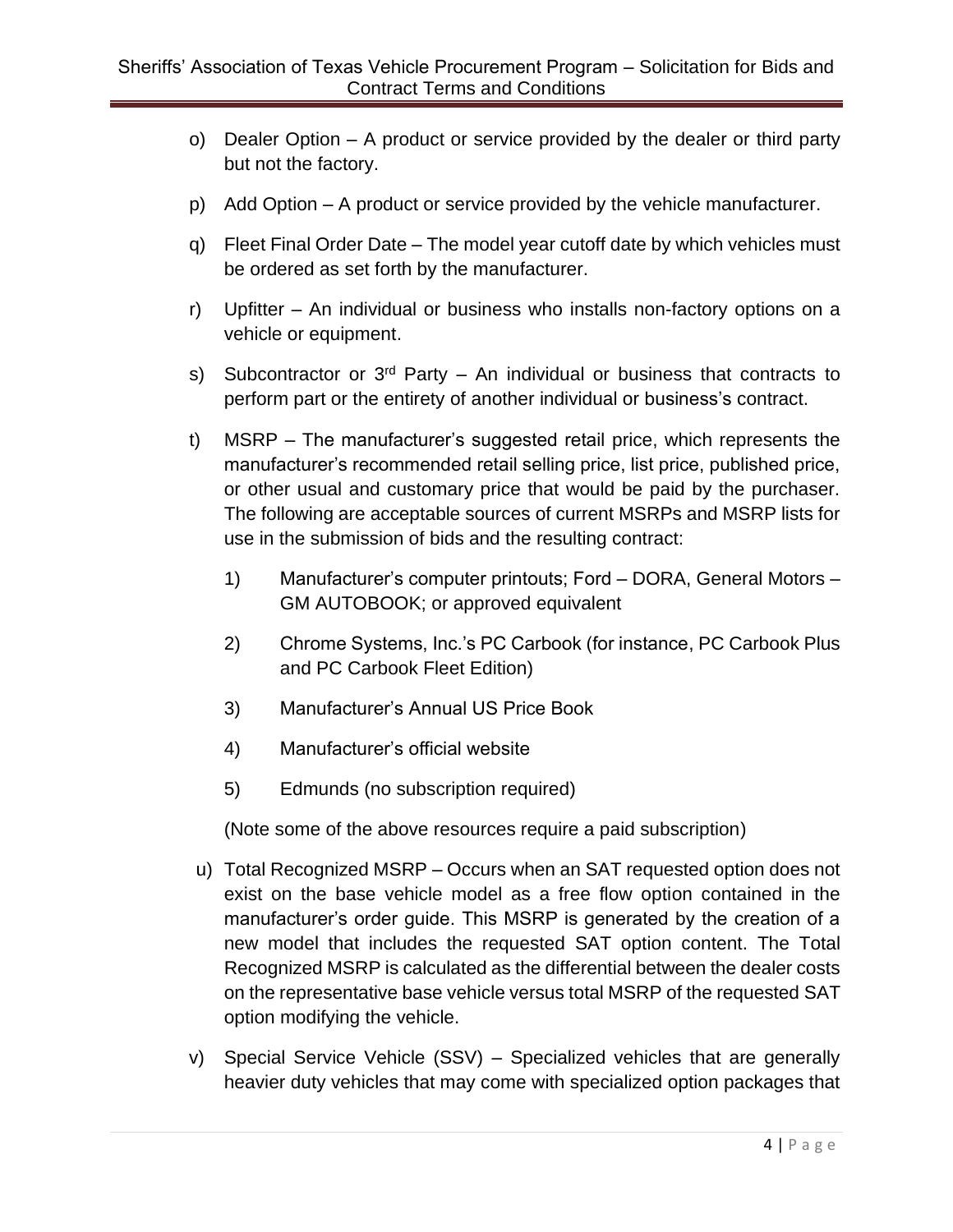are used for specific tasks but are not recommended by the manufacturer for use as pursuit vehicles.

 w) Police Pursuit Vehicles (PPV) -- Police Pursuit Vehicles are the most common police cars and are equipped to handle the vast majority of tasks including pursuit and high-speed response calls.

### 1.2 ELIGIBLE CUSTOMERS OF VPP

The VPP is available to any and all units of local governments/political subdivisions including, but not limited to, county, local county board of public instruction, municipalities and/or police agencies, other local public or public safety agencies or authorities, and any private university and college within the State of Texas.

All Customers are bound by their individual governing purchasing ordinances, rules, and regulations. All Contractor/dealers are governed by their manufacturer's agreement. See also Section 1.4 Funding.

#### 1.3 TERM OF CONTRACT

If awarded, a contract shall remain in effect until the next official SAT contract is awarded. A contract may be renewed by mutual agreement between the SAT and the Contractor, at the sole option and discretion of the SAT, for up to two additional consecutive years, on a year-to-year basis.

*The SAT will announce one bid that will remain in effect for one (1) year from the date of contract execution by the SAT Contract Administrator.* 

Contract extensions will only be executed when conditions indicate it is in the best interest of the SAT and the Customers.

In the event that a contract is continued beyond the term provided by mutual consent the contract shall be carried out on a month-to-month basis only and shall not constitute an implied renewal of the contract. Said month to month extension shall be upon the same terms of the contract and at the compensation and payment provided herein.

#### 1.4 FUNDING

Funds expended by a Customer pursuant to this contract must be allocated by the individual Customer for each fiscal year included within the contract period. Therefore, the contract shall automatically terminate without penalty if such funds are not allocated.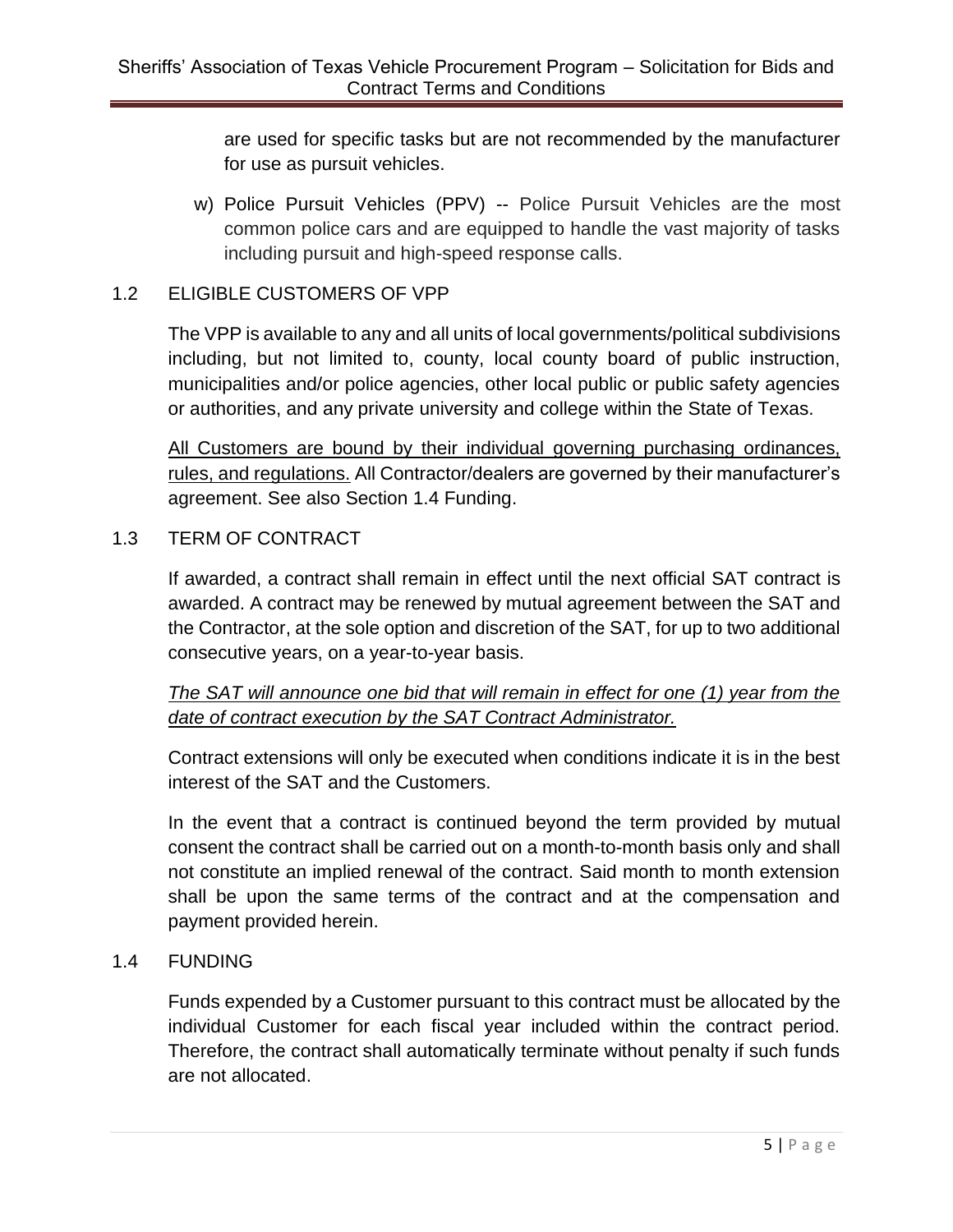#### 1.5 COMMUNICATIONS

Communications between a bidder, it's representative(s) and SAT are limited to matters of process or procedure. Requests for additional information or clarifications must be made by electronic communication to the SAT Contract Administrator no later than ten (10) calendar days prior to the scheduled bid opening date.

During this solicitation for bids period, all questions/communication will only be accepted by electronic communication made directly to the SAT Contract Administrator. The SAT will issue replies to inquiries and any other corrections or amendments it deems necessary in written addenda issued prior to the deadline for submitting a bid.

Bidders should not rely on representations, statements, or explanations other than those made in this solicitation for bids or in any written addendum to this bid. Bidders should verify with the SAT Contract Administrator prior to submitting a bid that all addenda have been received.

#### 1.6 REFERENCES

If requested by the SAT, bidders shall furnish the names, addresses, and telephone numbers on company letterhead of a minimum of five (5) firms or government organizations for which the Contractor is currently providing or has provided similar services. Two (2) of the references must be government related. A dealer participating for the first time in government fleet sales/bidding may be considered exempt from this requirement. If exempt, the bidder must demonstrate to the satisfaction of the SAT Contract Administrator that the dealership has the appropriate facility, staffing, and financial resources to support the contract should they receive an award. The exempt bidder must also provide five (5) customer service references. See Section 1.7 Bidder Qualifications.

All references must be received by the SAT no later than five (5) business days from the deadline to submit electronic bids.

# 1.7 BIDDER QUALIFICATIONS

In order for bids to be considered, new bidders to the Sheriffs' Association of Texas' Vehicle Procurement Program (VPP) must submit with their bid, evidence that they are qualified to satisfactorily perform the specified service. Evidence shall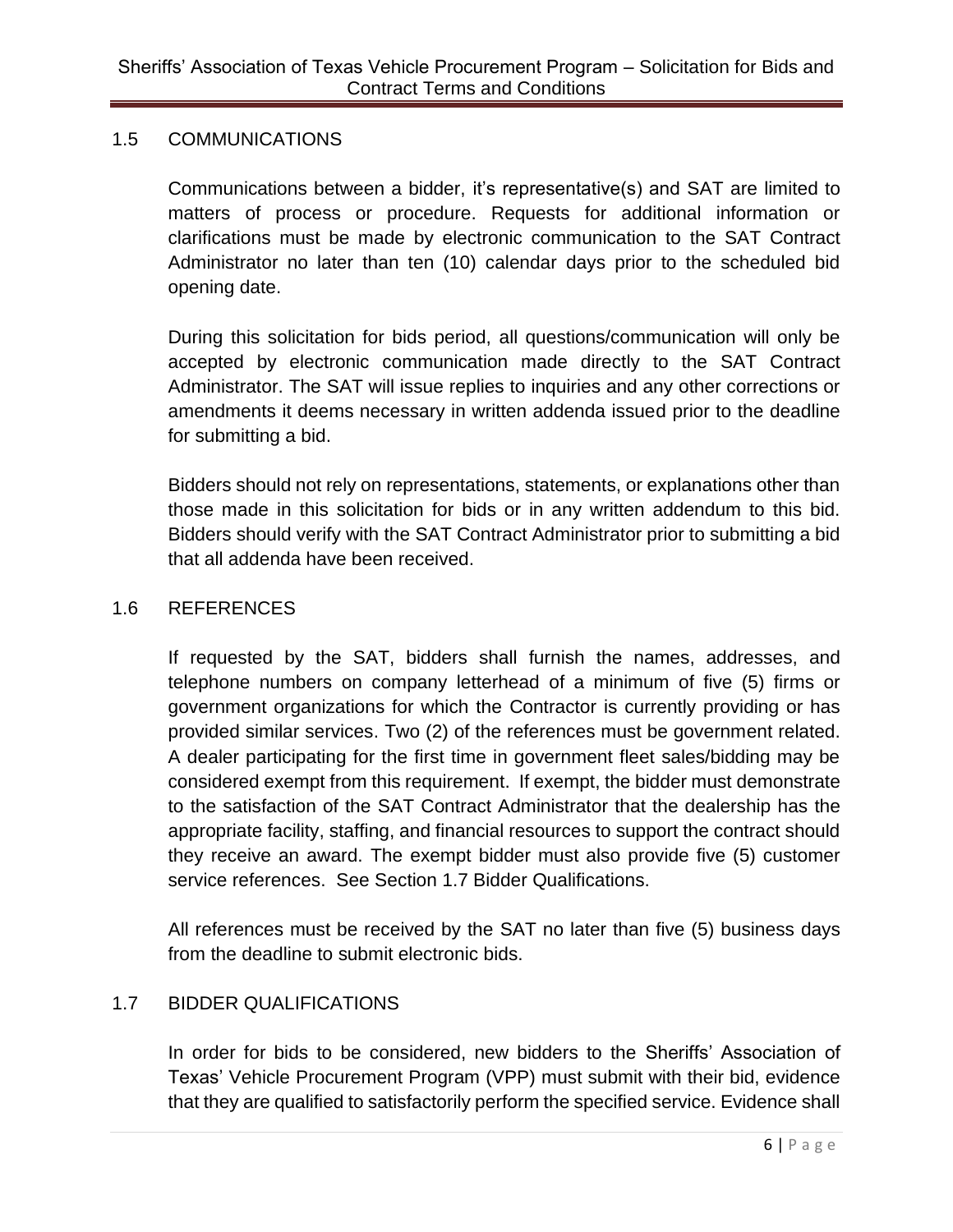include all information necessary to certify that the bidder maintains a permanent place of business; is an authorized distributor of the items specified in their proposal; has not had sustained claims filed against the bidder or the bidder's firm; and has provided similar type products or services previously. The evidence also will consist of listings of contracts for similar products or services that have been provided to public and private sector clients within the last three (3) years, and letter(s) from the manufacturer that the bidder is an authorized distributor for the proposed manufacturer. See Section 1.11 Submittal of Bid.

# 1.8 LATE BIDS

At the time, date, and place indicated in the published Bid Calendar, the bids will be opened. Any bid(s) received after the time and date specified will be rejected by the SAT and VendorLink System and all documentation will be returned to the bidder unopened. An electronic bid is considered received by the SAT when a bidder saves their base vehicle and option pricing, and all required documents on the VendorLink website. All electronic bids are final at the date and time the VendorLink website closes. Bidders may edit all VendorLink entries as many times as necessary up until the date and time the VendorLink system closes for bidding. At that specified time, all bids are final.

The responsibility for submitting a bid before the stated time and date deadline is solely and strictly the responsibility of the bidder. The SAT is not responsible for delays caused by any occurrence.

#### 1.9 VendorLink

VendorLink is the Sheriffs' Association of Texas' Bid Award System. Access to the system requires a login and user password. To obtain a login and password, dealers must complete the registration form provided through VendorLink.

All prospective bidders are encouraged to download and review the bid submission checklist and reference guide located in VendorLink to obtain the most instructions for entering bid specifications and pricing.

# *Questions regarding the use of the VendorLink website, including those regarding VendorLink username and passwords, should be addressed to the Cooperative Bid Coordinator at kaylyn@txsherffs.org.*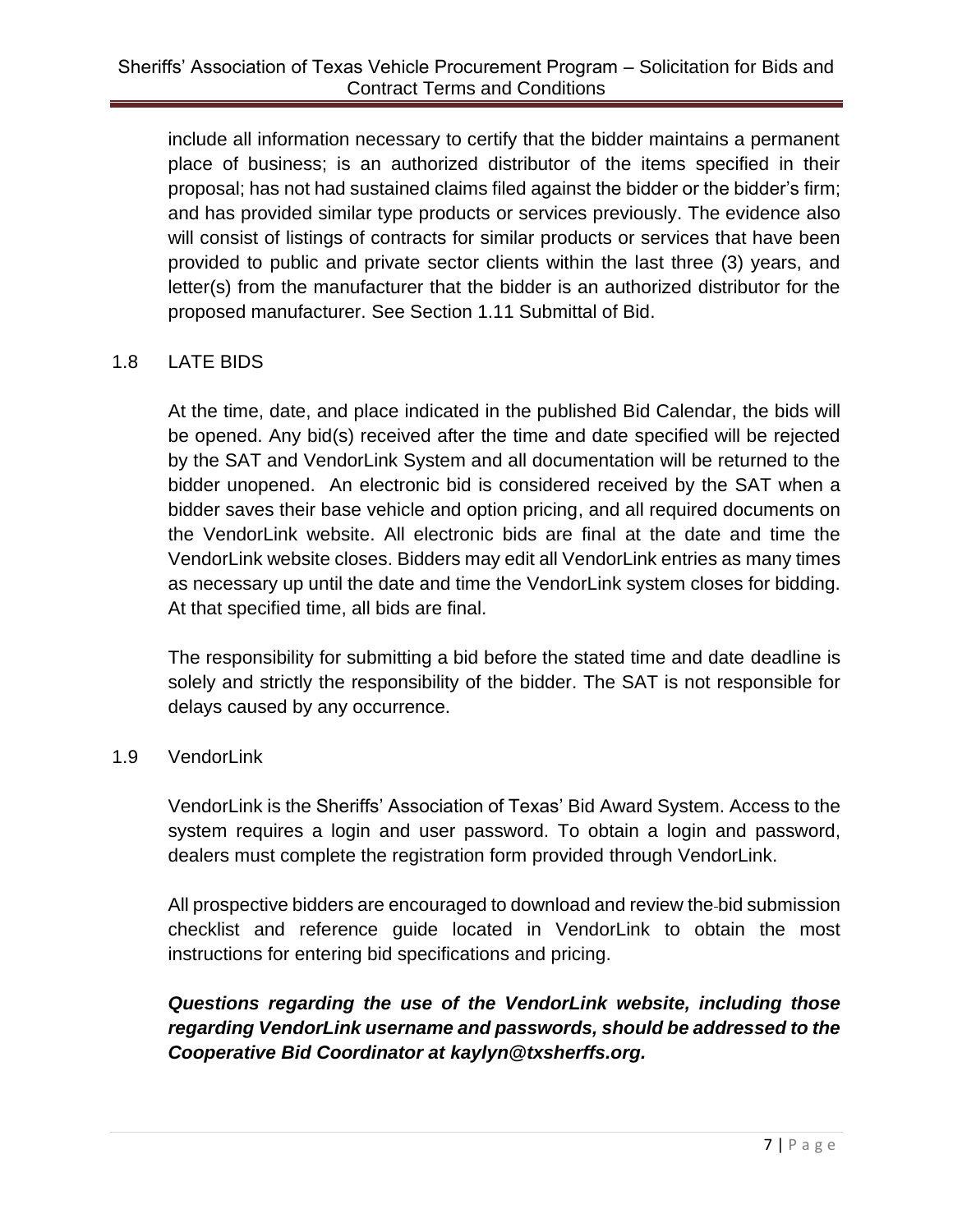# 1.10 SAT COMMISSION FEES FOR ALL SPECIFICATIONS

Contractors must include a flat fee of \$350.00 per purchase order for the SAT commission fee and their quotes. The SAT commission fee will be incorporated into, and made a part of, the total invoice amount. Fees are **NOT** based on the total invoice cost of the new vehicle or equipment. Trade-ins and other exchanges will not reduce or impact the fee. No other commission fee(s) will be applicable to any transaction relative to the contract.

#### 1.11 SUBMITTAL OF BID

Bidders must submit their bid and all required bid documents electronically via the Sheriffs' Association of Texas' Bid Award System (VendorLink.

Bidders must bid a requested SAT option by first offering the requested item if available from the factory. If this option is satisfied by the addition of a manufacturer's package that contains other items, then it must be indicated in VendorLink in the option line - and verifiable via audit. If the package offered to satisfy the request requires another factory option, then that factory option must also be indicated and referenced. If the item is a package and available as a freeflowing option to the base vehicle then the manufacturer's MSRP governs and becomes the ceiling price. If the item is a package that changes the manufacturer's model number, then the recognized MSRP computation will govern and define the ceiling price.

Bid prices are to be rounded down to the nearest dollar. Bids can be entered more than once, however, only the last bid entered into the VendorLink system before the bid solicitation is closed will be considered in the award process. If a paper bid is received without a corresponding electronic bid, the bid package will be rejected.

Each bidder is responsible for ensuring that his or her bid is submitted before the deadline outlined in the Bid Calendar. Late bids will not be considered and VendorLink will not accept bids after the due date and time specified in the Bid Calendar. If an electronic bid is not submitted by the date and time specified on the Bid Calendar, the bid is rejected. See Section 1.8 Late Bids.

The Specifications and Bid Form available on the VendorLink website, must be completed with the dealership name, contact person, telephone number and mobile phone number.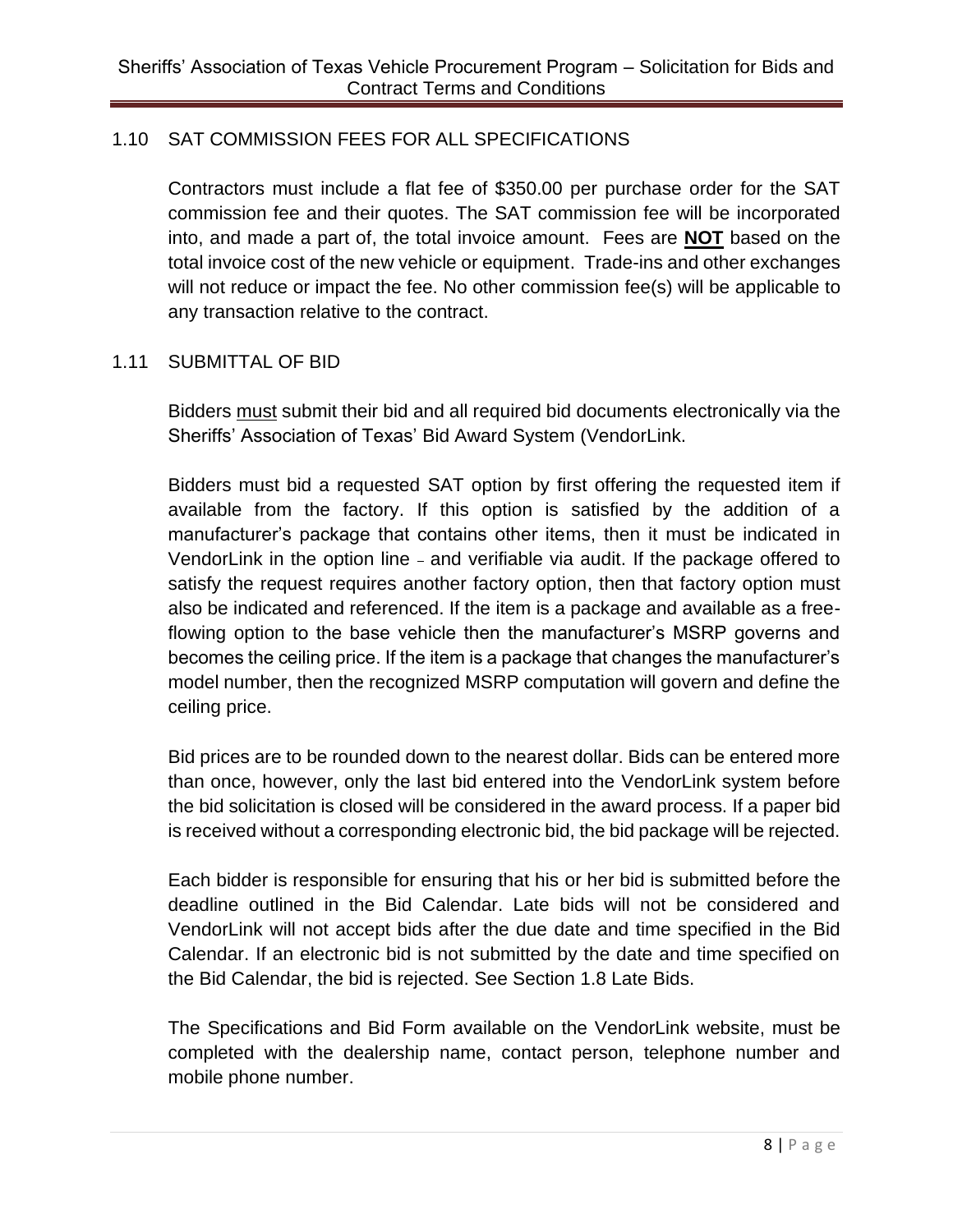Separate bid packages must be submitted for each individual dealership for which a bid was submitted through VendorLink. If a dealership is bidding on separate vehicles from different manufacturers, the dealership must submit separate bid packages for each manufacturer. The bid package must include:

- Specifications and Bid Form
- Manufacturer's print out (Ford "Dora"; General Motors "GM Autobook"; or approved equivalent) for each vehicle on which a bid is submitted. The manufacturer's print-out shall indicate an order code for the manufacturer's base model, all standard equipment, and any optional components required to provide the base vehicle as outlined in the bid solicitation. Dealer installed aftermarket components are required to meet the base vehicle specified and must be identified, in writing, on the manufacturer's printout.
	- o For specifications that do not produce a manufacturer's print-out, the bid package must include manufacturer's documentation that includes standard equipment and such other information that provides verification that such item meets the base specifications.
- Solicitation for Bids and Terms and Conditions Signature. Bidder must complete the Signature Page in its entirety and must indicate by signature on the form that the bidder has read and understands the provisions contained in this Solicitation for Bids.
- By virtue of its bid submission, bidder acknowledges its obligation to sell vehicles in all zones for which the bidder is awarded.

# 1.12 BID OPENING AND ELECTRONIC POSTING OF NOTICE OF INTENDED AWARD

Bids will be opened at the date, time, and place indicated in the Bid Calendar and will be evaluated thereafter. Although prices will not be read aloud, bidders may attend, but attendance is not a requirement.

The SAT Cooperative Bid Coordinator will notify all bidders of the initial bid tabulation results and any and all awards according to the timetable outlined in the Bid Calendar.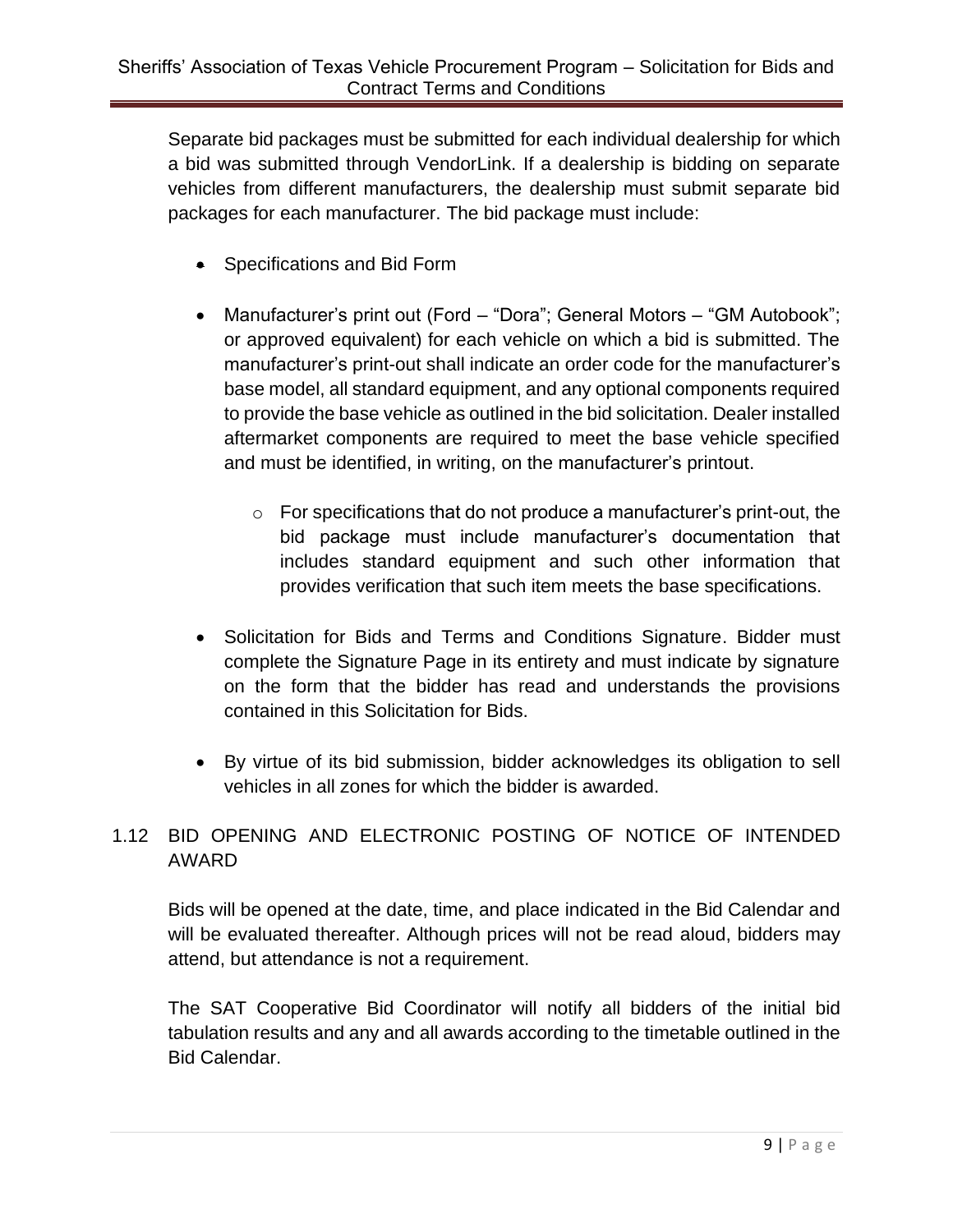If the posting of the initial bid tabulation results is delayed, the SAT Cooperative Bid Coordinator will notify all bidders of the delay and will give a revised date for posting of results.

#### 1.13 BID EVALUATION CRITERIA

Eligible responsive bids will be evaluated to determine if all contract bid requirements are met. Bids that do not meet all contract requirements of this solicitation, or fail to provide all required information, documents, or materials may be rejected as nonresponsive.

A bidder must have the necessary facilities, personnel, and expertise, and must be prepared, if requested by the SAT Contract Administrator, to present evidence of such experience.

The SAT Contract Administrator reserves the right to investigate or inspect at any time during the bid award process, and the contract period, whether the product, qualifications, or facilities offered by the bidder meet the contract requirements.

Bidders, whose bids, past performance, or current status do not reflect the capability, integrity, or reliability to fully and in good faith perform the requirements of the contract may be rejected as nonresponsive. In determining past performance, the SAT Contract Administrator will give consideration to the nature and number of complaints received from Customers regarding a previously awarded dealer. The SAT Contract Administrator may use discretion in determining which bids meet the contract requirements of this solicitation, and which respondents are responsive and responsible.

**The SAT Contract Administrator may use discretion in accepting or rejecting any and all bids, or separable portions thereof, in whole or in part; and/or make or limit awards either as individual items or as a total combined bid; and to waive any minor irregularities, technicalities, or omissions if determined that doing so will serve the best interest of the local government agencies of the State of Texas irrespective of the lowest bid. The SAT Contract Administrator may reject any responses not submitted in the manner specified by solicitation documents.**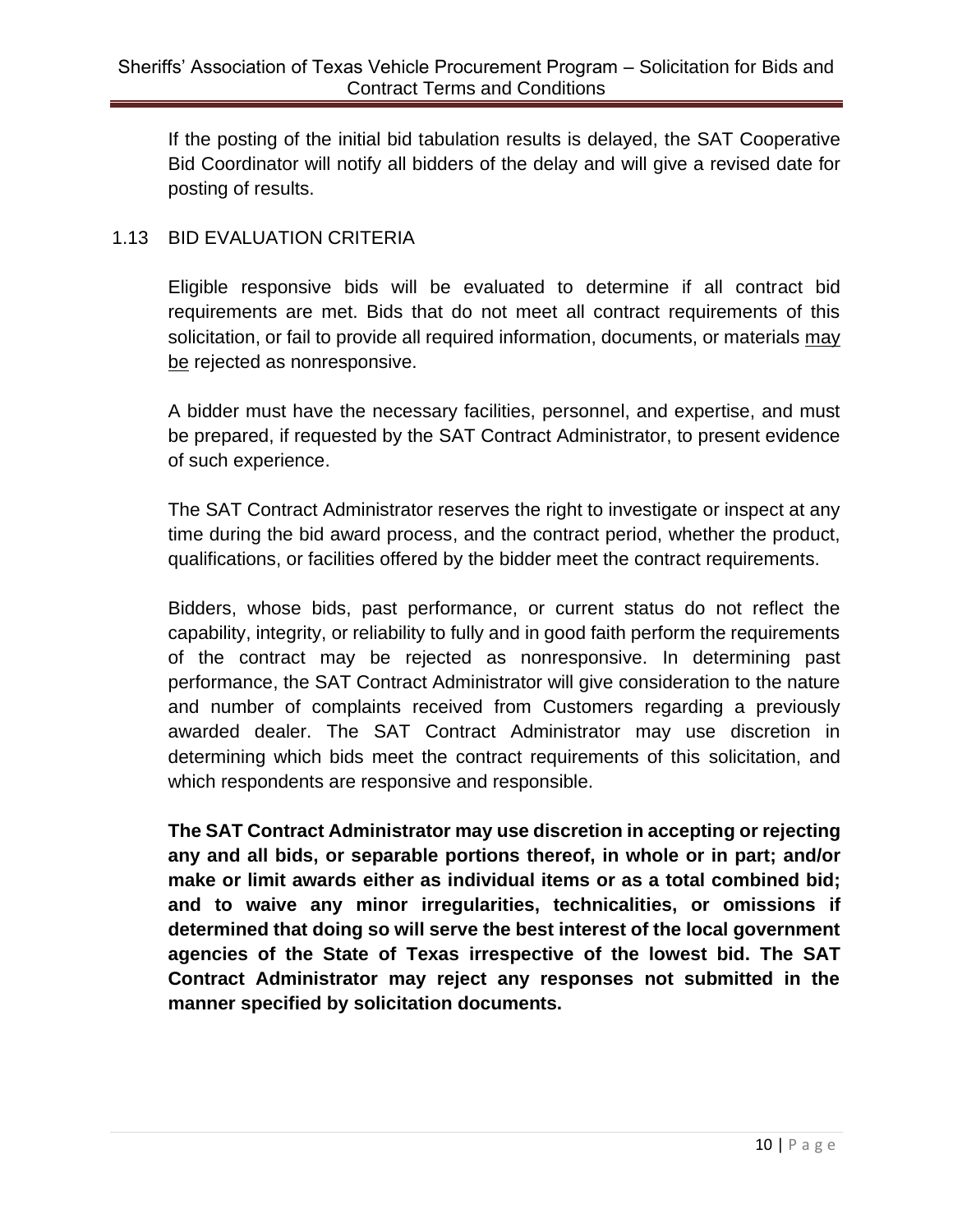#### 1.14 BASIS FOR AWARD

The SAT Contract Administrator will award the bid to the lowest and best responsive bidder by specification, by manufacturer and by zone. The award will be determined by the price of the bid, qualifications based on a dealer's facilities and financial resources, and demonstrated ability to perform the work in a satisfactory manner.

Bidders who routinely demonstrate deficiencies in providing satisfactory customer service per the SAT's discretion during a contract period prior to the issuance of this bid, may have their bid rejected or limited to the number of regions they can be awarded in this bid cycle. In cases where the manufacturer is at fault, the dealer must provide evidence of timely communication to the complainant and to the SAT.

Bidders are hereby advised that the SAT Contract Administrator may use discretion in rejecting any bid proposal not considered to be competitive in nature based on the best pricing information available.

The add options in the bid shall be for informational purposes only and will not serve as a basis for bid protest. See Section 1.56 Option Pricing for additional criteria.

# 1.15 ZONE BIDDING

Bidders are allowed to direct their bid to one or more geographic zones depicted on the zone map included. A space within the bid section for each specification in VendorLink is provided for the bidder to indicate zone bidding. In the absence of any indication to the contrary, all bids will be considered statewide. In addition to the six zones, as indicated on the zone map, all dealers will have a seventh option to bid in a separate category that will not charge the Customer a delivery fee.

Customers can purchase vehicles from all zones. When a customer chooses to purchase a vehicle from a dealer outside of their designated zone, the customer will be responsible for picking up the vehicle from the awarded dealer.

# 1.16 TAX EXEMPTIONS FOR CUSTOMERS

All state and federal tax exemptions applicable to the units of local governments of the State of Texas will apply. It is the Customer's responsibility to comply with any federal, state, and local tax requirements.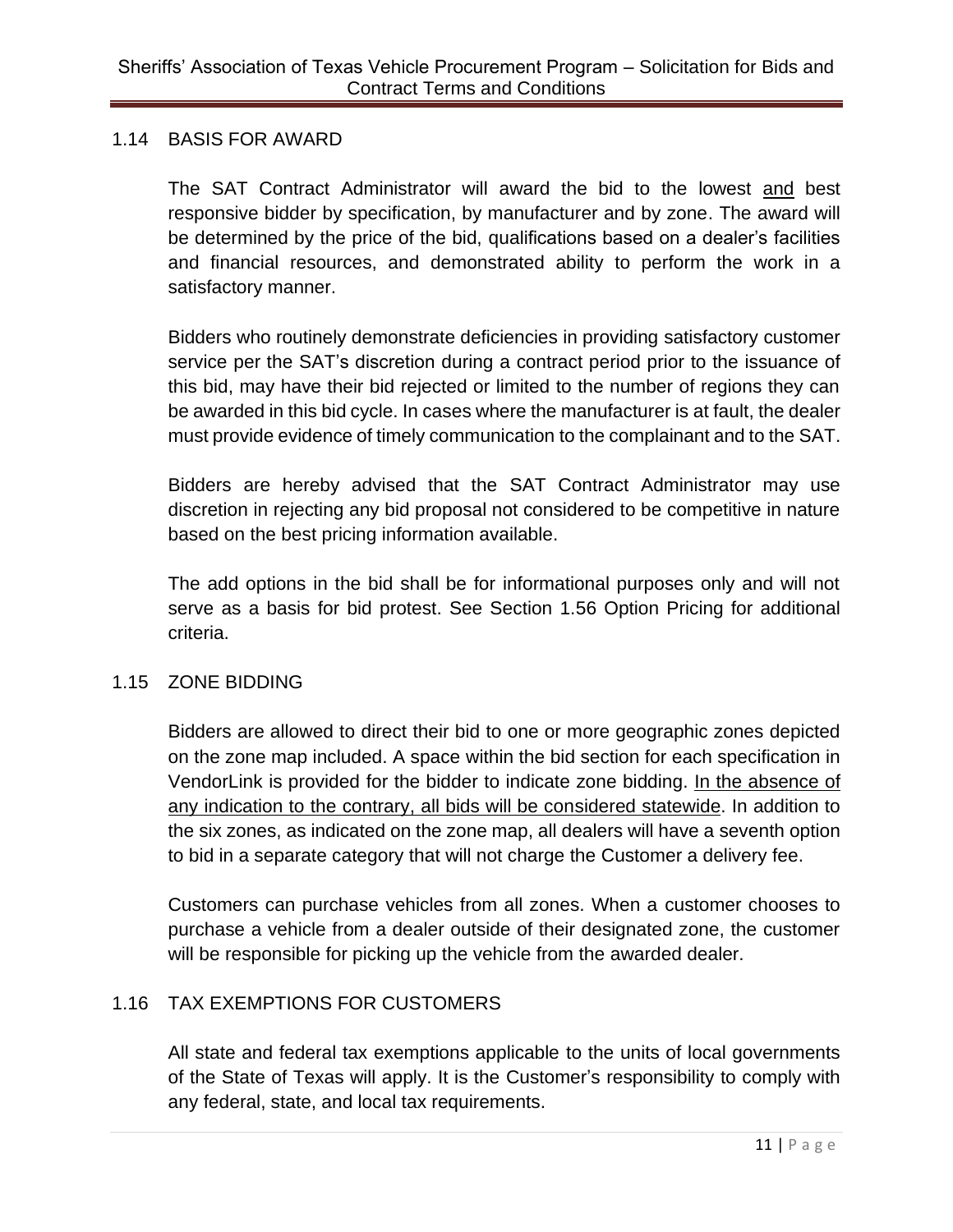#### 1.17 TAX EXEMPTIONS FOR SAT

The SAT is a 501(c)(3) organization and exempt from all Federal Excise and State Taxes. The association's tax id number is 74-0896285.

#### 1.18 FACILITIES

The SAT Contract Administrator reserves the right to periodically request additional or updated information from a dealer regarding the repair/warranty facility during the solicitation for bids period and the term of any awarded contract.

#### 1.19 SPECIFICATIONS

All vehicles and equipment listed in the SAT Vehicle Specifications Notebook shall be the manufacturer's current basic production model, and shall, as a minimum, be equipped with ALL standard factory equipment in accordance with the manufacturer's latest literature. Bidders must supply a unit that either meets or exceeds all the requirements included in the applicable detailed specifications.

All bidders will be required to bid on the models listed in each designated specification.

All vehicles and equipment offered to satisfy a solicitation for bids must be designed, constructed, and installed to be fully suitable for their intended use and service.

All current contract year vehicle specifications can be found in the SAT Vehicle Specification Notebook and on the VendorLink website.

#### 1.20 FACTORY ORDERED OPTIONS

All factory ordered options are to be "original equipment manufacturer (OEM) and factory installed" unless otherwise noted by the Contractor and acknowledged in writing by both the Contractor and the Customer. Verbal agreements will not be recognized.

#### 1.21 FEDERAL AND STATE VEHICLE MANUFACTURING STANDARDS

In addition to the equipment set out by the specifications listed in the SAT Specifications Notebook, vehicles shall be equipped with all standard equipment as specified by the manufacturer for this model. All vehicles and equipment offered to satisfy this solicitation for bids must comply with all Environmental Protection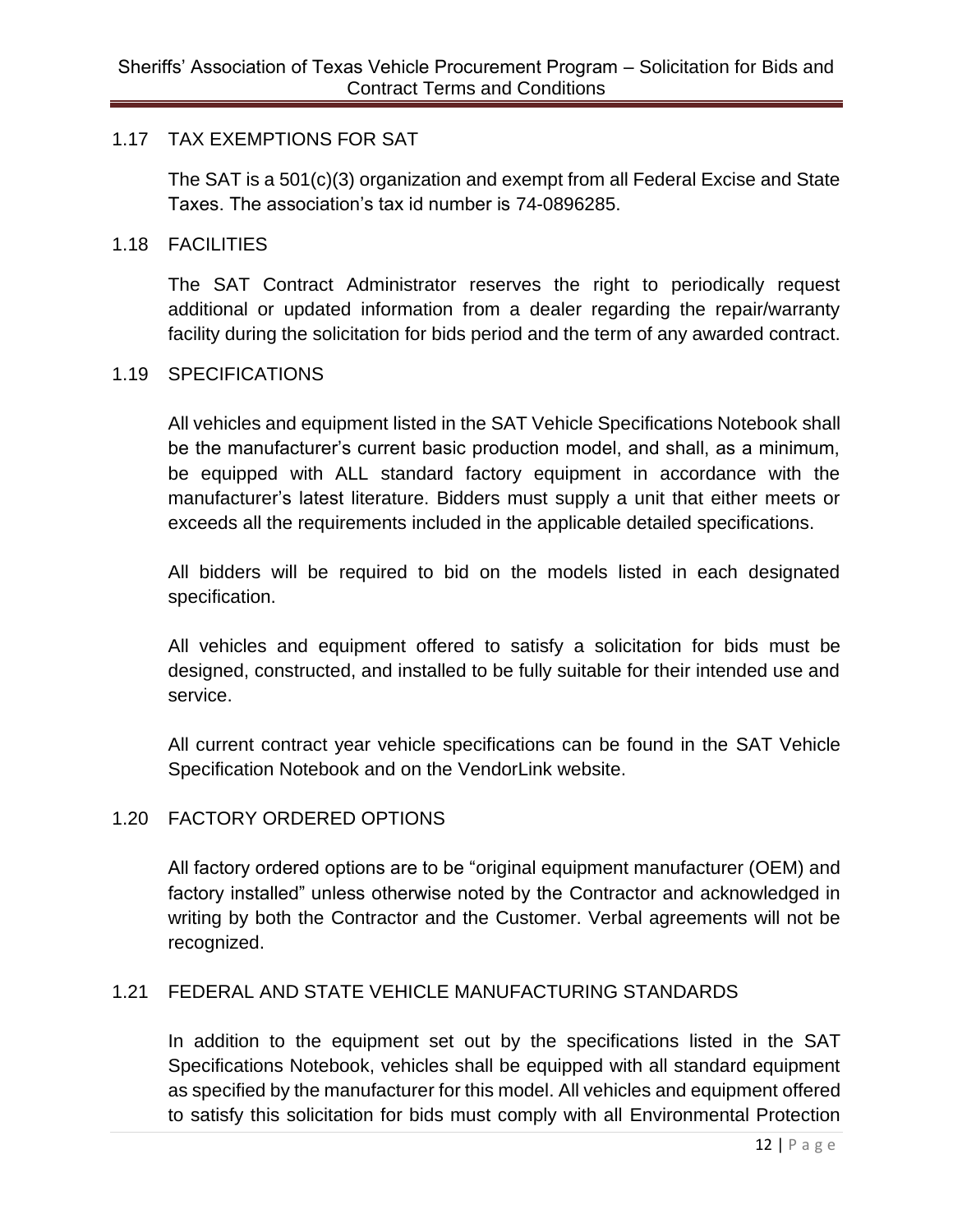Agency emission standards, federal motor vehicle safety standards as established by the US Department of Transportation, National Highway Transportation Safety Administration, regarding the manufacture of motor vehicles.

# 1.22 EXECUTION OF BID

The bid must contain a manual signature of the dealer principal and an authorized representative when applicable in the space provided on the Solicitation for Bids and Contract Terms and Conditions Signature Page. Failure to properly sign and submit the Solicitation for Bids and Contract Terms and Conditions Signature Page will invalidate the bidder's submission and it shall NOT be considered for award. All bid forms must be completed in pen and ink or typewritten.

Vehicle specifications CANNOT be changed or altered in any way. Altered bids will not be considered after the VendorLink system closes for bids. If a clarification of the submitted bid is required, the request for clarification shall be in letter form, signed by the bidder(s) and attached to the bid.

#### 1.23 MISTAKES

Bidders are expected to examine the specifications, delivery schedules, bid prices, extensions and all instructions pertaining to supplies and services. Failure to do so will be at the bidder's risk.

#### 1.24 CONDITION AND PACKAGING

Any item offered or shipped as a result of a bid award shall be the latest new and current model offered (most current production model at the time of this bid). All shipping containers shall be suitable for storage or shipment, and all prices shall include standard commercial packaging.

# 1.25 UNDERWRITERS' LABORATORIES (UL)

Unless otherwise stipulated in the bid, all manufactured items and fabricated assemblies shall be U.L. listed or re-examination listed where such has been established by U.L. for the item(s) offered and furnished.

#### 1.26 EQUIVALENTS

The term "Approved Equivalent" is used to allow a bidder to bid components or equipment that are equal to the components or equipment described in the detailed specifications. The SAT shall have the sole authority to determine the suitability of approved equivalents.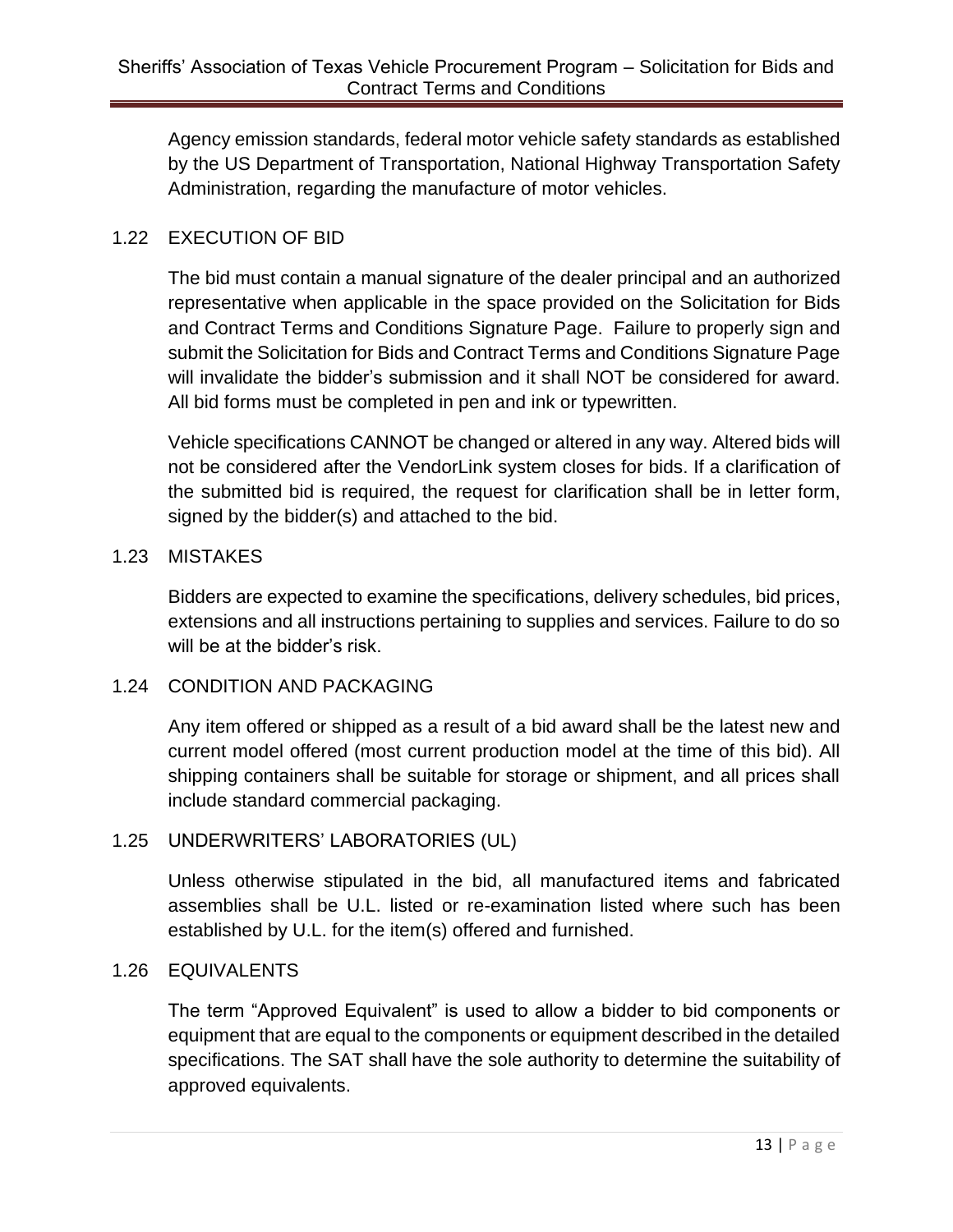Catalog numbers, manufacturers', and brand names, when listed, are informational guides as to a standard of acceptable product quality level only and should not be construed as an endorsement or a product limitation of recognized and legitimate manufacturers. Bidders shall formally substantiate and verify that product(s) offered conform with or exceed the quality listed in the specifications.

If the bidder offers a make or model of equipment or supplies other than those specified in the bid specifications, the bidder must so indicate in the bid submittal.

Bidder shall indicate in the bid package the manufacturer's name and option code if bidding other than the specified brands and shall indicate ANY deviation from the specifications as listed. Items offered that are other than those described in the specifications require complete descriptive technical literature. The literature must be marked to indicate in detail the product's conformance with the specifications. This literature MUST BE INCLUDED WITH THE BID. Specific article(s) of equipment/supplies shall conform in quality, design, and construction with all published claims of the manufacturer. NO BIDS WILL BE CONSIDERED WITHOUT THIS DATA.

Lacking any written indication of intent to quote an alternate brand or model number, the bid will be considered in compliance with the specifications as listed in the Vehicle Specifications Notebook.

Dealers offering alternate makes or manufacturers of vehicles or equipment not specifically identified in the specifications cannot offer the vehicle or equipment as an "add option" to satisfy the bid specification and detail. Offerings of this nature will cause the bid to be rejected.

#### 1.27 INTERPRETATIONS

Unless otherwise stated in the bid, any questions concerning conditions and specifications should be submitted in writing to Jason Bennett at Sheriffs' Association of Texas Vehicle Procurement Program, 1601 S IH 35 Frontage Road, Austin, Texas 78741 or by email to jason@txsherffs.org.

#### 1.28 BID OPENING

Bids shall be opened and read on the date, time, and place specified on the Bid Calendar, although prices will not be read aloud. Attendance is not required by any bidder.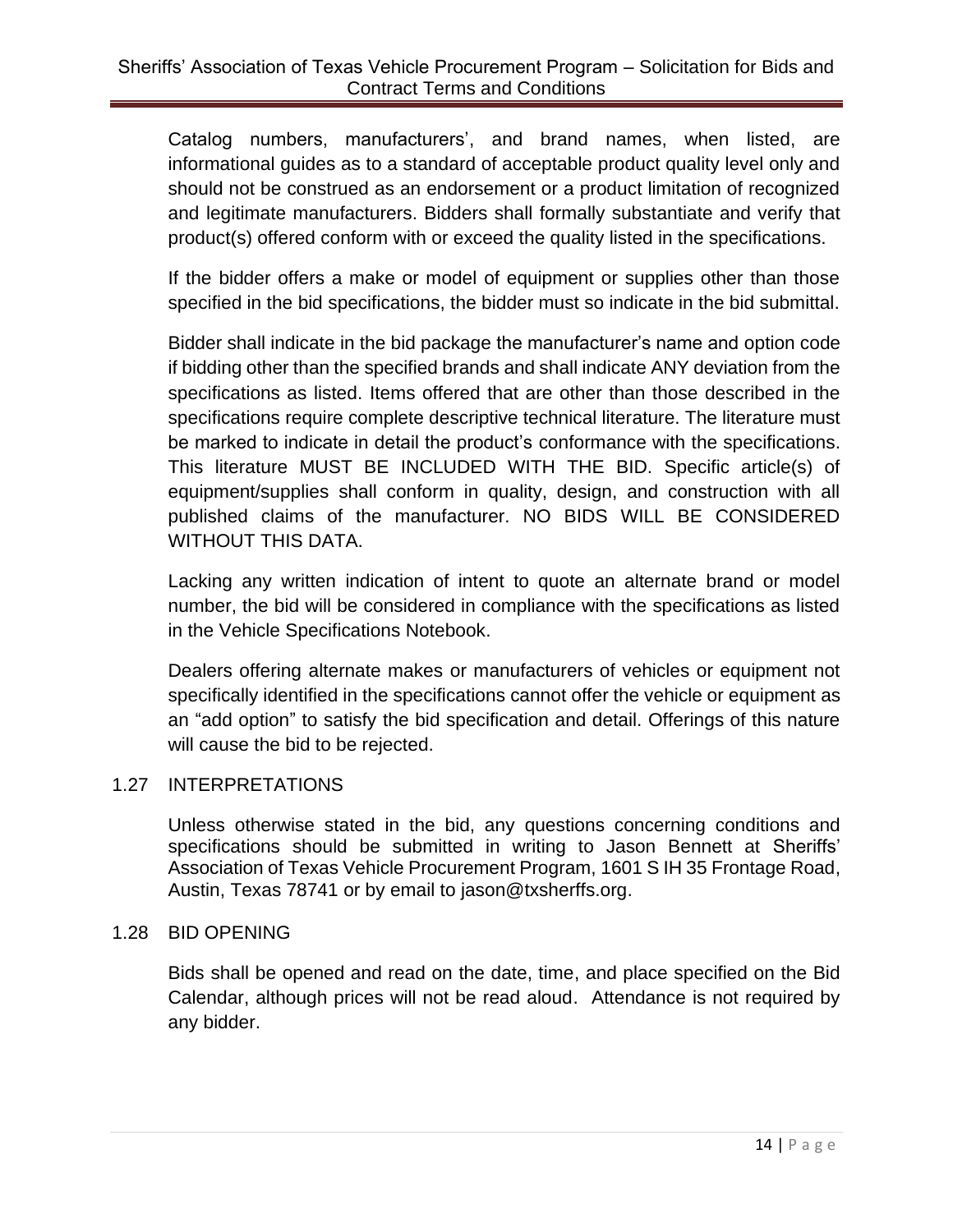#### 1.29 GOVERNING LAW

All questions with respect to the construction, performance, and enforcement of these terms and conditions, and the rights and liabilities of the parties hereunder shall be determined in accordance with the laws of the State of Texas. Any legal action taken or to be taken by any party regarding these terms and conditions or the rights and liabilities of the parties hereunder shall be brought only before a court of competent jurisdiction located within the State of Texas.

# 1.30 PATENTS AND ROYALTIES

The bidder, without exception, shall indemnify and hold harmless the SAT and its employees from liability of any nature or kind, including cost and expenses, for, or on account of, any copyrighted, patented, or unpatented invention, process, or article manufactured or used in the performance of the contract, including its use by the SAT.

If the bidder uses any design, device, or materials covered by letters, patents, or copyright, it is mutually understood and agreed, without exception, that the bid prices shall include all royalties or cost arising from the use of such design, device, or materials in any way involved in the work.

#### 1.31 ANTI-DISCRIMINATION

The bidder certifies that he/she is in compliance with the non-discrimination clause contained in Section 202, Executive Order 11246, as amended by Executive Order 11375, relative to equal employment opportunity for all persons without regard to race, color, religion, sex, or national origin.

# 1.32 AMERICANS WITH DISABILITY ACT (ADA)

To request ADA material in accessible format, sign language interpreters, information on access for persons with disabilities, and/or any accommodation to review any document or participate in any SAT-sponsored proceeding, please contact Jason Bennett at 919-459-8195 or jason@txsherffs.org.

#### 1.33 MINORITY BUSINESS ENTERPRISE (MBE)

The Sheriffs' Association of Texas policy is that MBEs shall have the opportunity to participate in competitive bids. Such process would be for supplying goods and services to the Customers.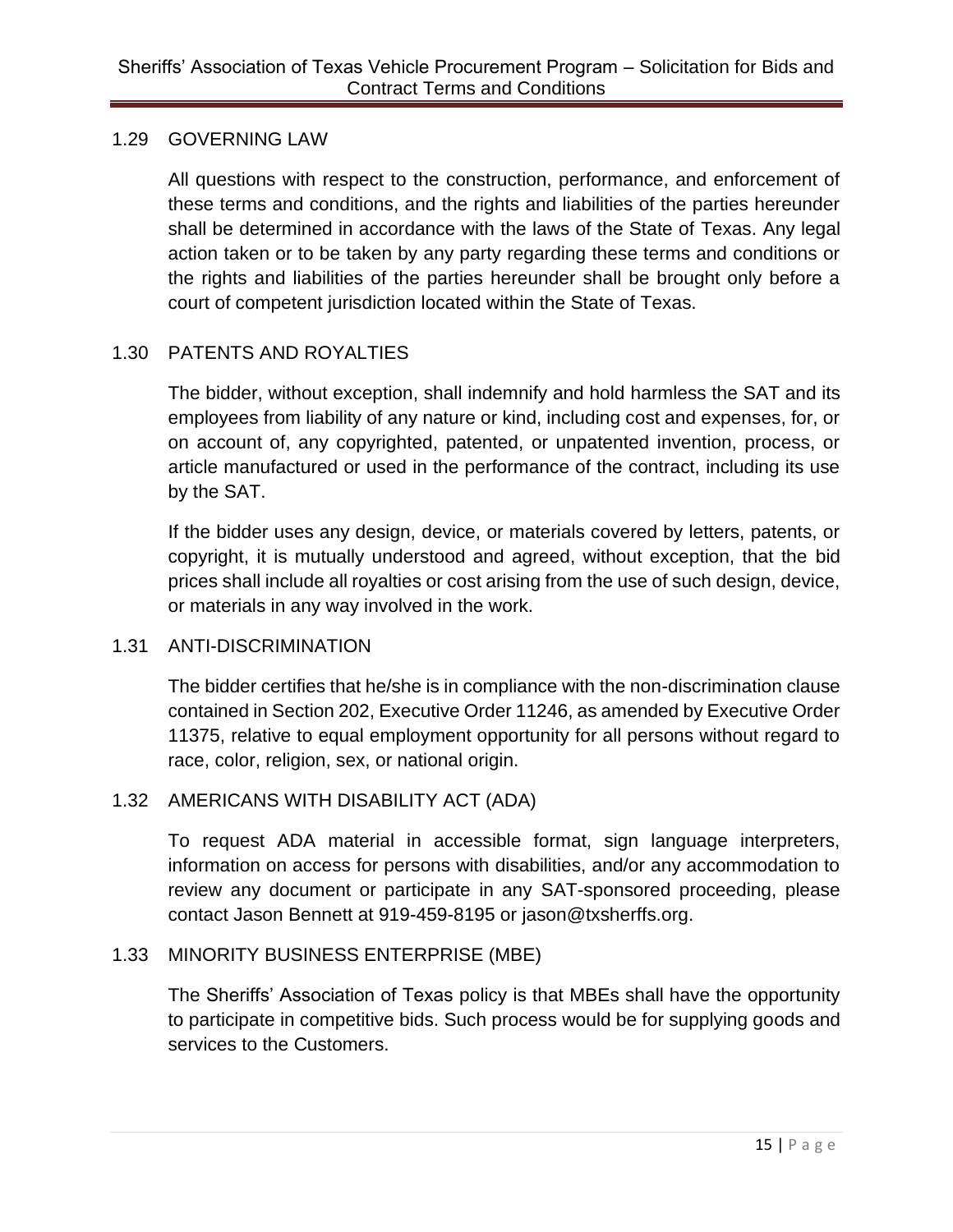#### 1.34 QUALITY

All materials used for the manufacture or construction of any supplies or equipment covered by this bid shall be new. The items bid must be new, the latest model, of the best quality, and highest grade of workmanship per SAT discretion.

#### 1.35 FACILITIES

The Sheriffs' Association of Texas reserves the right to inspect the bidder's facilities at any time with a two week (calendar days) prior written notice.

#### 1.36 BID TABULATIONS

Bidders desiring a copy of VendorLink's bid tabulation may request same by enclosing a self-addressed stamped envelope with the current bid number along with a written request for the bid tabulation.

#### 1.37 REQUESTS FOR CLARIFICATION AND ADDENDA TO BID SPECIFICATIONS

In case of doubt as to the meaning or intent of any items contained in the specifications, inquiry should be made to the SAT Contract Administrator prior to the Pre-Bid Conference via e-mail or at the Pre-Bid Conference in person. Telephone clarifications will not be accepted, and no clarifications will be accepted after the date listed in the Bid Calendar. ALL requests for clarification from bidders and SAT responses will be sent to all bidders by the date listed on the Bid Calendar.

#### The submission of a bid presumes the bidder thoroughly understands the terms and the specifications.

If any person contemplating submission of a Bid under this Solicitation for Bids is in doubt as to the meaning of the specifications or other Bid documents or any part thereof, the Bidder must submit to the SAT at least ten (10) calendar days prior to the scheduled Bid opening, a request for clarification. All such requests for clarification must be made in writing and the person submitting the request will be responsible for its timely delivery.

Any questions or clarifications concerning this Solicitation for Bids and Contract Terms and Conditions shall be submitted in writing by mail or facsimile to the Sheriffs' Association of Texas, Vehicle Procurement, 1601 S IH 35 Frontage Road, Austin, Texas 78741, FAX Number (512) 445-0228, or by email to jason@txsherffs.org with the Bid Title referenced on all correspondence.

Any interpretations will be made only by Addendum issued by the SAT Contract Administrator. All addendums will be sent to all bidders.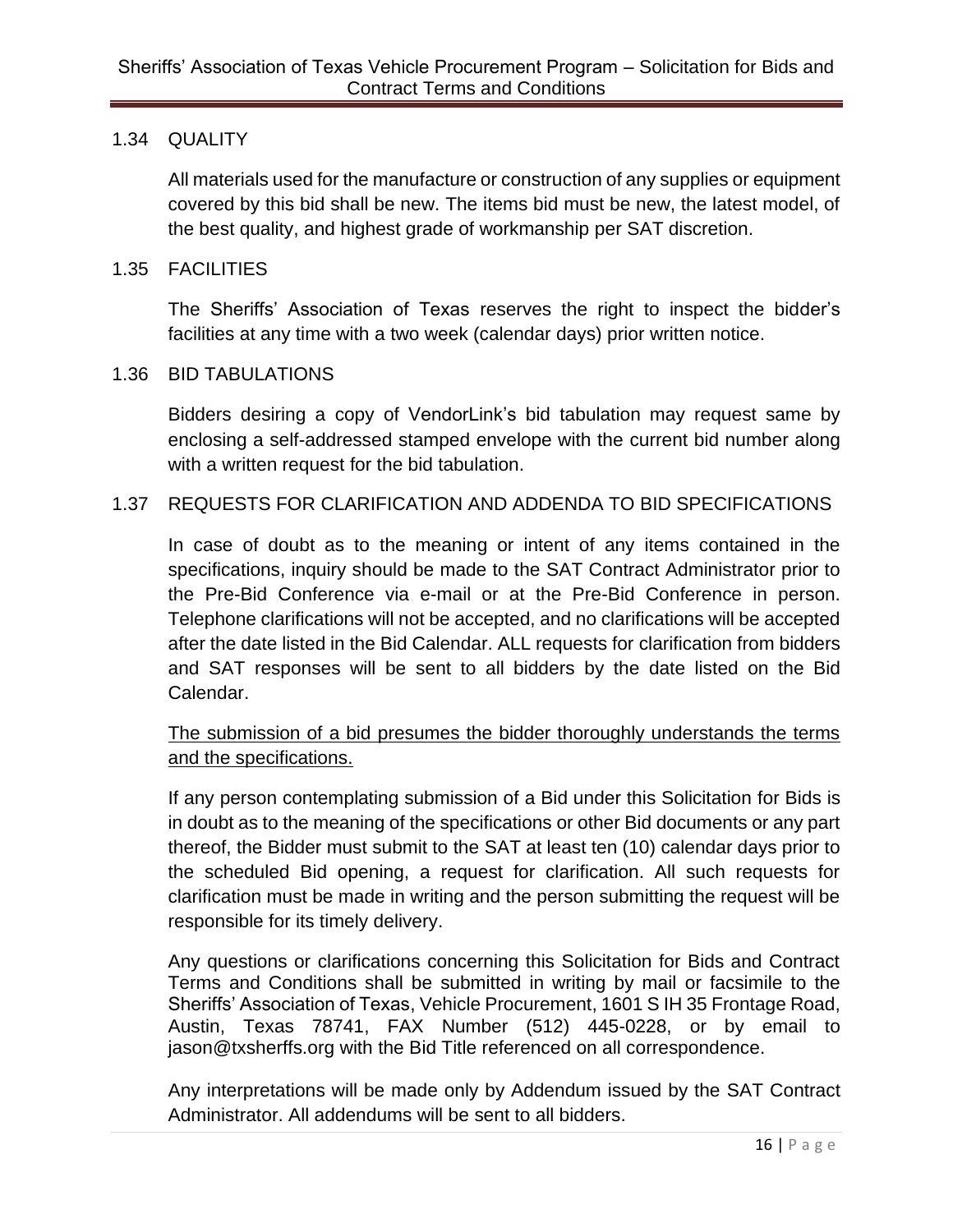There are two types of addendums, informal addendums and formal addendums. Informal addendums are issued to provide minor clarification or minimal changes to the Bid. An example of an informal addendum would be making a grammatical change to the Solicitation for Bids and Terms and Conditions. A formal addendum will be issued when substantive changes are made to the specifications or bid process that will impact the technical submission of the Bids. An example of a formal addendum would be when a model is deleted from the specifications due to order cut off dates. In the event of conflict with the original contract documents, the addendum shall govern all other contract documents that relate to that issue. Subsequent addendums shall govern prior addendums on the same issue.

All Bidders will be required to acknowledge any formal addendums by signing in the space provided on the formal addendum and including the signed acknowledgement along with the bidder's bid package. Failure to acknowledge receipt of addendum by a bidder will deem its Bid non-responsive; provided, however, that the SAT may waive this requirement in its best interest. The SAT will not be responsible for any other explanation or interpretation made verbally or in writing by any other SAT representative.

#### 1.38 DEMONSTRATION OF COMPETENCY

Pre-award inspection of the Bidder's facility may be made prior to the award of contract. Bids will only be considered from firms which are regularly engaged in the business of providing the goods and/ or services as described in this Bid.

Bidders must be able to demonstrate a satisfactory record of performance for a reasonable period of time per SAT's discretion, and have sufficient financial support, equipment and organization to ensure they can adequately execute the services if awarded a contract under the terms and conditions herein stated.

The terms "equipment and organization" as used herein shall be construed to mean a fully equipped and well-established company in line with the best business practices in the industry and as determined by the SAT.

The SAT may consider any evidence available regarding the financial, technical, and other qualifications and abilities of a Bidder, including past performance (experience) with the SAT in making the award in the best interest of the SAT.

The SAT may require Bidders to show proof that they have been designated as authorized representatives of a manufacturer or supplier which is the actual source of supply. In these instances, the SAT may also require information from the source of supply regarding the quality, packaging, and characteristics of the products to be supplied to the SAT through the designated representative. Any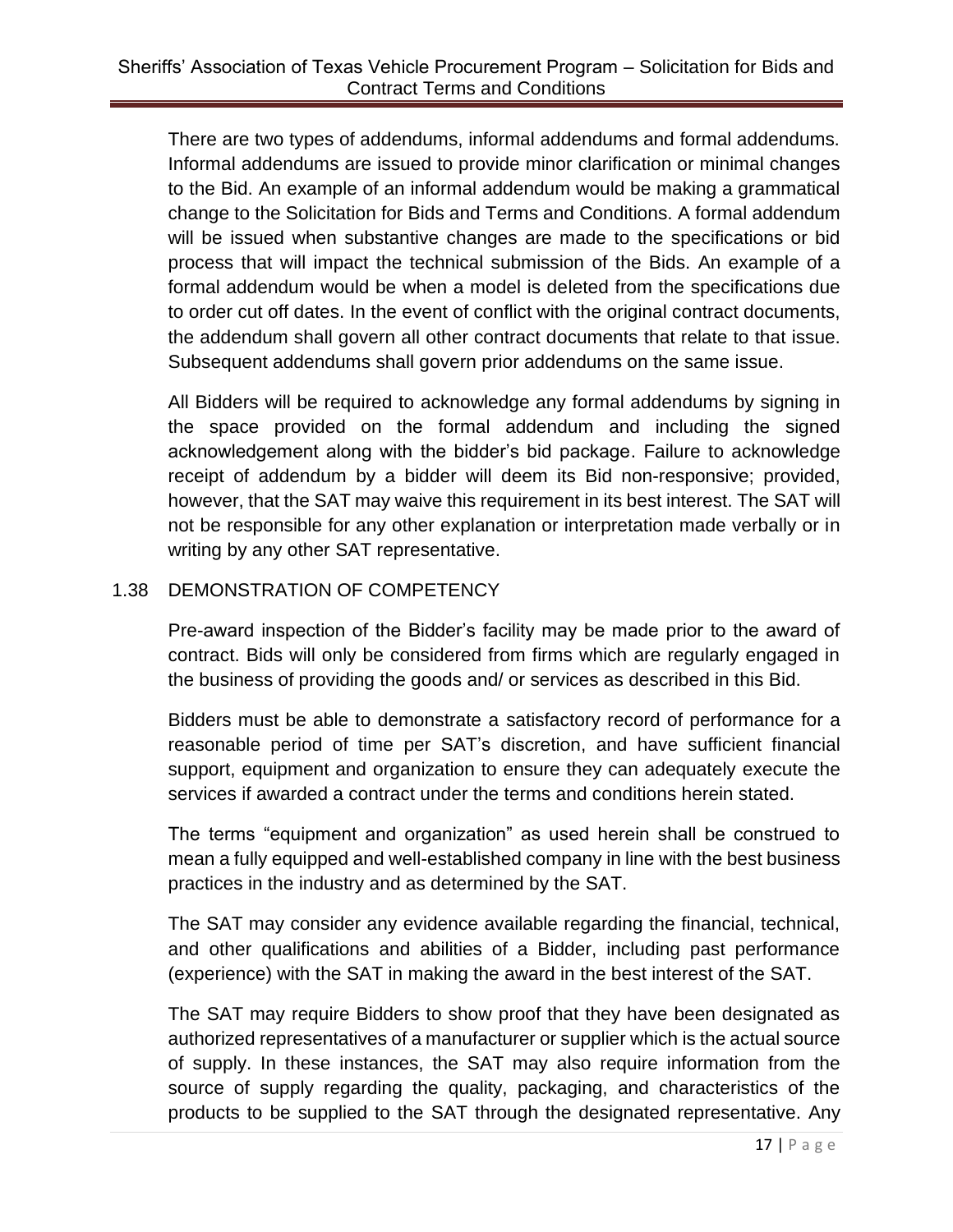conflicts between this information provided by the source of supply and the information obtained in the Bidder's Bid which is contrary to or would alter a specification may render the Bid non-responsive.

If the SAT determines, at any point in the bid or contract award process, that the successful Bidder no longer possesses the financial support, equipment, and organization necessary to comply with the demonstration of competency section, the SAT may award the bid to the next qualified bidder.

#### 1.39 DETERMINATION OF AWARD – LOWEST AND BEST BIDDER

The VPAC shall award the contracts to the lowest and best bidder. VendorLink will tabulate the lowest bidder on each vehicle specification. Even though a bidder bids the lowest price for a vehicle specification the bidder may not receive the contract award.

In determining the best bidder, in addition to price, the following criteria will also be considered:

- The ability, capacity, and skill of the bidder to perform the Contract
- Whether the bidder can perform the Contract within the time specified, without delay or interference
- The character, integrity, reputation, judgment, experience, and efficiency of the bidder
- The quality of performance of previous contracts, if applicable
- The previous and existing compliance by the bidder with laws and ordinances relating to the Contract

#### 1.40 LAWS, PERMITS AND REGULATIONS

The bidder shall obtain and pay for all licenses, permits, and inspection fees required; and shall comply with all laws, ordinances, regulations, and requirements applicable to the work contemplated herein.

#### 1.41 ELIMINATION FROM CONSIDERATION

A contract shall not be awarded to any person or dealer who is in arrears to the SAT for any debt, or commission fees, or contracts which are defaulted as surety or otherwise upon any obligation to the SAT.

#### 1.42 WAIVER OF INFORMALITIES

The SAT reserves the right to waive any informalities or irregularities in this bid solicitation.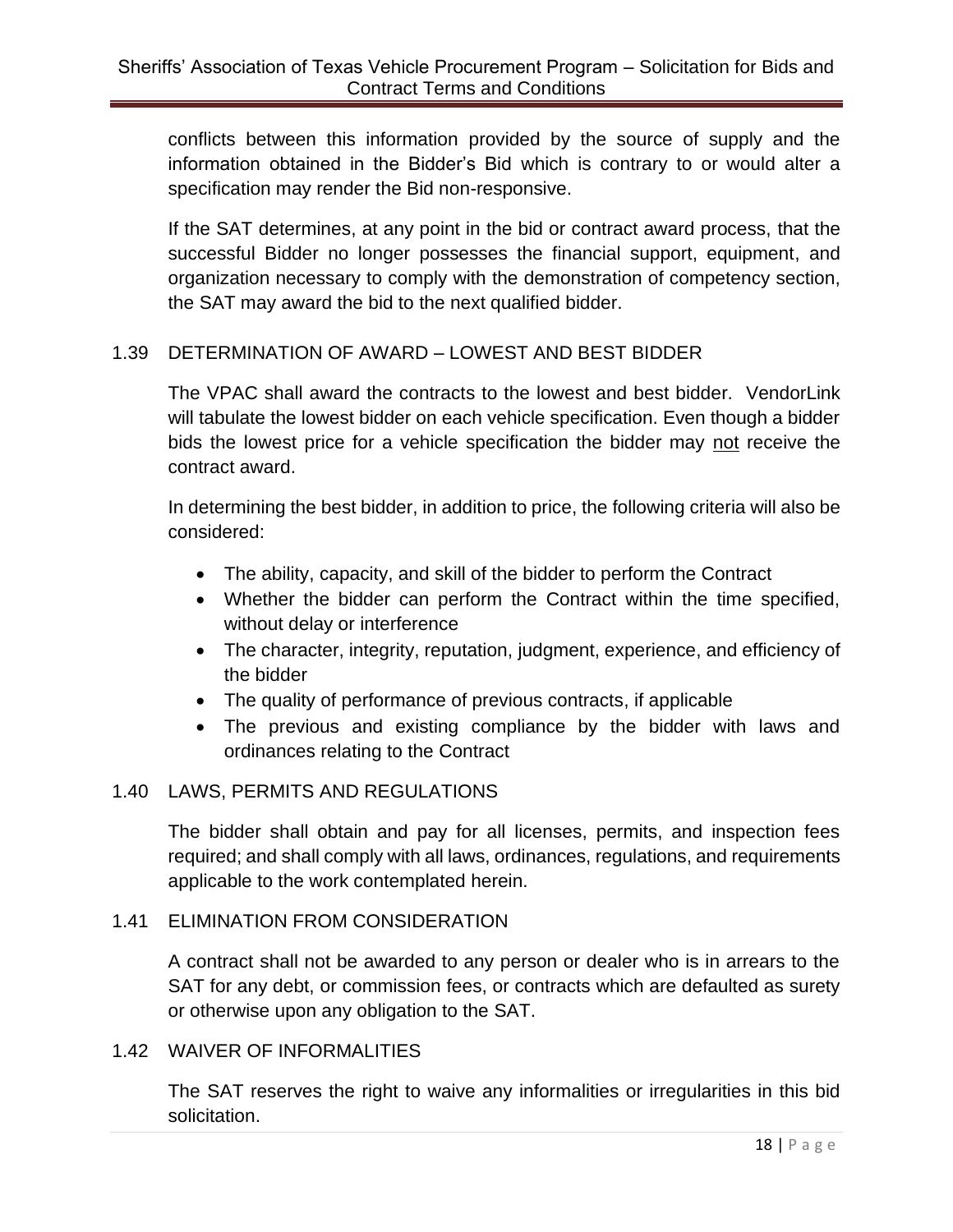#### 1.43 COLLUSION

Related parties mean bidders, or the principals thereof, which have a direct or indirect ownership interest in another bidder for the same contract, or in which a parent company or the principals thereof of one (1) bidder has a direct or indirect ownership interest in another bidder for the same contract.

Bids from Related Parties – Where two (2) or more related parties each submit a bid for any contract, such bids or bids shall be presumed to be collusive. Bids found to be collusive shall be rejected.

The foregoing presumption may be rebutted by presentation of evidence as to the extent of ownership, control, and management of such related parties in the preparation and submittal of such bids.

Bidders who have been found to have engaged in collusion will be suspended for a minimum of one contract year. The bidder may be permanently barred if collusive bidding occurs more than once in a five-year period. Any contract resulting from collusive bidding may be terminated for default.

Dealerships and their representatives may submit multiple bids without conflict of collusion as long as the bid submitted is not from the same manufacturer and product line. Dealerships which share the same ownership may submit multiple bids also without conflict of collusion as long as the bidders are not in the same region, as shown in the zone map, with the same manufacturer and product line.

#### 1.44 GRATUITIES

Bidders shall not offer any gratuities, favors, or anything of monetary value to any official, employee, or agent of the SAT.

#### 1.45 SIGNED BID CONSIDERED AN OFFER

The signed bid shall be considered an offer on the part of the bidder, which offer shall be deemed accepted upon approval and award by the SAT. In case of default on the part of the Contractor after the acceptance of the bidder's offer, the SAT may procure the items or services from other sources and hold the bidder or Contractor responsible for any excess cost occasioned or incurred thereby.

#### 1.46 TIE BIDS

Whenever two or more bids, equal with respect to price, quality, and service, are received for the procurement of vehicles and equipment, the following order of preference shall be applied to select the successful bidder: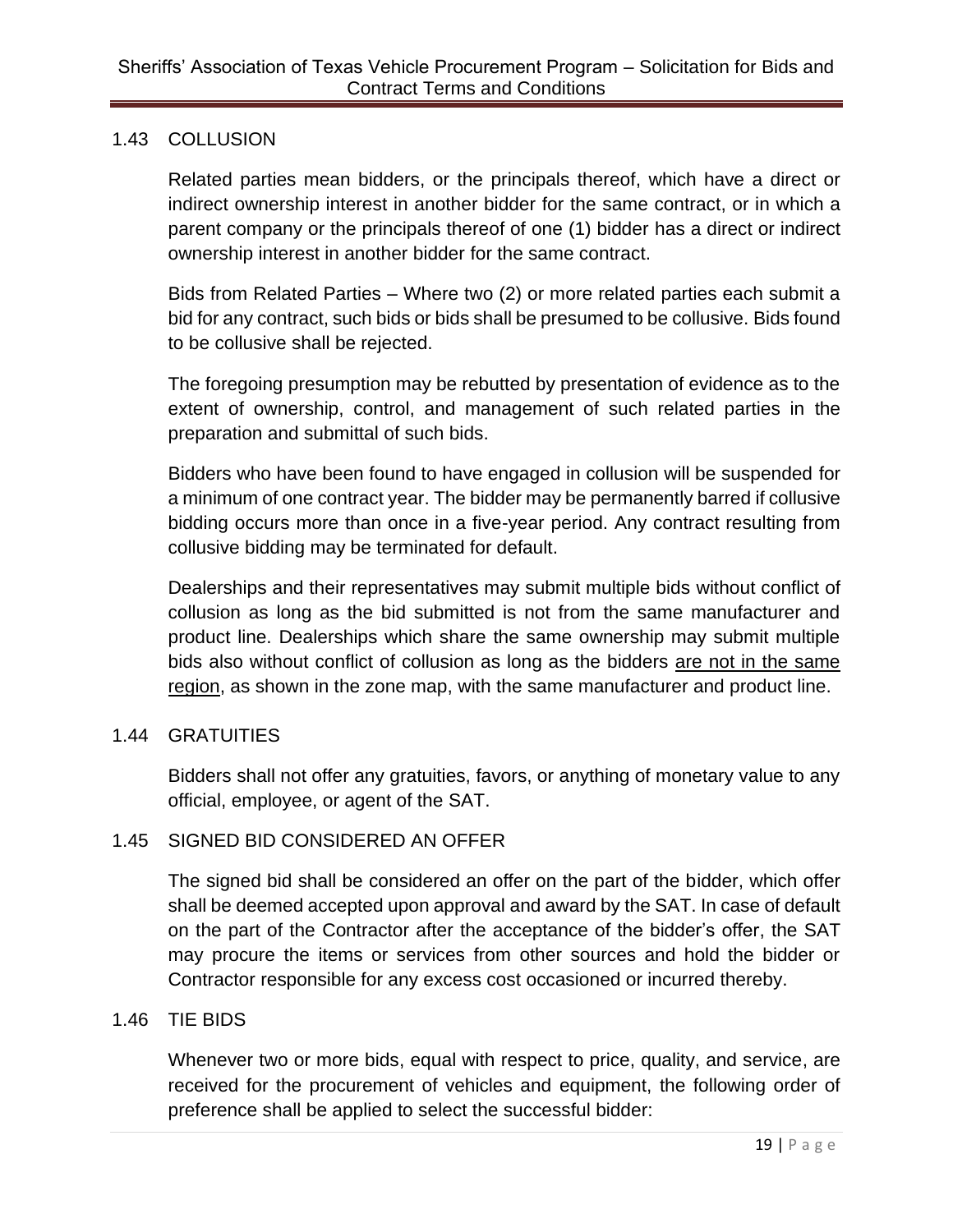- 1) If only one such bid is submitted by a Texas resident bidder, then preference shall be given to the bid of the State resident.
- 2) Consideration will next be given to a dealer's track record with the Customer service they provide to government Customers.
- 3) Consideration will next be given to the dealer whose place of business resides within the zone to which they are bidding.
- 4) Consideration will next be given to the dealer who has a qualified drug-free work program.
- 5) Consideration will next be given to the Texas HUB-certified bidder; and
- 6) In all other cases, a tie will be resolved by tossing a coin. The coin toss process must be witnessed, and the results documented in the procurement file, by a designated member of the VPAC performing the toss.

Only the above criteria will be considered when resolving a tie bid.

#### 1.47 DELIVERY TIME

Bidders shall specify on the attached Bid Form, the estimated delivery time (in calendar days) for each item. The estimated delivery time must be a firm delivery period; ranges will be accepted, i.e.: 12-14 days.

Delivery time may become a consideration in making an award. Delivery shall be within the regular business working hours of the Customer, Monday through Friday, excluding holidays.

#### 1.48 RIGHT TO AUDIT

The Contractor must establish and maintain a reasonable accounting system that enables the Sheriffs' Association of Texas to readily identify the Contractor's fleet sales.

SAT, and its authorized representatives, shall have the right to audit, examine, and make copies of, or extracts from, all financial and related records (in whatever form they may be kept, whether written, electronic, or other) relating to or pertaining to this contract or agreement. Similarly, all government sales and potential eligible Customers' information will be available for review and kept by or under the control of the Contractor, including, but not limited to, records kept by the Contractor, its employees, agents, assigns, successors, and subcontractors. The records shall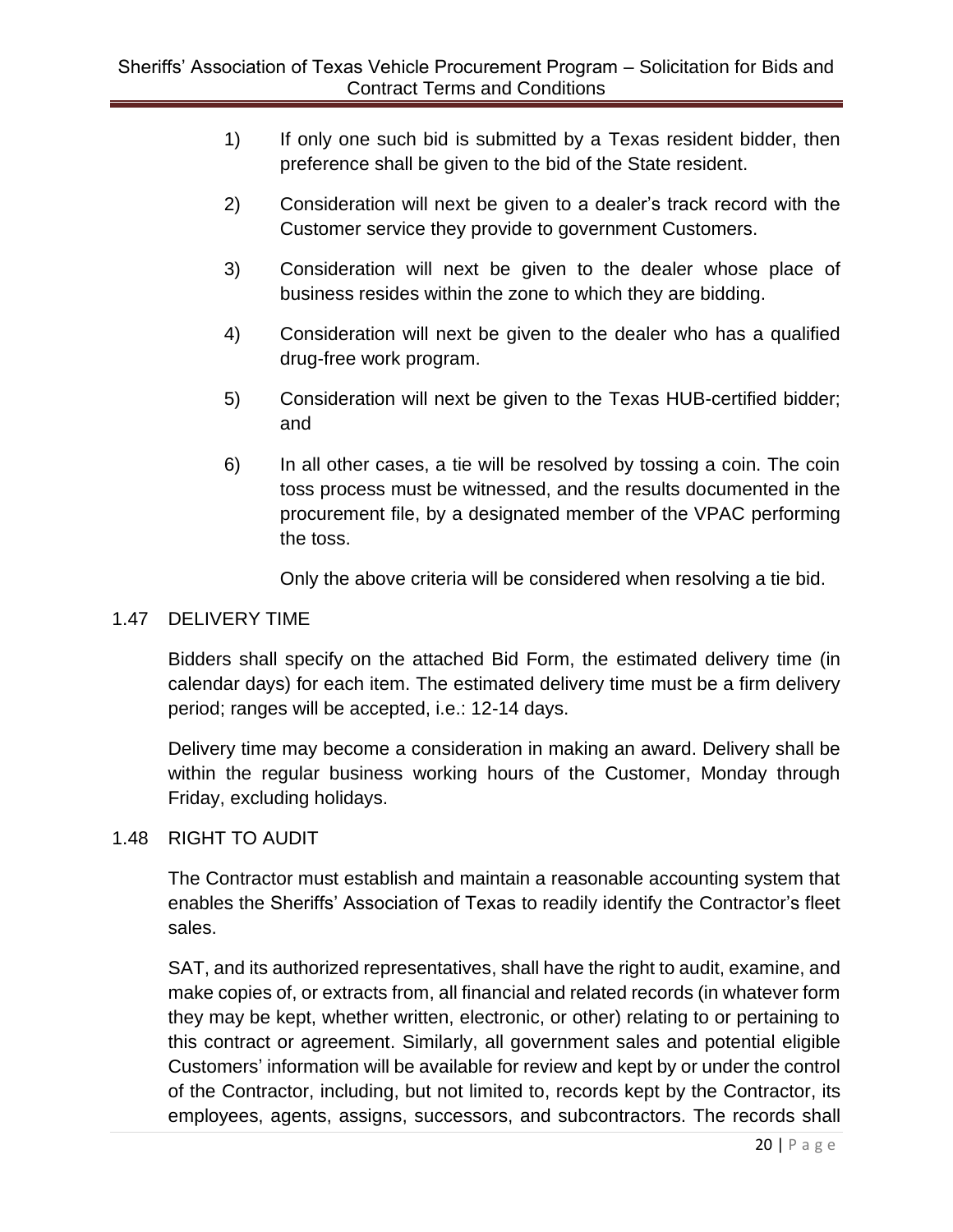include, but not be limited to, accounting records, written policies and procedures; subcontract files (including proposals of successful and unsuccessful bidders, bid recaps, etc.); all paid vouchers including those for out of pocket expenses; other reimbursement supported by invoices; ledgers; cancelled checks; deposit slips; bank statements; journals; original estimates; estimating work sheets; contract amendments and change order files; back charge logs and supporting documentation; insurance documents; memoranda; and correspondence.

The Contractor, shall, at all times during the term of a contract and for a period of three (3) years after the completion of a contract, maintain the above referenced records, together with supporting or underlying documents and materials. The Contractor shall at any time during the three (3) year period, whether during or after completion of this contract, and at Contractor's own expense make these records available for inspection and audit (including copies and extracts of records as required) by the SAT when requested. The records shall be made available to the SAT (subject to a three-day written notice) during normal business hours.

SAT, at its option, may select the Contractor's office or place of business or an offsite location for the audit. The SAT may also allow the Contractor to provide financial records, together with the supporting or underlying documents and records, via email or telephone for audit at a time and location that is convenient for the SAT.

The Contractor shall ensure the SAT has this same right of access to information with Contractor's employees, agents, assigns, successors, and subcontractors. The obligations of these rights shall be explicitly included in any subcontracts or agreements formed between the Contractor and any subcontractors to the extent that those subcontracts or agreements relate to fulfillment of the Contractor's obligation to the SAT.

The costs of any audits conducted under the authority of this right to audit, if not addressed elsewhere, will be borne by the SAT unless certain exemption criteria set forth below are met. If the audit identifies underreporting, overpricing, or overcharging (of any nature) by the Contractor to the Customer in excess of three (3%) of the total contract billings, the Contractor shall reimburse the SAT for the total costs of the audit not to exceed \$5,000. If the audit discovers substantive findings related to fraud, misrepresentation, or nonperformance, the SAT may recoup all of the costs of the audit work from the Contractor.

Any adjustments and /or payments that must be made as a result of any such audit or inspection of the Contractor's invoices and/or records shall be made within a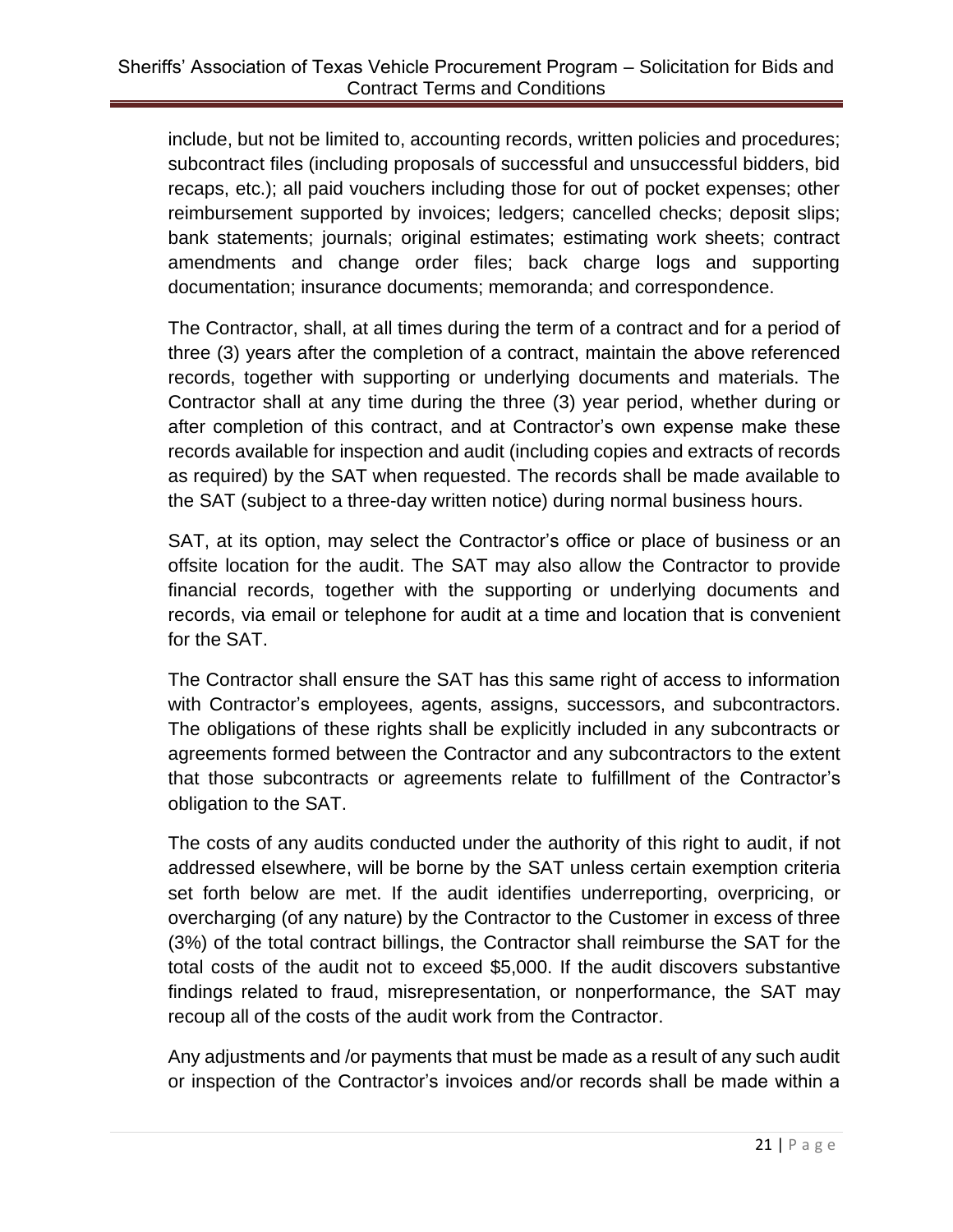reasonable amount of time (not to exceed 90 days) from presentation of the SAT's findings to the Contractor.

#### 1.49 MODIFICATION/WITHDRAWALS OF BIDS

A bidder may submit a modified bid to replace all or any portion of a previously submitted bid up until the bid due date and time when the VendorLink system closes for bids. No modifications will be accepted after the VendorLink system closes at the bid due date and time. No modified bid submitted after the bid due date and time of the paper bid will be considered.

Bids shall be irrevocable after three (3) business days from the date and time of the bid due date when the VendorLink system closes. Bids cannot be modified after the VendorLink system closes but can be withdrawn in writing within three (3) business days after the VendorLink system closes. After the expiration of the three (3) day period, all bids are final. If a contract is not awarded within 120 days from the opening of the bids, any bidder may withdraw their bid.

The bidder warrants by virtue of bidding the quoted prices in their bid response, that the prices will be good throughout the bidding and contract award period.

#### 1.50 EXCEPTIONS TO BID

Should a proposed bid not be able to meet one (1) or more of the requirements set forth in this Solicitation for Bids, and the bidder is proposing alternatives to said requirements, the bidder must notify the SAT Cooperative Bid Coordinator's Office in writing at least five (5) days prior to the deadline for submission of bids. The SAT reserves the right to revise the scope of services via addendum prior to the deadline for receipt of bids.

#### 1.51 PRICE MATCHING PREFERENCE

A price matching preference may be given to Texas resident bidders on contracts for the purchase of equipment and vehicles.

This preference will allow a qualified Texas resident bidder to match the price of the lowest responsible nonresident bidder, if the Texas resident bidder's price is within five percent (5%) or \$10,000, whichever is less, of the nonresident bidder's price. If the resident bidder requests and qualifies for the price-matching preference, the resident bidder will first be offered the contract award and it will have three (3) business days from being offered the contract by the SAT to accept or decline the award based on the lowest responsible nonresident bidder's price.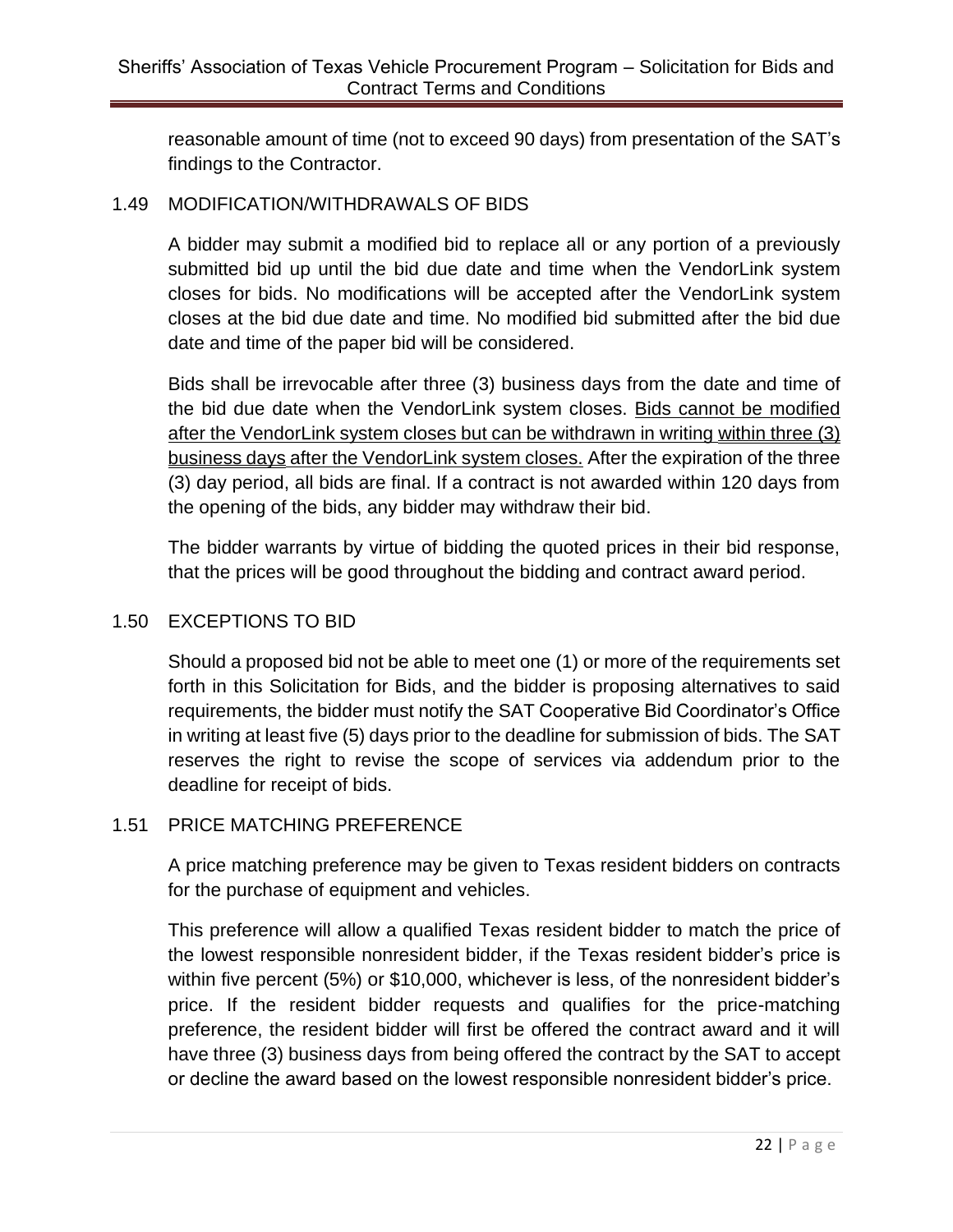#### 1.52 METHOD OF AWARD

Award of this contract will be made to the lowest and best bidder. SAT will also identify the second lowest and best bidder per specification and zone to be utilized in the event the lowest and best bidder is unable to fulfill their obligations as defined in Section 1.39 Demonstration of Competency. The SAT reserves the right to make multiple awards if deemed in the best interest of the SAT. See Section 1.14 Basis for Award (specific to vehicles).

# 1.53 AMENDMENTS TO SOLICITATION DOCUMENTS

The SAT Contract Administrator retains the right to issue amendments to the Solicitation for Bids as appropriate and necessary. Notice of any amendment will be sent to all bidders. Bidders are responsible for monitoring their email for new or updated information concerning the bid.

# 1.54 AMENDMENTS TO CONTRACTS

The SAT Contract Administrator retains the right to add or delete any items from a bid or resulting contract(s) when deemed to be in the best interest of the SAT and the participating eligible Customers.

# 1.55 SPECIFICATION EXCEPTIONS, OMISSIONS, OR ERRORS

Specifications are based on the most current manufacturer literature available. Bidders should immediately notify the SAT Contract Administrator of any defects in the specifications or required submittal documents. All notifications of defect must be in writing and submitted prior to the request for clarification deadline.

Bidders are required to indicate in their bid submissions those options which require additional equipment or model upgrade to obtain the original option. Bidder must also identify those options that are available as a part of a package or group. The factory codes listed in the "Prices" section of the Special Conditions must be used.

Failure of a bidder to comply with these provisions will result in bidders being held responsible for all cost required to bring the vehicle into compliance with the contract specifications.

It is up to the discretion of the SAT whether to change a specification once the request for clarification period has ended. If there are errors within a vehicle specification after the request for clarification period has ended, the SAT may remove said specification from that contract's list of offerings.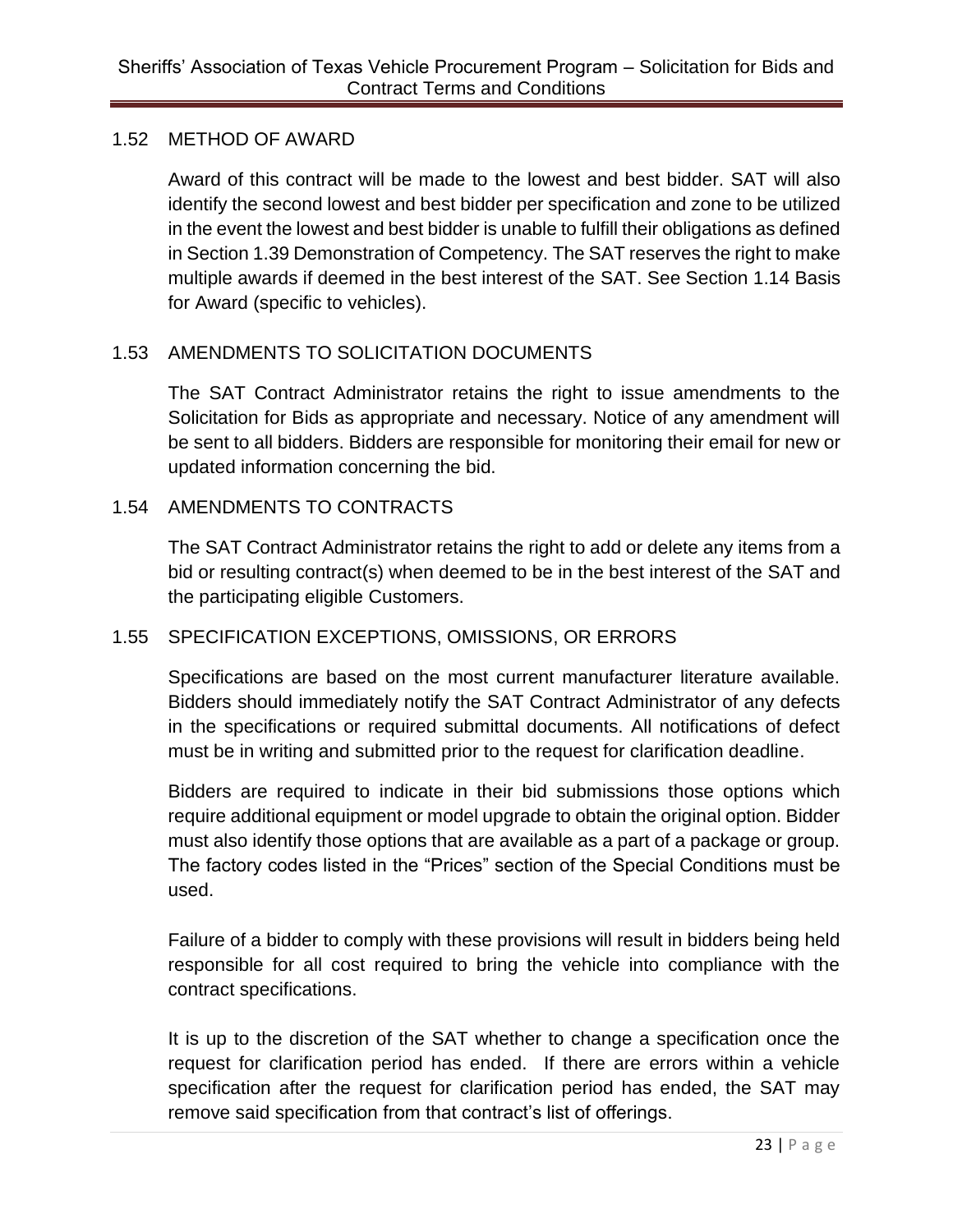#### 1.56 OPTION PRICING

Prices for options submitted by the bidder for emergency vehicle lighting and equipment must include all applicable fees and charges not including installation. No additional charges and fees are allowable.

The bidder shall offer a minimum 6% discount on options which shall be below the Manufacturer's Standard Retail Pricing (MSRP) or manufacturer's published catalog price for any factory add options included in the bid submission. The amounts of discounts for each particular add option beyond the 6% discount shall be decided by the bidder.

When add options listed are included in the base vehicle, the bidder must submit options as "included" or "standard (STD)." The bidder must use proper factory codes for all factory add options. Options available through the factory MUST be bid and supplied to the Customer as factory options unless requested otherwise in writing by the Customer.

Options are intended to add or delete equipment and/or features from the base vehicle specification, and to allow for an upgrade or downgrade to a manufacturer's model with a slightly different engine size or horsepower, and as such, should not be made available for purchase separate from the base vehicle. Bidders shall NOT use add or delete options to create a piece of equipment that is different than the base unit called for in the specification.

The bidder must indicate in their bid submission any option requiring the purchase of other options, and also indicate options that are a part of another option. The codes listed in the "Prices" section of the Special Conditions must be used.

The use of Options to facilitate the sale of an alternate Manufacturer's product, which is outside the scope of the written base specification, will be construed as non-compliant and the bid will be rejected, in whole or part by the SAT Bid Coordinator.

Example – Bidder CANNOT include option upgrades that result in the selling of a vehicle on one specification that is offered as a separate specification in the bid solicitation.

Dealers are required to submit all available factory option pricing through the VendorLink website at the time of the dealer's bid submission.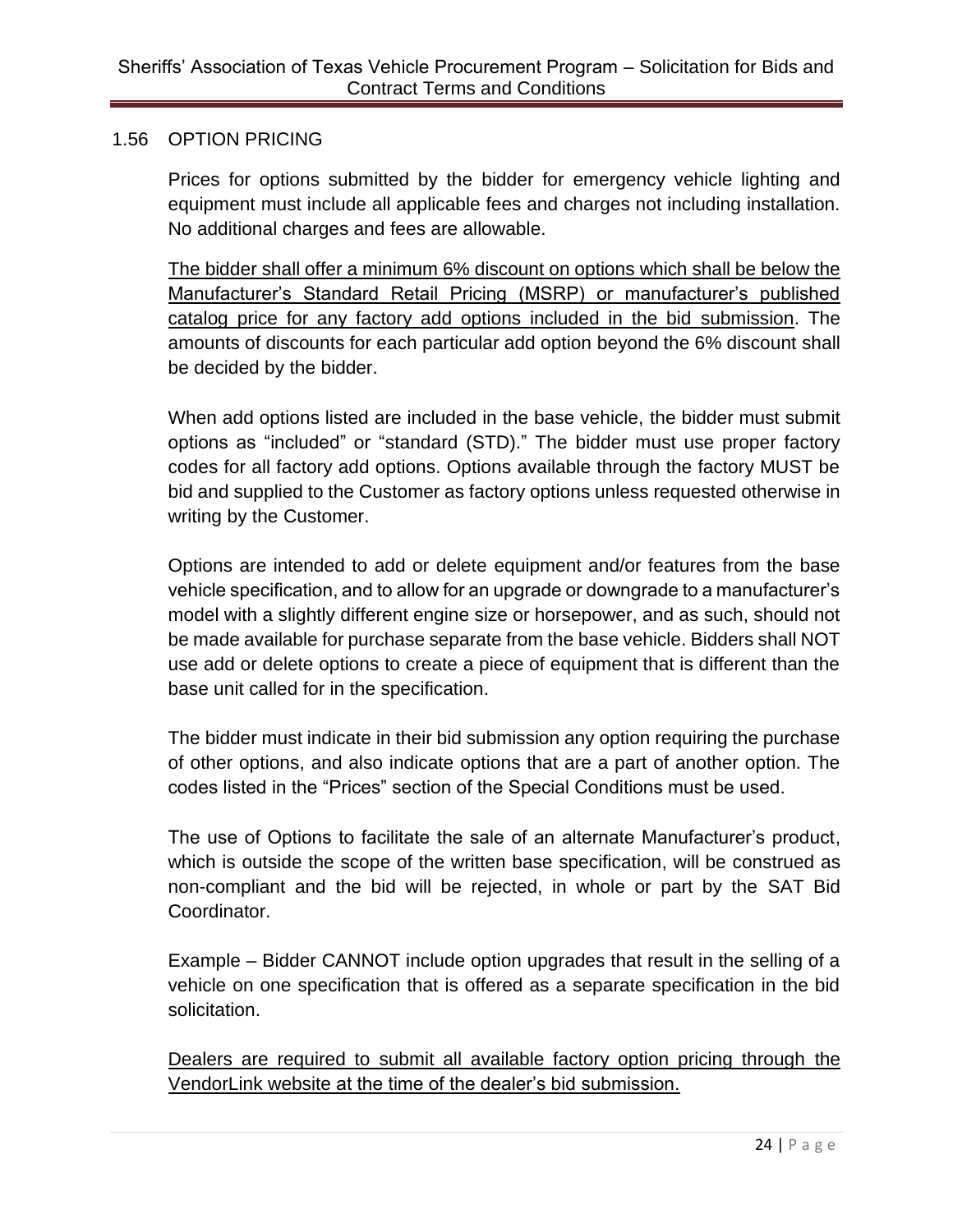#### 1.57 FINANCIAL RESPONSIBILITY

The bidder affirms by his or her signature on the contract signature page that he or she:

- Has fully read and understands the scope, nature, and quality of work to be performed or the services to be rendered under this bid and has the adequate facilities and personnel to fulfill such requirements.
- Accepts the financial responsibility associated with this bid and declares that he or she has the access to capital (in the form of liquidity or credit lines) in order to meet the financial demands of such award. In assessing financial responsibility, Contractor shall consider items such as the specifications bid, the zones bid, and the quantity of specifications bid, as well as timing of payment from Customers, which can be 45 days from receipt of invoice.
- Assumes full responsibility that all vehicles delivered to the Customer are free and clear of all outside liens, encumbrances, and security interests apart from the dealer floor plan or other dealer inventory finance security interest.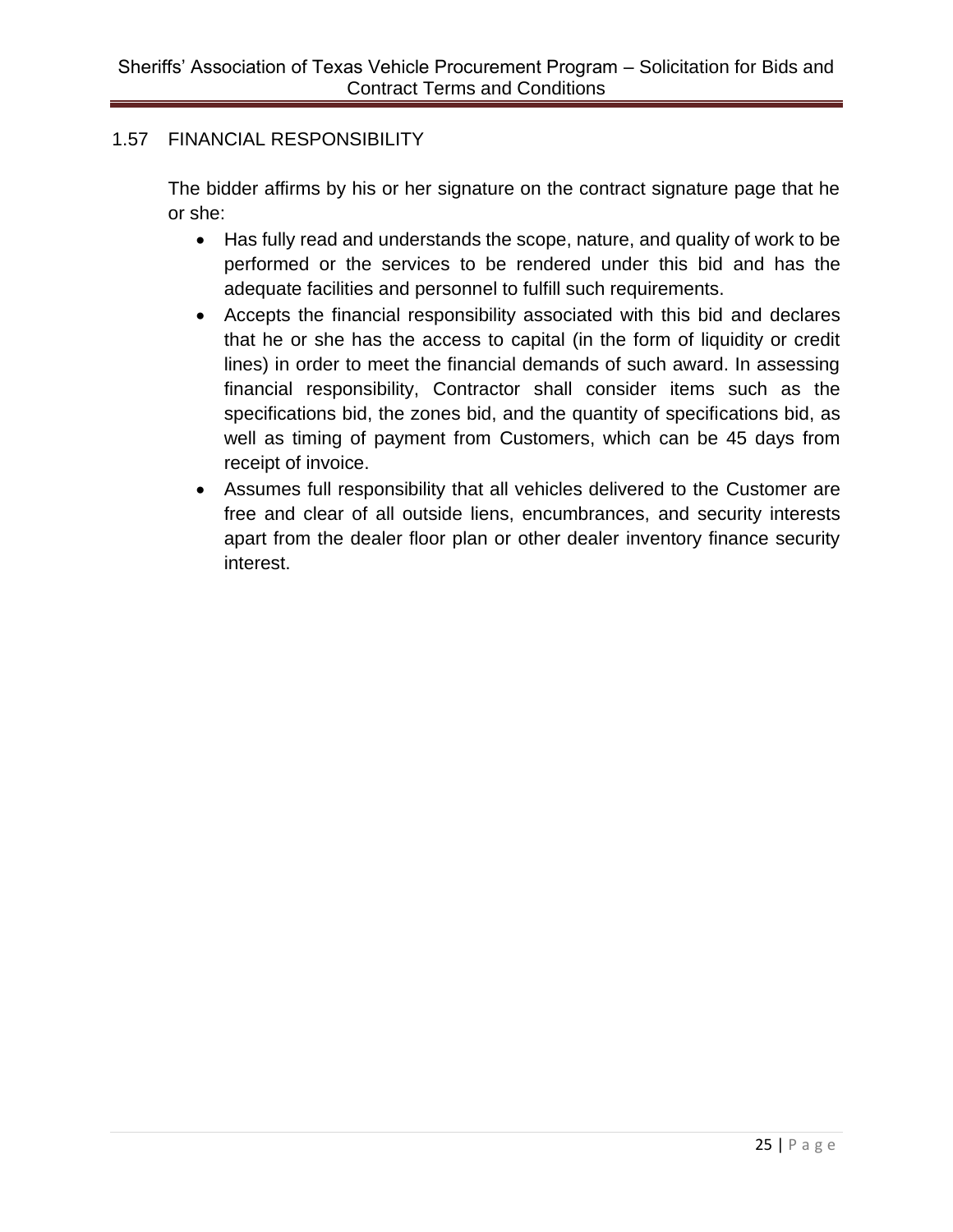# **Section II**

# **Post Bid Award Procedures**

# 2.0 AUTHORITY TO RESOLVE PROTESTED BIDS AND PROPOSED AWARDS

- (a) Right to Protest Any bidder who is aggrieved in connection with the solicitation for bids or contract award may protest to the SAT Contract Administrator or his or her designee. Protests will be evaluated and resolved under the process set forth below:
	- (1) Any protest concerning the bid specifications, requirements, and/or terms must be made within seven (7) business days (for the purpose of this section "business day" means a day other than Saturday, Sunday, or a national holiday) prior to the VendorLink system opening for bids. Such protest must be made in writing to the SAT Contract Administrator, or his or her designee, via electronic communication (such as facsimile transmission and/or email) and such protest shall state the particular grounds on which it is based and shall include all pertinent documents and evidence. No protest shall be accepted unless it complies with the requirements of this section. Failure to timely protest bid specifications, requirements, and/or terms is a waiver of the ability to protest the specifications, requirements, and/or terms.

The SAT Contract Administrator will submit the protest to the VPAC for consideration. The VPAC will consider and rule on the protest. The opening of the VendorLink system for bids will not be delayed, absent extraordinary circumstances, due to the protest. The determination of the VPAC is final and binding.

(2) Protests challenging the award of the contract must be made in writing within two (2) business days following the release of the Bid Award Announcement. This award protest will be submitted to the SAT Contract Administrator or his or her designee. All bidders will be notified in writing (which will be transmitted by electronic communication and through the VendorLink website) of any protests following the release of the Bid Award Announcement.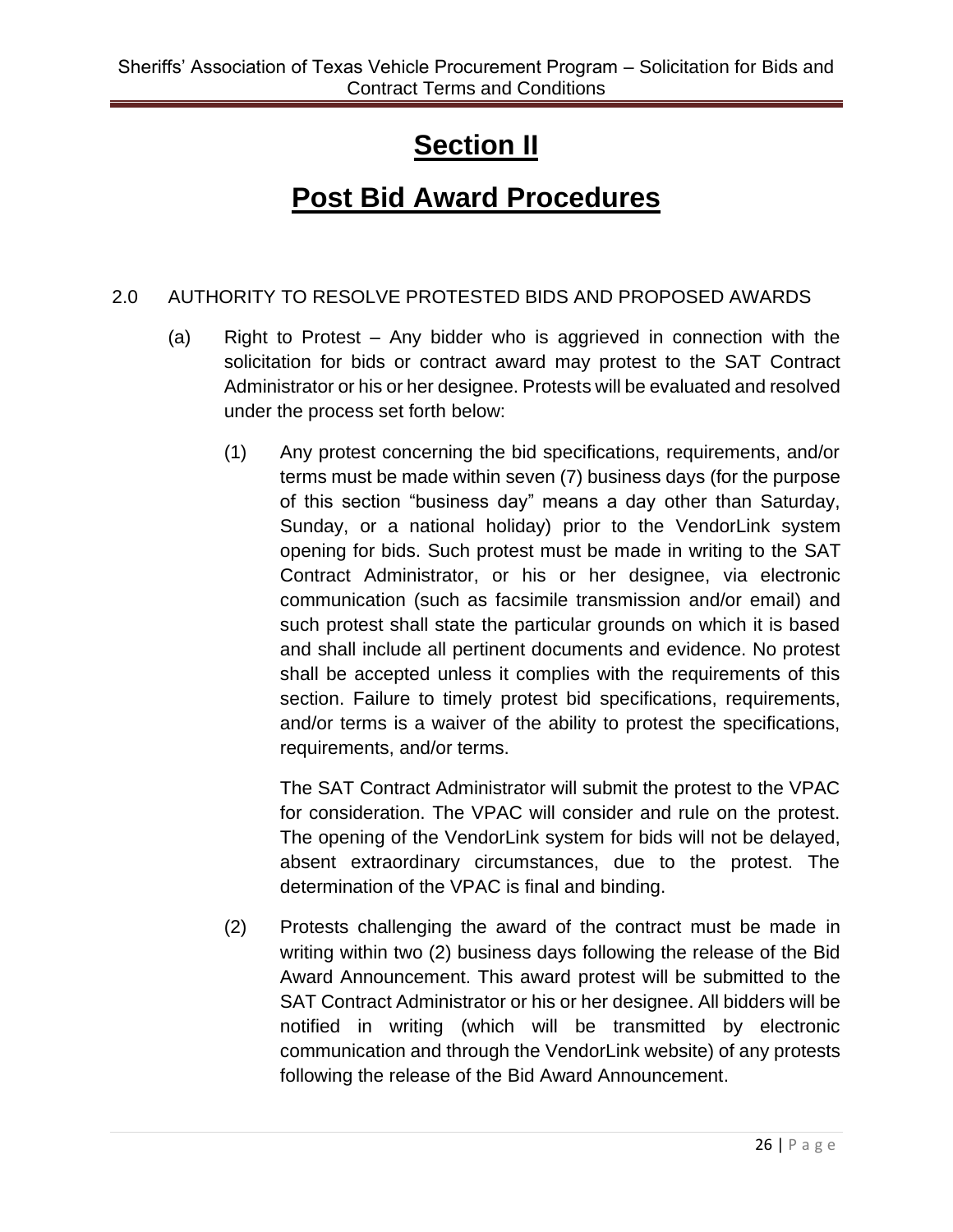Protests must state the particular grounds on which it is based and shall include all pertinent documents and evidence. No bid protest will be accepted unless it complies with the requirements of this section.

The Bid Award protest will be immediately forwarded, with all supporting documentation to the VPAC. The decision of the VPAC will be based solely on the written protest and all accompanying documents. The Bid Award execution of the contract will not be delayed by the consideration of the VPAC. The SAT Contract Administrator will ensure the bid award protest was timely made and will present the protest to the VPAC within one (1) business day.

Failure to timely protest the award of the contracts constitutes a waiver of the ability to protest the award.

- (b) Once the bid award protest has been resolved by the VPAC, the VPAC shall promptly issue a decision by electronic communication. The decision shall specifically state the reasons for the action taken.
- (c) Additionally, a copy of each decision by the VPAC shall be mailed by certified mail, immediately after a decision is made, to the protestor.

# 2.1 TERMINATION FOR DEFAULT

If through any cause within the reasonable control of the Contractor, it shall fail to fulfill in a timely manner, or otherwise violate any of the covenants, contracts, or stipulations material to the agreement, the SAT shall thereupon have the right to terminate the services then remaining to be performed by giving written notice to the successful bidder.

In that event, the Customer shall compensate the Contractor in accordance with the agreement for all services performed by the contractor prior to termination, net of any costs incurred by the Customer as a consequence of the default.

Notwithstanding the above, the Contractor shall not be relieved of liability to the Customer for damages sustained by the Customer by virtue of any breach of the agreement by the Contractor, and the Customer may reasonably withhold payments to the Contractor for the purposes of set off until such time as the exact amount of damages due to the Customer from the successful bidder is determined.

All re-procurement cost may be charged against the defaulting Contractor and may result in immediate removal from the VPP.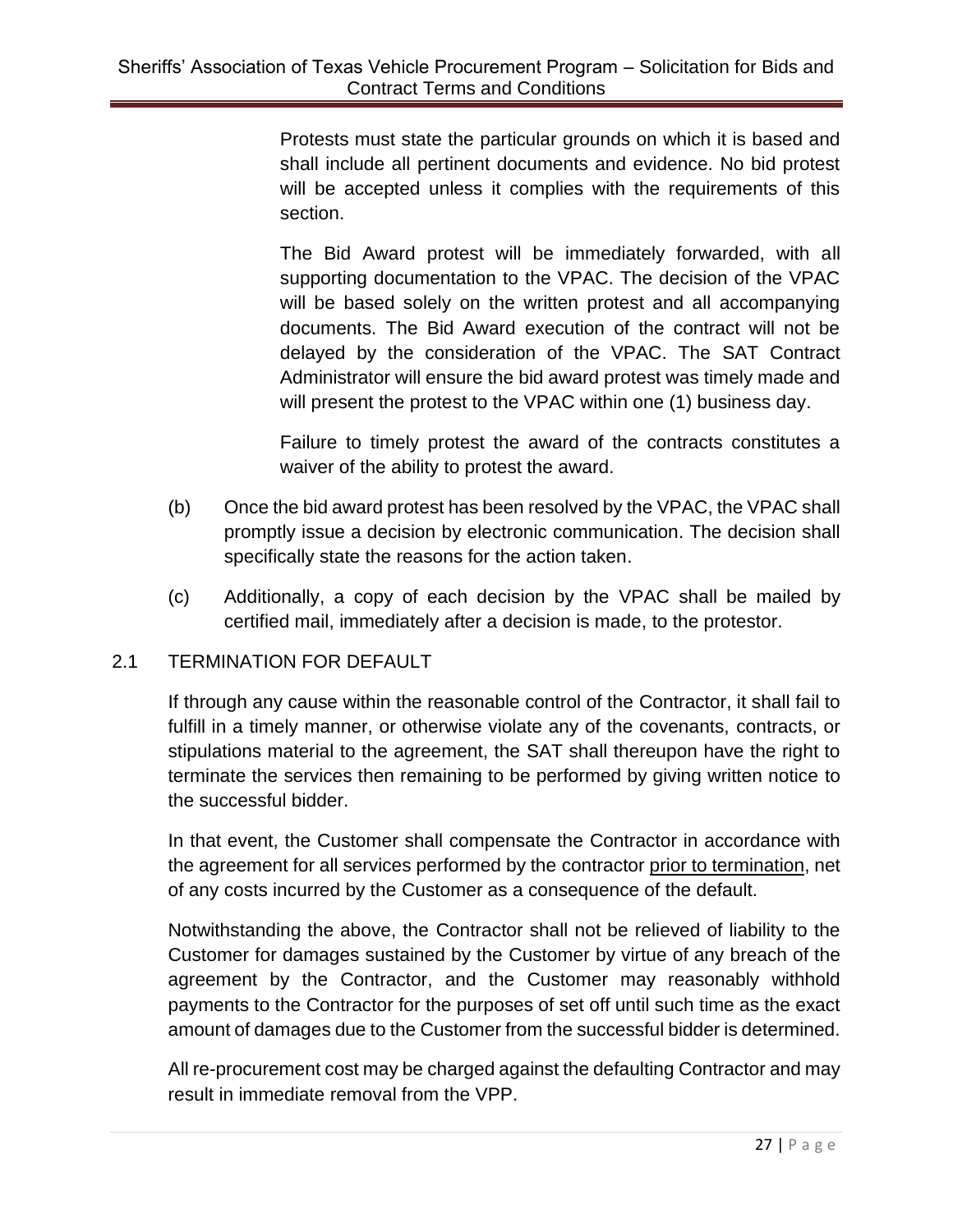#### 2.2 WARRANTY OF AUTHORITY

Each person signing the contract warrants that he or she is duly authorized to do so and to bind the respective party to the contract.

#### 2.3 PRICES SHALL BE FIXED AND FIRM FOR TERM OF CONTRACT

If the successful bidder is awarded a contract under this bid solicitation, the prices quoted by the successful bidder on the bid forms shall remain fixed and firm during the term of the contract unless determined by the Contract Administrator that a change in price is in the best interest of the program.

It is the responsibility of the contractor to request a price bridge between model years to ensure all prices remain fixed and firm until the end of the contract.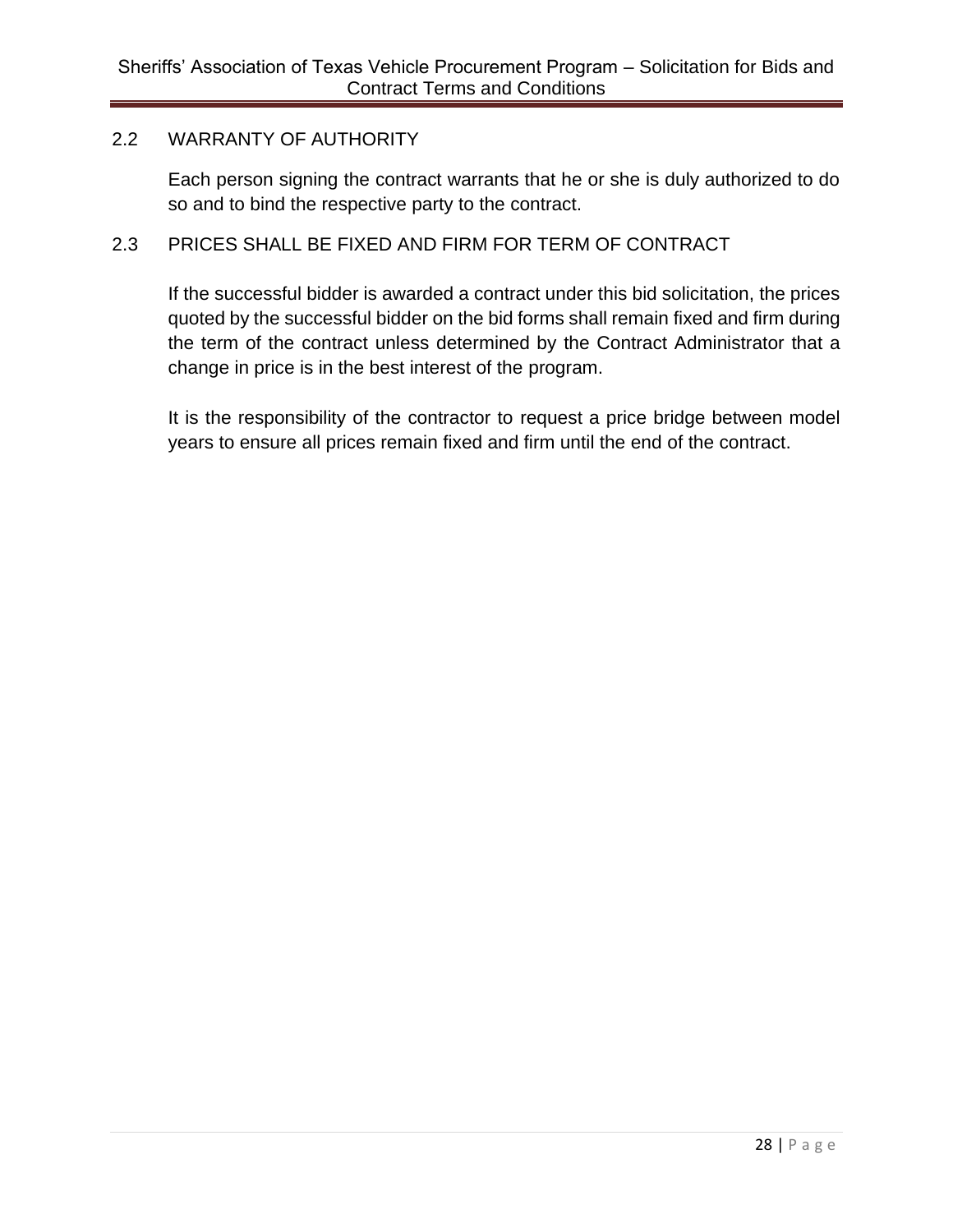# **Section III**

# **Post Award Performance**

#### 3.0 DISPUTES

In case of any doubt or difference of opinion as to the items to be furnished hereunder, the matter will be referred to the VPAC and their decision shall be final and binding on both parties.

In the event of a conflict between the bid documents, the order of priority of the bid documents shall be as follows: Any agreement resulting from the award of this Bid (if applicable); then Addenda released for this Bid with the latest Addendum taking precedence; then the Bid; then the Awardee's Bid.

#### 3.1 CANCELLATION

In the event any of the provisions of a contract are violated by the Contractor, the Contract Administrator shall give written notice of the deficiencies to the Contractor giving the Contractor ten (10) business days after receipt of written notice to correct the deficiencies. If the deficiencies are not corrected, the VPAC will direct the Contract Administrator to immediately cancel the contract.

#### 3.2 SEVERABILITY

In the event any provision of this contract is held to be unenforceable for any reason, the unenforceability thereof shall not affect the remainder of the contract which shall remain in full force and effect and enforceable in accordance with its terms.

#### 3.3 ASSIGNMENT

The Contractor shall not assign, transfer, convey, sublet, or otherwise dispose of this contract, including any or all of its right, title, or interest therein, or his or its power to execute such contract to any person, company, or corporation without prior written consent of the SAT.

#### 3.4 TERMINATION FOR CONVENIENCE OF THE SAT

The SAT, for its convenience, can terminate a contract, in whole or part, without cause by giving written notice to the Contractor of such termination, which shall become effective 180 days following receipt by the Contractor of such notice.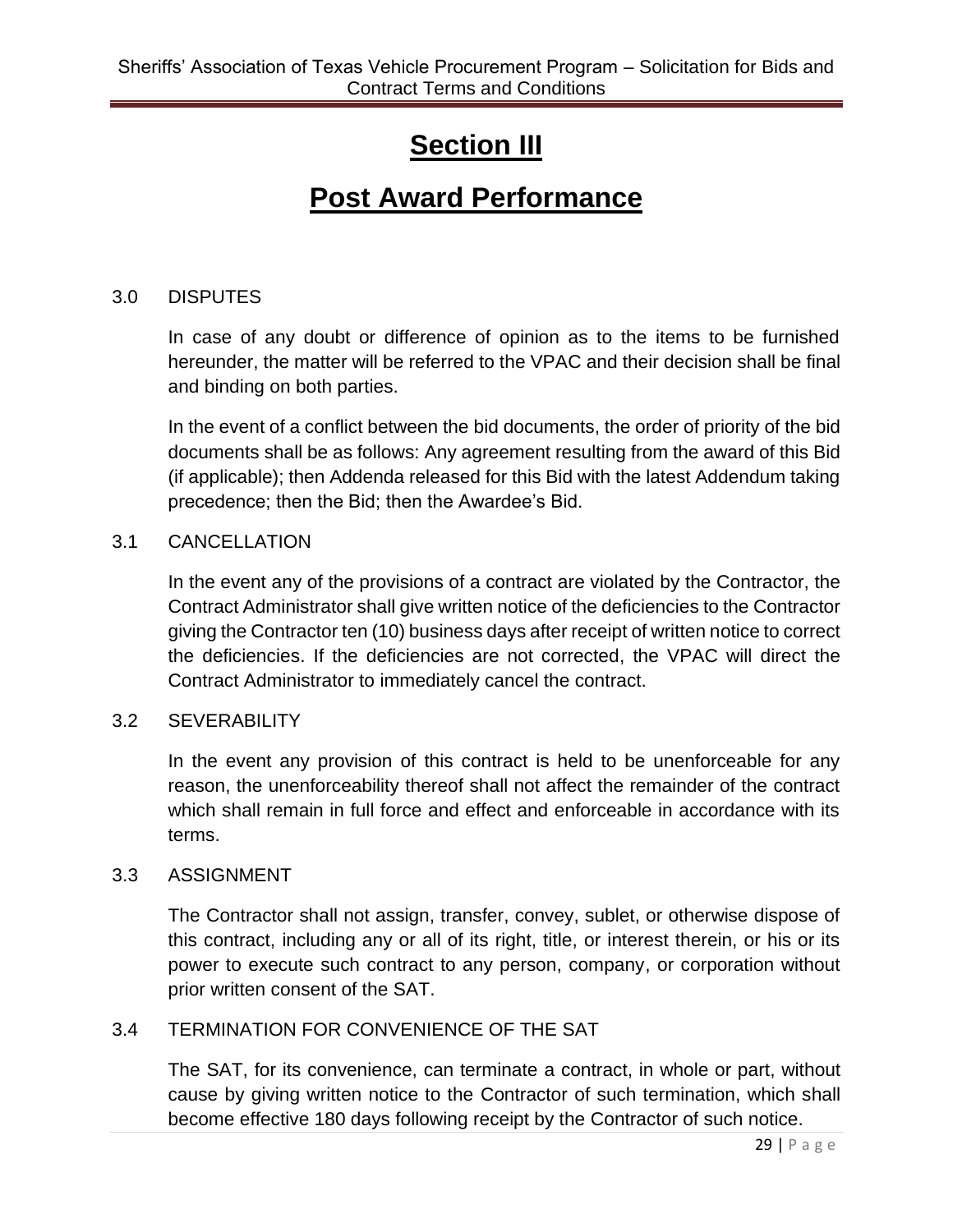If a contract is cancelled, all documents related in any way to the bid and award will be provided to the SAT. All vehicles and materials shall be disposed of by agreement between Contractor and Customer.

The Contractor shall not furnish any product after it receives the notice of termination, except as necessary to complete the continued portion of the contract, if any. The Contractor shall not be entitled to recover any lost profits that the Contractor expected to earn on the balance of the agreement or cancellation charges.

Any payments to the Contractor shall be only to the total extent of the Customer's liability for goods or services delivered prior to the date of notice to terminate the contract.

#### 3.5 INSURANCE AND INDEMNIFICATION

Contractor shall be fully liable for the actions of its agents, employees, partners, or subcontractors and shall fully indemnify, defend, and hold harmless the Sheriffs' Association of Texas, the participating agencies, and their officers, agents, and employees from suits, actions, damages, and costs of every name and description, including legal counsels' fees, arising from or relating to personal injury and damage to real or personal tangible property alleged to be caused in whole or in part by bidder, its agents, employees, partners, or subcontractors; provided, however, that the Contractor shall not indemnify for that portion of any loss or damages proximately caused by the negligent act or omission of the Sheriffs' Association of Texas, and participating agencies.

The Sheriffs' Association of Texas and any participating agencies will give the bidder written notice of any legal action or threatened legal action and the opportunity to take over and settle or defend any such action at the Contractor's sole expense. Contractor shall not be liable for any cost, expense, or compromise incurred by the Sheriffs' Association of Texas, or participating agencies in any legal action without Contractor's prior written consent, which shall not be unreasonably withheld.

The Contractor shall be responsible for his or her work and every part thereof, and for all materials, tools, appliances, and property of every description, used in connection with this particular project. He or she shall specifically and distinctly assume, and does so assume, all risks of damage or injury to property or persons used or employed on or in connection with the work and of all damage or injury to any person or property wherever located, resulting from any action or operation under the contract or in connection with the work.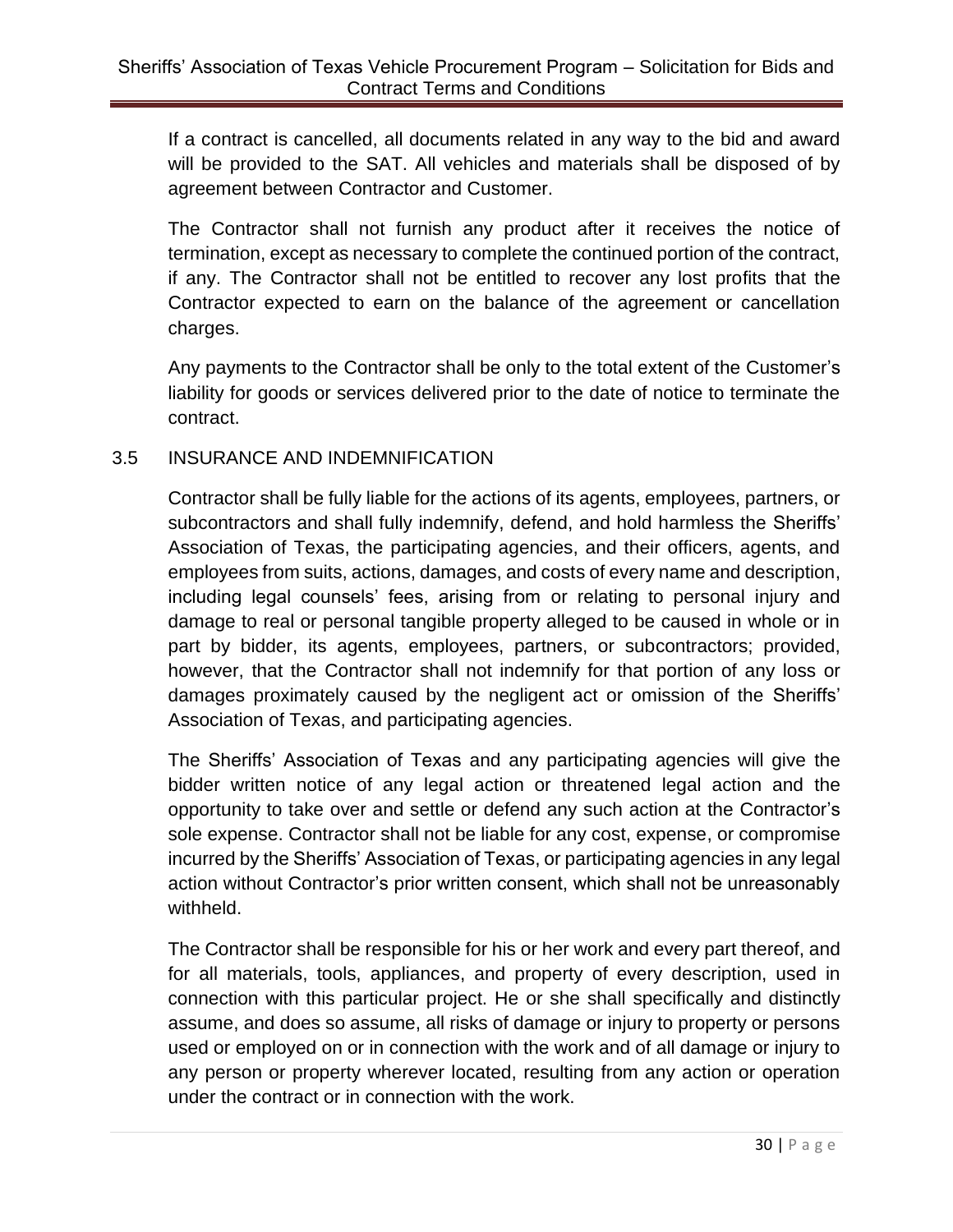The Contractor, at all times during the full duration of work under this contract, including extra work in connection with this project, shall meet the following requirements:

- Maintain automobile liability insurance including property damage covering all owned, non-owned, or hired automobiles and equipment used in connection with the work.
- No change or cancellation in insurance shall be made without thirty (30) days advance written notice to the SAT Contract Administrator.
- All insurance policies shall be issued by companies authorized to do business under the laws of the State of Texas and these companies must have a rating of at least a B+: VI or better per Best's Key Rating Guide, latest edition.
- Original signed certificates of insurance, evidencing such coverages and endorsements as required herein shall be filed with and approved by the SAT Contract Administrator before work is started.
- The certificate must state the bid number and title. Upon expiration of the required insurance, the Contractor must submit updated certificates of insurance for as long a period as any work is still in progress.

It is understood and agreed that all policies of insurance provided by the Contractor are considered the primary coverage to any insurance or self-insurance the SAT possesses that may apply to a loss resulting from the work performed in this contract.

All policies issued to cover the insurance requirements herein shall provide full coverage from the first dollar of exposure. No deductibles will be allowed in any policies issued on this contract unless specific safeguards have been established to assure an adequate fund for payment of deductibles by the insured. The adequacy of the fund must be approved by the SAT's Contract Administrator.

The liability insurance coverage shall extend to and include the following contractual indemnity and hold harmless agreement:

"The Contractor hereby agrees to indemnify and hold harmless the SAT, a 501(c)(3) corporation, its officers, agents, and employees from all claims for bodily injuries to the public in and up to the amount of \$1,000,000 for per occurrence and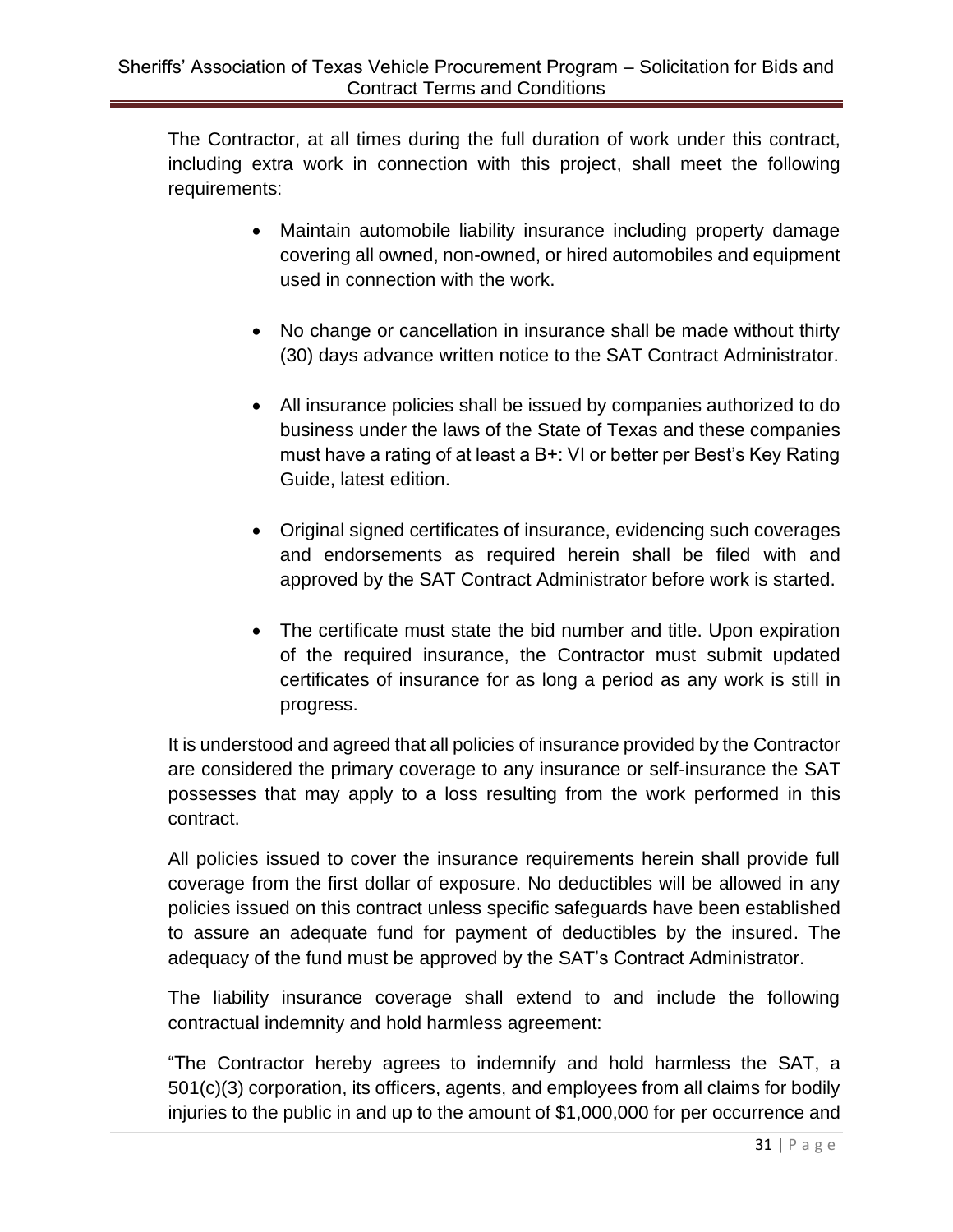for all damages to the property of others in and up to the amount of \$1,000,000 per occurrence in accordance with the insurance requirement set out in the specifications of solicitations for bids. This agreement includes costs of investigation, all expenses of litigation, including reasonable legal counsel fees and the cost of appeals arising out of any such claims or suits because of any and all acts of omission or commission of any by the Contractor, his agents, servants, or employees, or through the mere existence of the project under contract."

The foregoing indemnity agreement shall apply to any and all claims and suits other than claims and suits arising out of the sole and exclusive negligence of the SAT, its officers, agents, and employees, as determined by a court of competent jurisdiction.

The Contractor will notify his or her insurance agent without delay of the existence of the Hold Harmless Agreement contained within and furnish a copy of the Hold Harmless Agreement to the insurance agent or carrier.

The Contractor will obtain and maintain contractual liability insurance in adequate limits for the sole purpose of protecting the SAT under the Hold Harmless Agreement from any and all claims arising out of this contractual operation.

The Contractor will secure and maintain garage, commercial general liability and automobile liability policies of subcontractors. All policies shall be made available to the SAT upon demand. Compliance by the Contractor and all subcontractors with the foregoing requirements as to carrying of insurance and furnishing copies of the insurance policies shall not relieve the Contractor and all subcontractors of their liabilities and obligations under any section or provisions of this contract. Contractor shall be as fully responsible to the SAT and the Customer for the acts and omissions of the subcontractor and of persons employed by them as he is for acts and omissions of persons directly employed by him.

Insurance coverage required in the specifications shall be in force throughout the contract term. Should any Contractor fail to provide acceptable evidence of current insurance within seven days of receipt of written request at any time during the contract term, the SAT shall have the right to consider the contract breached and terminate the contract.

It is understood and agreed that the inclusion of more than one insured under these policies shall not restrict the coverage provided by these policies for an additional insured hereunder with respect to a liability claim or suit by another insured hereunder or an employee of such other insured and that with respect to claims against any insured hereunder, additional insureds hereunder shall be considered members of the public.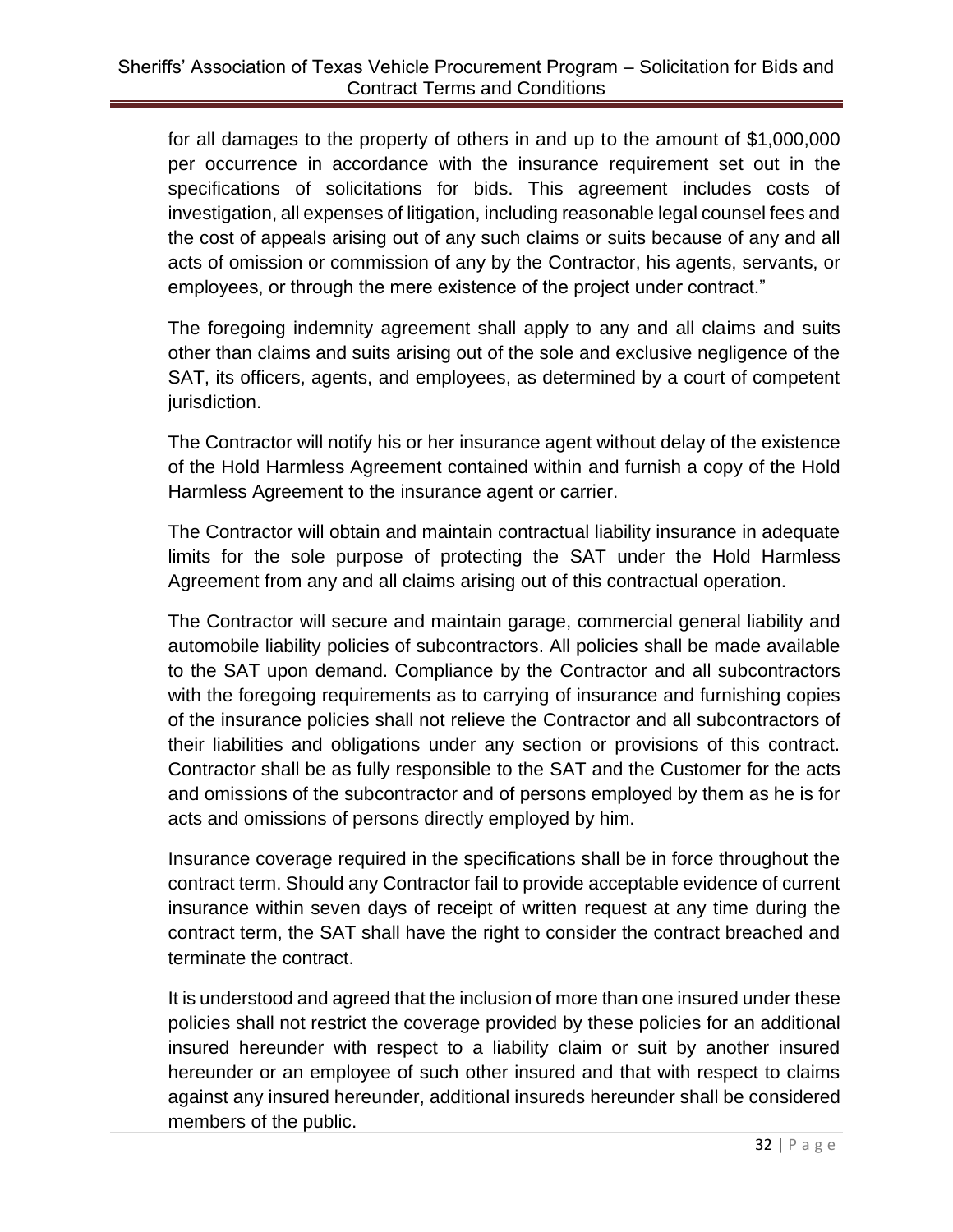#### 3.6 WARRANTY OF ABILITY TO PERFORM

The Contractor warrants that, to the best of his or her knowledge, at the time the contract is awarded there is no pending or threatened action, proceeding, or investigation, or any other legal or financial condition, that would in any way prohibit, restrain, or diminish the Contractor's ability to satisfy its contract obligations. The Contractor warrants that neither it nor any affiliate is currently on the State Debarred Vendors list maintained by the Texas Comptroller, or on any similar list maintained by any other state or the federal government. The Contractor shall immediately notify the SAT and the Customer in writing if its ability to perform is compromised in any manner during the term of the contract.

#### 3.7 NON-CONFORMANCE TO CONTRACT CONDITIONS

Items may be tested for compliance with the specifications. Item(s) delivered that do not conform to the specifications may be rejected and returned at Contractor's expense. Any items not delivered as per the delivery date in the bid and/or purchase order may be purchased on the open market by the Customer. Any increase in cost may be charged against the Contractor.

Any violation of these provisions may also result in the Contractor's name being removed from the SAT list of vendors who are allowed to bid on upcoming contracts.

#### 3.8 OPTION TO RENEW WITH PRICE ADJUSTMENT

Any contract may be extended for an additional two (2) years, on a year to year basis, if mutually agreed by both parties. SAT is not required to accept a price adjustment for the upcoming year. Any allowable adjustment in price would be effective for the next contractual period, not for the current period.

Prior to completion of each contract term, the SAT may consider an adjustment to price due to increases or decreases on the Consumer Price Index; but in no event will the prices be increased or decreased by a percentage greater than the percentage change reflected in the nationally published Consumer Price Index-Goods and Services, computed 60 days prior to the anniversary date of the contract.

It is the Contractor's responsibility to request any pricing adjustment under this provision. For any adjustment to commence on the first day of any option period,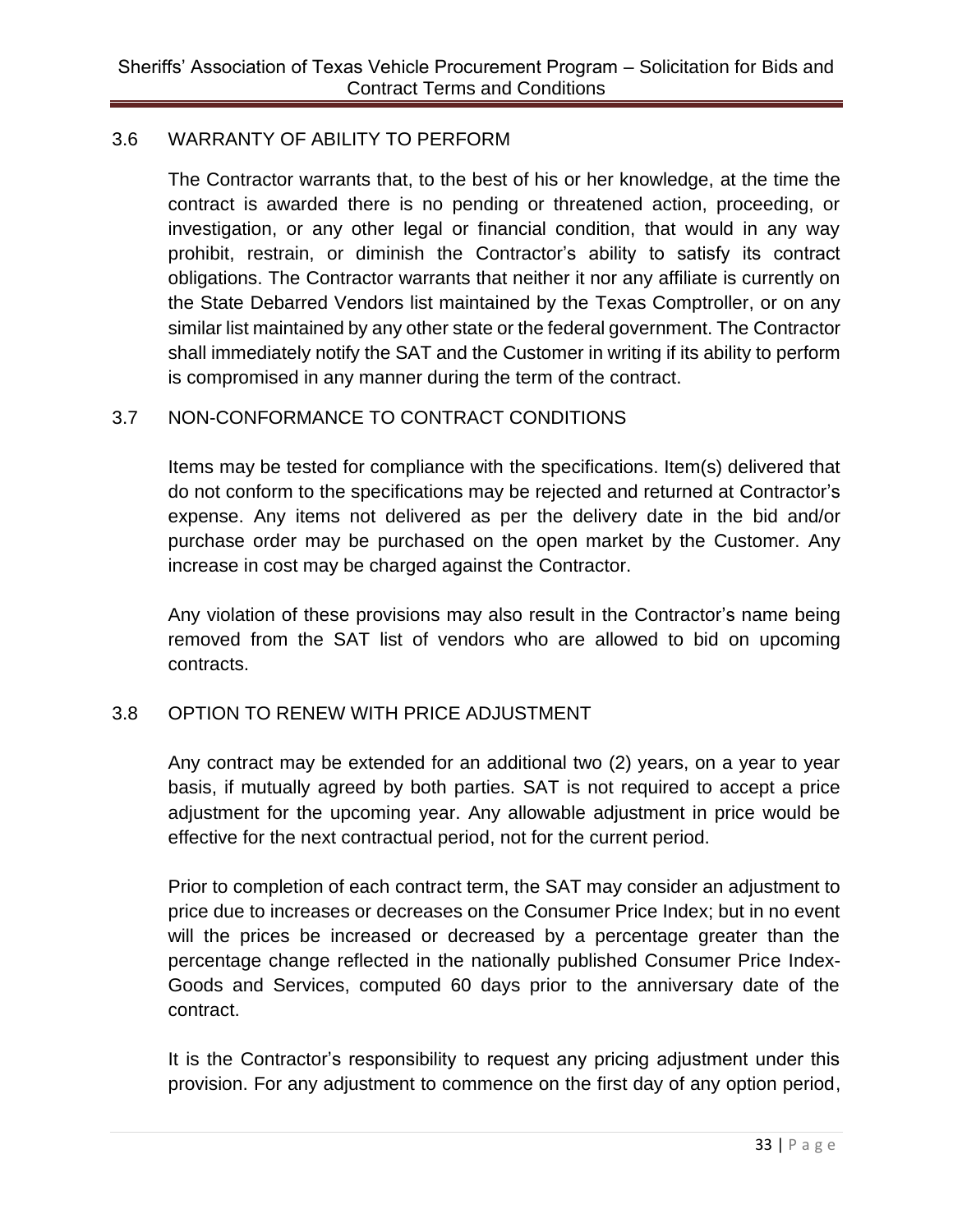the Contractor's request for adjustment should be submitted 60 days prior to expiration of the then current contract term.

The Contractor adjustment request must clearly substantiate the requested increase. If no adjustment request is received from the Contractor within the 60 day period, the SAT will assume that the vendor has agreed that the optional term may be exercised without pricing adjustment. Any adjustment request received after the commencement of a new option period may not be considered.

The SAT reserves the right to accept the renewal adjustment or to allow the contract to terminate and re-advertise for bids, whichever is in the best interest of the SAT.

#### 3.9 NON-PERFORMANCE

Contractor shall at all times during the contract term remain responsive and responsible to the Customer and the SAT. In determining Contractor's responsibility as a vendor, the SAT Contract Administrator shall consider all information or evidence which is gathered or comes to the attention of the agency which demonstrates the Contractor's capability to fully satisfy the requirements of the solicitation and the contract.

In some instances, Contractors may be required to develop corrective action plans to address contract deficiencies. In situations where there is evidence the Contractor, fleet sales manager, or other representative has demonstrated egregious breaches of the contract or trust to either the SAT or the Customer, the contract will be terminated, and the dealer and their representative may be removed from future solicitations. An egregious breach of contract would be defined as one that would materially change the specifications of the contract or prevent the contracted vehicles/equipment from being delivered to the Customer in a timely manner.

Failure to abide by corrective action plans will result in the contract being terminated and the dealer, and dealer's representative being barred from future competitive bid solicitations at the discretion of the VPAC.

Examples of conditions that would justify termination include, but are not limited to:

• failure to perform the responsibilities of the contract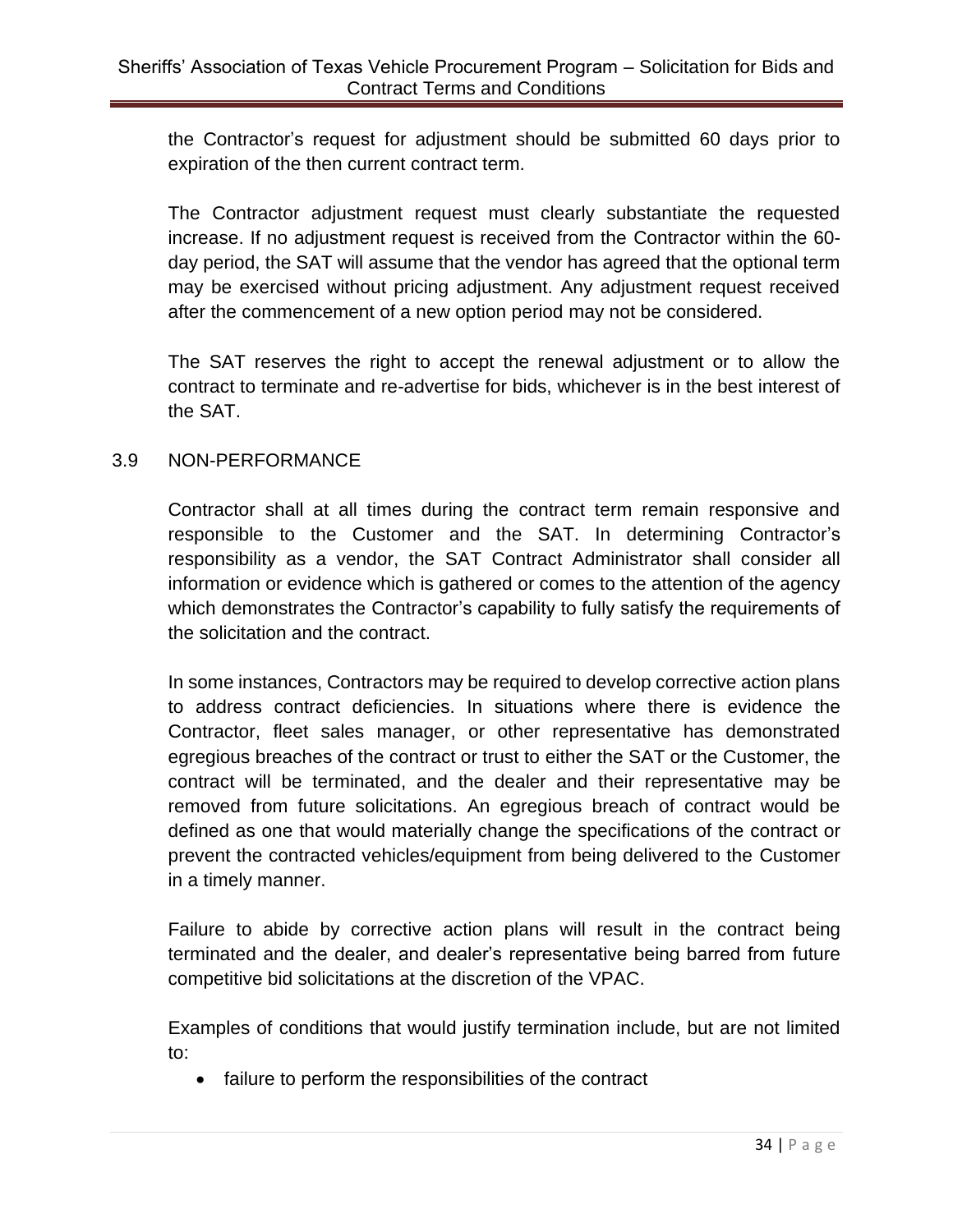- refusal to accept orders during the contract period while manufacturer orders are still being accepted for current model year and/or the new year if the vehicle is price protected by the factory
- charging amounts exceeding MSRP on factory installed items and packages
- requiring the purchase of additional options over and above the base vehicle as a condition of acceptance of order
- providing aftermarket options where factory options are available without the consent of the Customer
- any misrepresentation of optional equipment or service as being "factory" that fails to meet the definition as described in this document
- any other practice deemed to be outside of the intent of the contract

Any Contractor, who is presented with a valid purchase order as a result of a bid award for a contract, is required and bound to accept such purchase order and deliver the product; regardless of whether the vehicle is a base model or includes options at a higher cost. The Contractor must deliver this vehicle regardless of profit or loss based on their respective bid. Failure to deliver said vehicles or equipment could result in the Customer and the SAT seeking damages for the difference in cost by ordering the product from another Contractor, plus any legal fees and damages that may be incurred in the process to facilitate a completed order.

All terms and conditions are applicable throughout the term of the contract and not any given "year, make or model" period.

# *Each report of a lost purchase order will be handled on a case by case basis.*

# 3.10 FACTORY INSTALLED

Aftermarket parts, modifications, and factory produced parts and components ordered as parts and installed by the Contractor, do not meet the requirements of "Factory Installed" components, and will be rejected for noncompliance with the requirements of the specification.

In the event a component (s) that does not meet the specifications is found to be installed on a vehicle before or after the vehicle has been accepted by the Customer, the Contractor shall be required to replace the vehicle with a vehicle that meets the required specifications, including all factory installed components.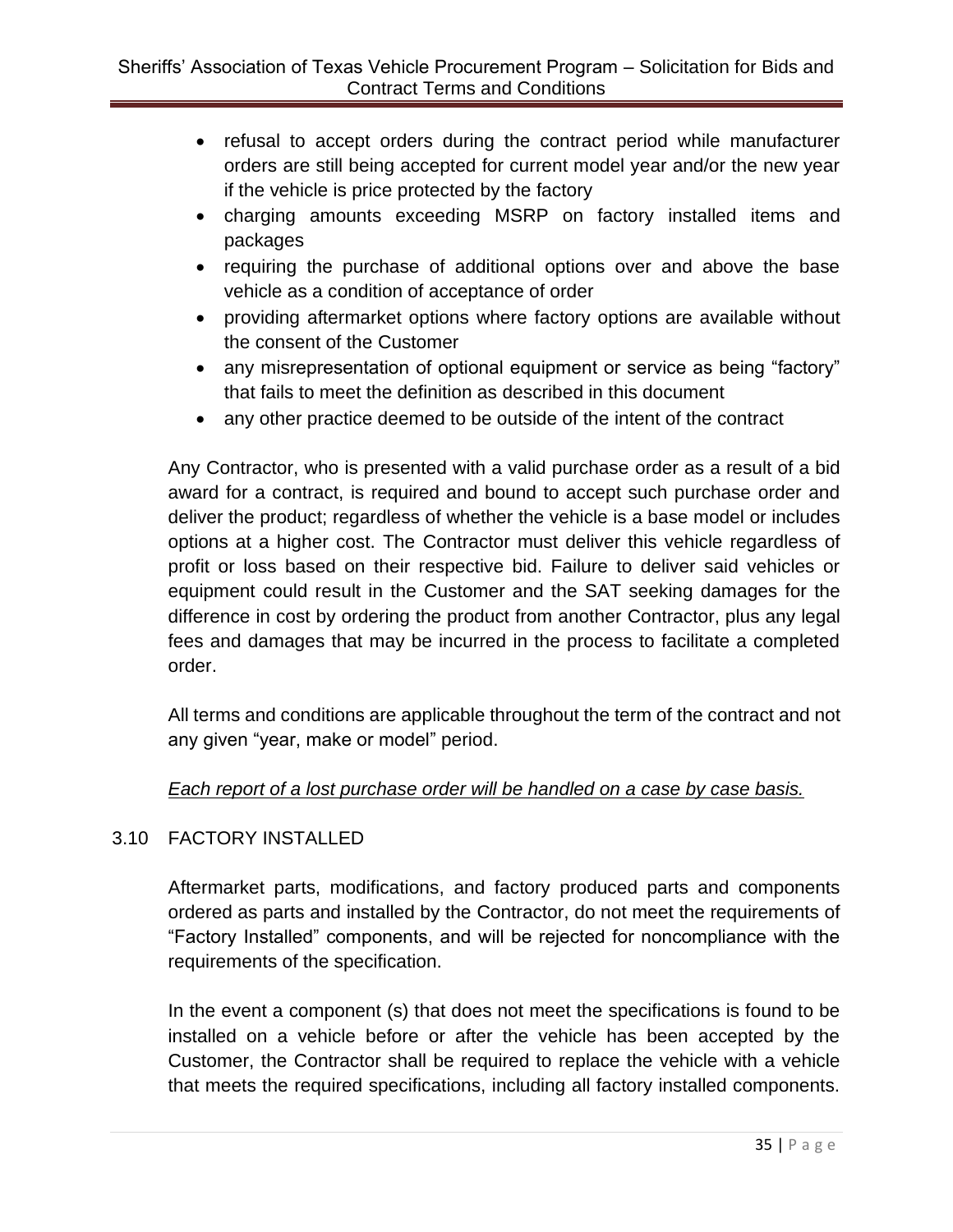In the alternative, the Customer shall decide whether they will accept dealer installed components.

# 3.11 EQUITABLE ADJUSTMENT

The Contract Administrator may make an equitable adjustment in the contract terms or pricing at their discretion. Adjustments to pricing may occur for various reasons, such as availability of supply (i.e. material surcharge) and extreme and unforeseen volatility in the marketplace. Adjustments may be considered if all the following criteria exist:

- 1. The volatility is due to causes wholly beyond the Contractor's control
- 2. The volatility affects the marketplace or industry, not just the particular contract source of supply
- 3. The effect on pricing or availability of supply is substantial per SAT's discretion.
- 4. The volatility so affects the Contractor that continued performance of the contract would result in a substantial loss for the Contractor

When a Contractor requests an adjustment, including but not limited to price increases, the following items must be submitted to the SAT Contract Administrator:

- 1. A letter of request for an adjustment from the Contractor, including the specification number and model listed in the contract, along with the requested changes
- 2. When requested adjustment is based on production cutoff of a currently listed model, a letter of affirmation from the manufacturer
- 3. When a requested adjustment includes model changes, manufacturer's documentation of items included in the proposed model must be submitted in order to evaluate if the proposed model meets the base specification
- 4. Currently published MSRP listing

The Customer will be notified by the Contract Administrator of any price adjustment through electronic communication within one (1) business day. The Customer will have the option to continue with or cancel the purchase order based on the price adjustments.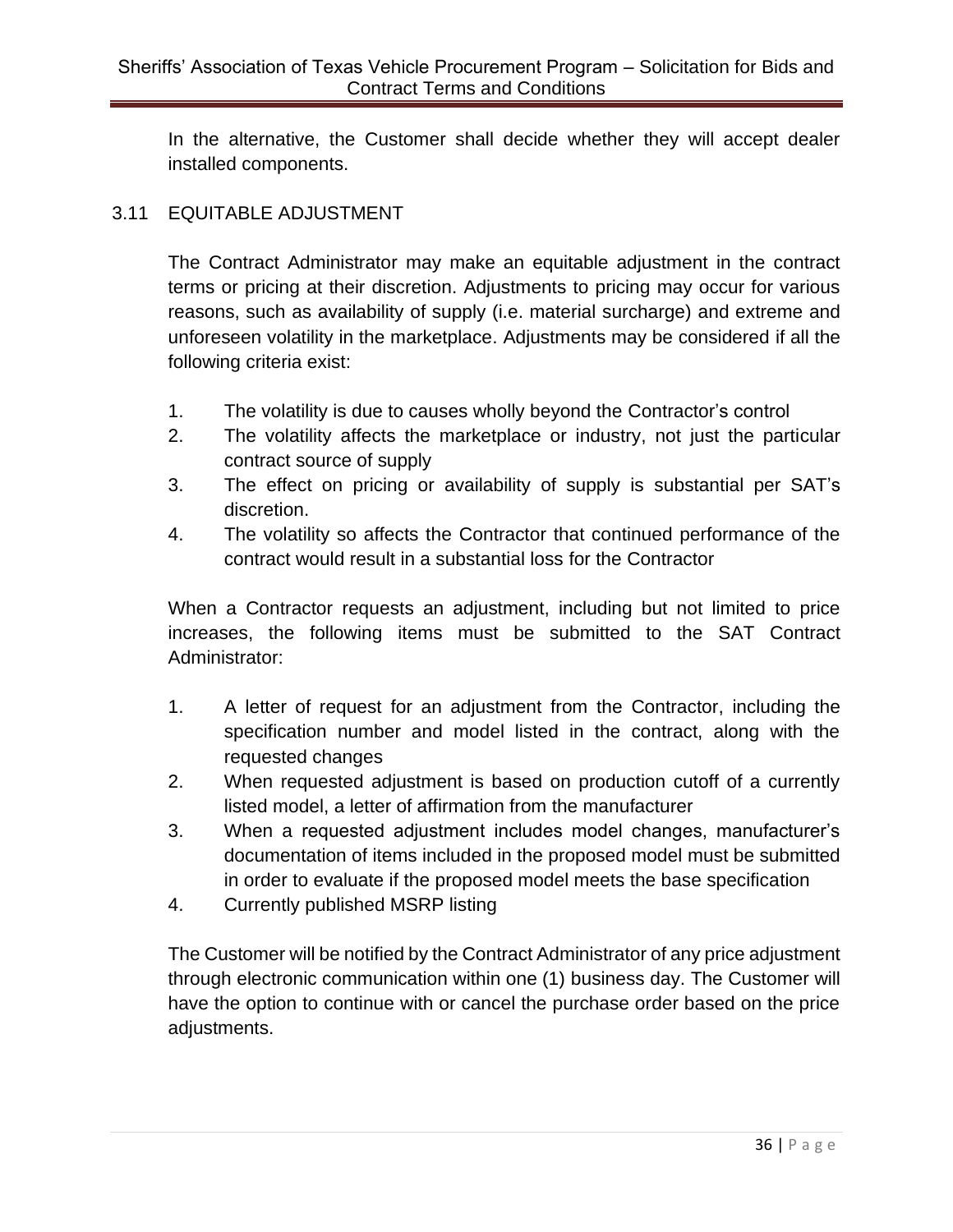# 3.12 PRE-DELIVERY SERVICES

To assure proper pre-delivery service, the Contractor shall provide, at time of delivery, a completed copy of the manufacturer's standard retail sale pre-delivery inspection form (examples are listed below)

- Chrysler New Preparation, Inspection and Road Test
- Ford Pre-Delivery Service Record
- GM New Vehicle Inspection Procedure (or manufacturer's latest pre-delivery form)

# 3.13 ORDER, DELIVERY, AND LIQUIDATED DAMAGES

- A) Order
	- 1) Eligible Customers shall issue a purchase order (PO) to the Contractor, and such purchase order shall bear the contract or bid number, specification number, Customer's federal identification number and contact information (phone number and email address). The purchase order shall be placed by the Customer directly with the Contractor and shall incorporate by reference the contract solicitation terms and conditions. Required delivery or due dates should be discussed between the Customer and the Contractor at the time of the PO. It is important to note that dealers do not have ANY control over production delays in schedules from the manufacturer.
	- 2) The Customer is required to forward an executed copy of the purchase order to the Sheriffs' Association of Texas Cooperative Bid Coordinator (by email) at the time the purchase order is released to the Contractor.
	- 3) If a Contractor receives a purchase order for a specification for which they were not awarded, the Contractor must notify the Customer and the Contract Administrator and return the purchase order to the Customer within three (3) business days.
	- 4) All vehicles ordered prior to the manufacturer's close of production shall be supplied in the manufacturer's next model run of that class vehicle even it is requires supplying a later model at the original bid prices.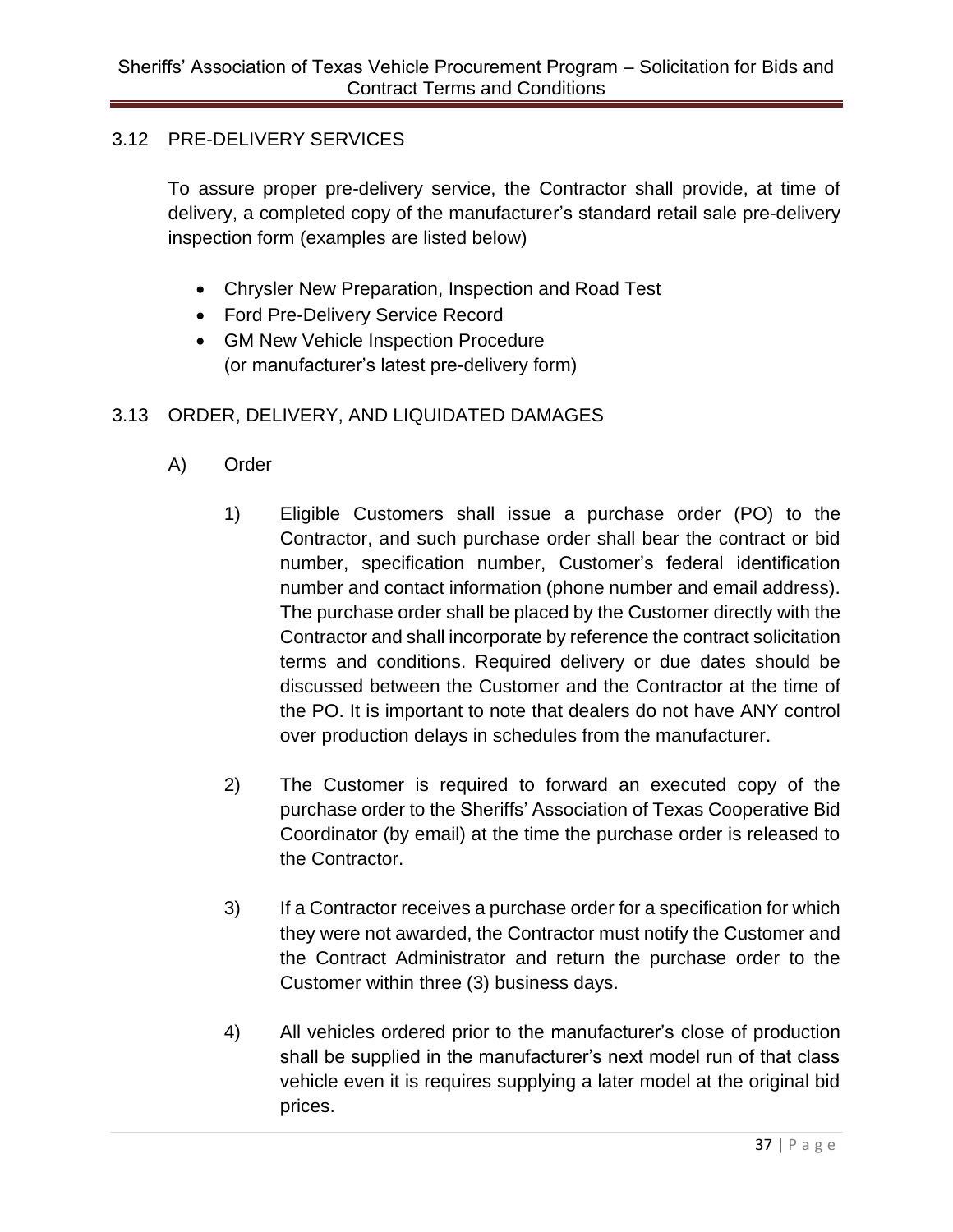- 5) The Contractor shall place a purchase order with their manufacturer within ten (10) business days after receipt of purchase order from the Customer. The Contractor shall assure that all orders are placed in full compliance with the specifications and purchase order.
- 6) It is the Contractor's responsibility to ensure that the vehicle ordered by the Customer is fully compatible with all ordered options and that the vehicle complies with all applicable manufacturer and industry standards. The Contractor's acceptance of a Customer's purchase order will indicate that the Contractor agrees to deliver a vehicle that will be fully compatible with all of its options.
- 7) Any changes that are required to bring a vehicle into compliance with its various options due to an incorrect order placed by the Contractor will be accomplished at the Contractor's expense.
- B. Delivery
	- 1) Receipt of a vehicle by the Contractor is defined as acceptance of the vehicle(s) from a common carrier at the Contractor's place of business or any third party's place of business agreed upon by the Contractor and the manufacturer.
	- 2) The Contractor shall complete delivery of the vehicle to the Customer as soon as practical after receipt of the vehicle (s) from the manufacturer. Vehicles originating as an incomplete vehicle would be exempt.
	- 3) Deliveries of less than 750 miles may be accomplished by driving the vehicle. When the delivery is accomplished by driving the vehicle, the driver must comply with the manufacturer's break-in requirements and all applicable traffic laws and ordinances. Any delivery of a police-rated vehicle must use an "Out of Service" cover on light bars. All deliveries in excess of 750 miles shall be made by transport, or otherwise approved by the purchasing agency. Incomplete vehicles would be exempt from the rules set forth in this paragraph.
	- 4) At the Customer's option, a vehicle with more than 750 odometer miles may be rejected, or \$0.58 cents per mile in excess of 750 miles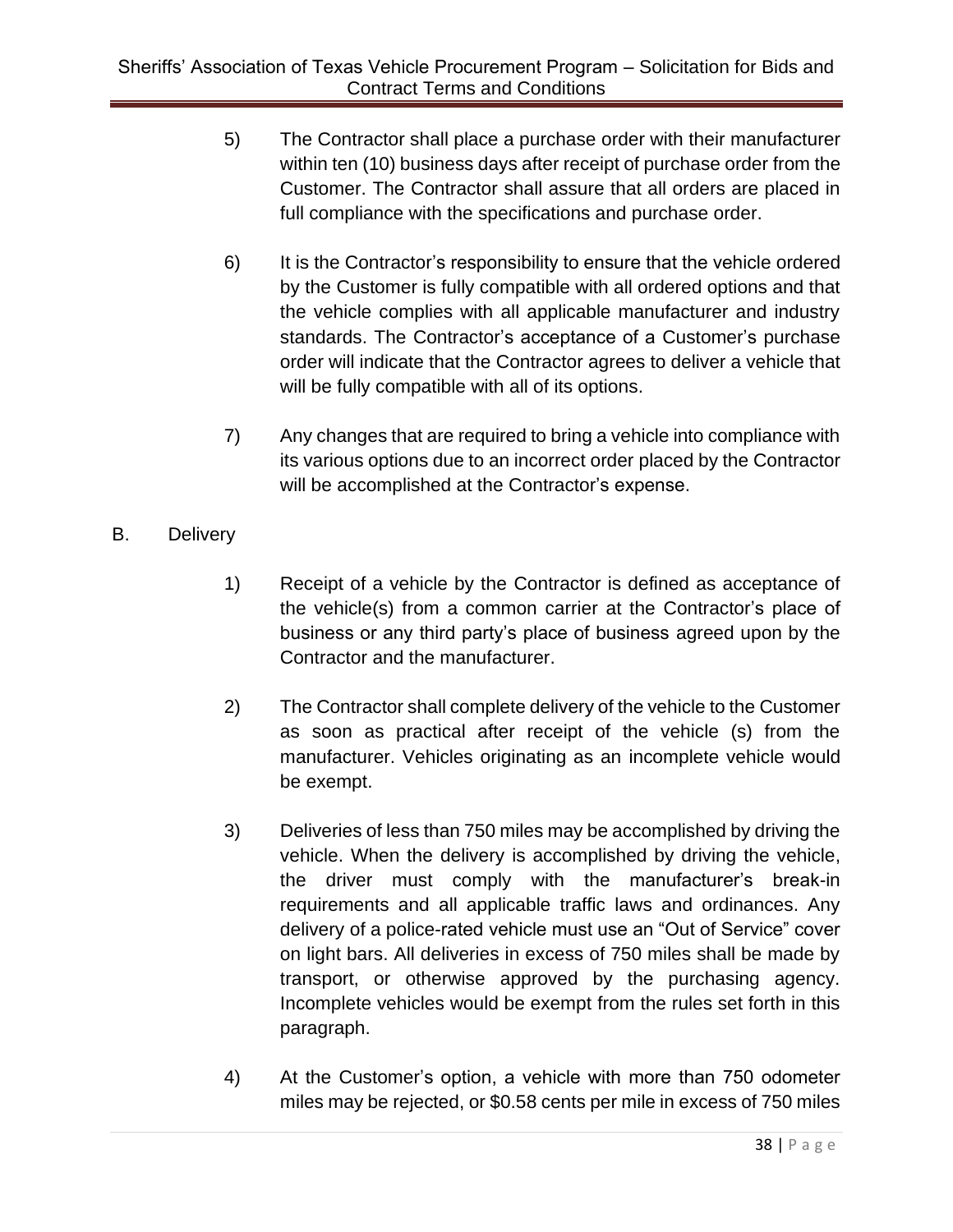may be deducted from the invoice. This requirement also applies to the redelivery of vehicles which were rejected upon delivery.

- 5) All fees must be included in the base price and prices shall be firm. Delivery is F.O.B. Destination, delivered to the Customer. In the event of a discrepancy between a unit bid price and an extension, the unit bid price will govern. All items delivered or installed at any location of the participating agencies must include all manufacturer's standard equipment and warranties.
- 6) Warranty Start Date All warranties shall begin at the time of delivery and final acceptance by the Customer. If the Customer needs to reset the warranty start date because of an extended delivery date, the request to reset the warranty must be made in writing to the Contractor. Incomplete vehicles or vehicles delivered to an upfitter would not qualify for a revised start date unless the vehicle is in the control of the dealer during the upfit.
- 7) The Contractor shall notify a Customer's designated representative, as listed on the purchase order, no less than 24 hours prior to delivery. Deliveries will be accepted only between 8:00am – 3:30pm on Customer's normal work days. Transport deliveries must be unloaded and ready for inspection prior to 3:00pm. Deliveries not complying with these requirements may be rejected and will have to be redelivered at Contractor's expense.
- 8) All vehicles must contain no less than 1/4 tank of fuel as indicated by the fuel gauge at time of delivery, except for vehicles and equipment with tanks over thirty-five (35) gallons in capacity, in which case the vehicle must contain a minimum of ten (10) gallons of fuel.
- 9) The Contractor shall be responsible for delivering vehicles that are properly serviced, clean, and in perfect operating condition. Predelivery service, at a minimum, shall include the following:
	- Standard dealer and manufacturer protocol for new vehicle delivery;
	- Cleaning of vehicle, if necessary, and removal of all unnecessary tags, stickers, papers, etc. Window price sticker may be placed in the vehicle.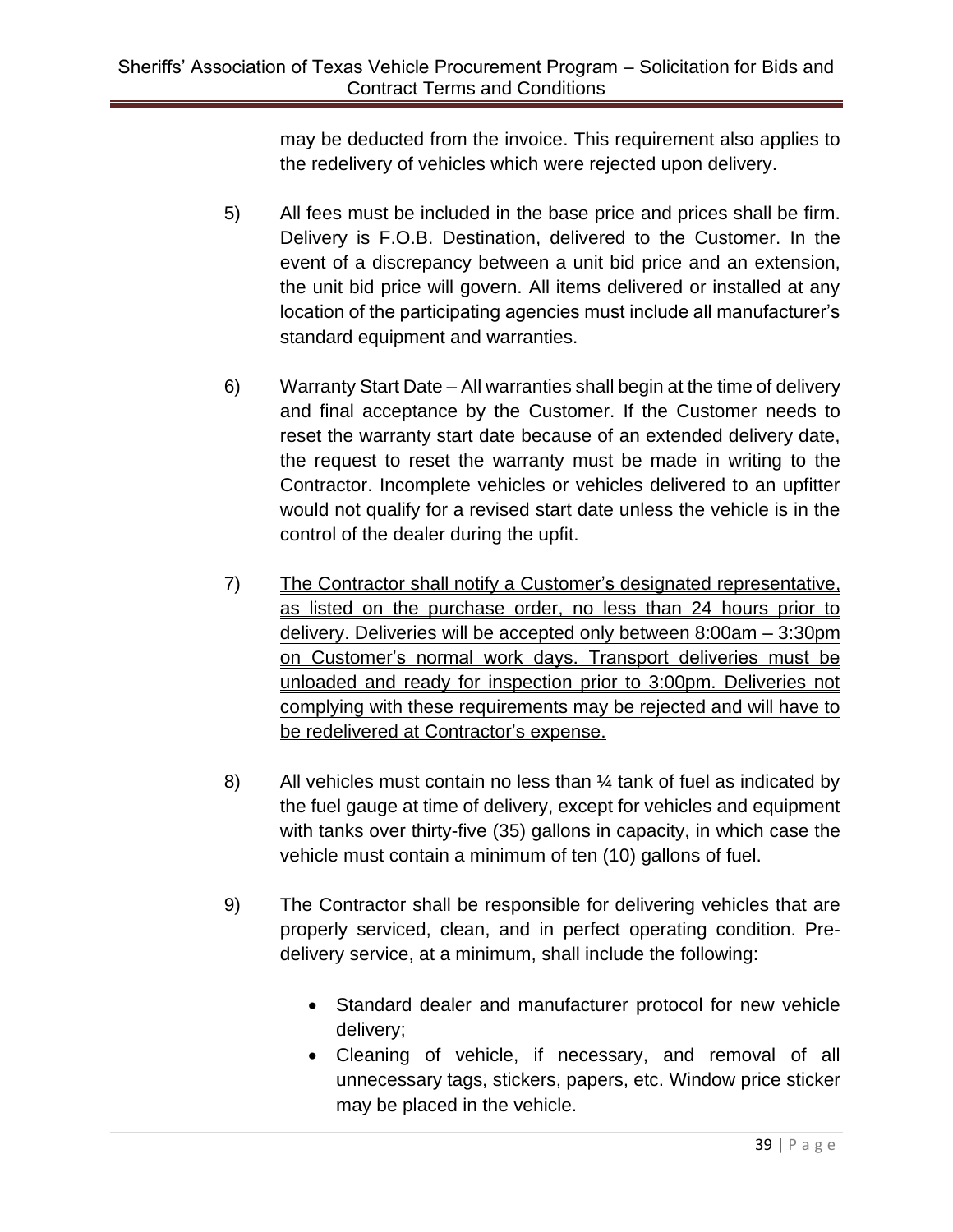- Speedometer must be correct regardless of the tires provided by the vehicle manufacturer or axle ratio furnished;
- Owner's manual and warranty manual must accompany each vehicle;
- All specified options that are "factory installed" are to be installed on the vehicle at the primary site of assembly and are to be the manufacturer's standard assembly-line product. No aftermarket and no dealer installed equipment will be accepted as "factory installed." Vendors found supplying aftermarket or dealer installed equipment where "factory installed" are specified may be required to retrieve all vehicles delivered and reorder new vehicles meeting the specifications.
- Manufacturer's suggested retail price list sheet (window sticker) form MUST be in the vehicle when it is delivered to the purchasing agency. Vehicles that are missing this form, or have forms that have been altered, will not be accepted.
- C. Liquidated Damages
	- 1) Force Majeure Liquidated damages shall not be assessed for a delay resulting from the Contractor's failure to comply with delivery requirements if neither the fault nor the negligence of the Contractor or its employees contributed to the delay and the delay is due directly to acts of God, wars, acts of public enemies, strikes, fires, floods, or other similar cause wholly beyond the Contractor's control, or for any of the foregoing that affects subcontractors or suppliers if no alternate source of supply is available to the Contractor. In case of any delay the Contractor believes is excusable, they shall notify the Customer in writing of the delay or potential delay and describe the cause of the delay either 1) within ten (10) days after the cause that creates or will create the delay first arose, if the vendor could reasonably foresee that a delay could occur as a result, or 2) if delay is not reasonably foreseeable, within five (5) days after the date the vendor first had reason to believe that a delay could result. The foregoing shall constitute the Contractor's sole remedy or excuse with respect to delay.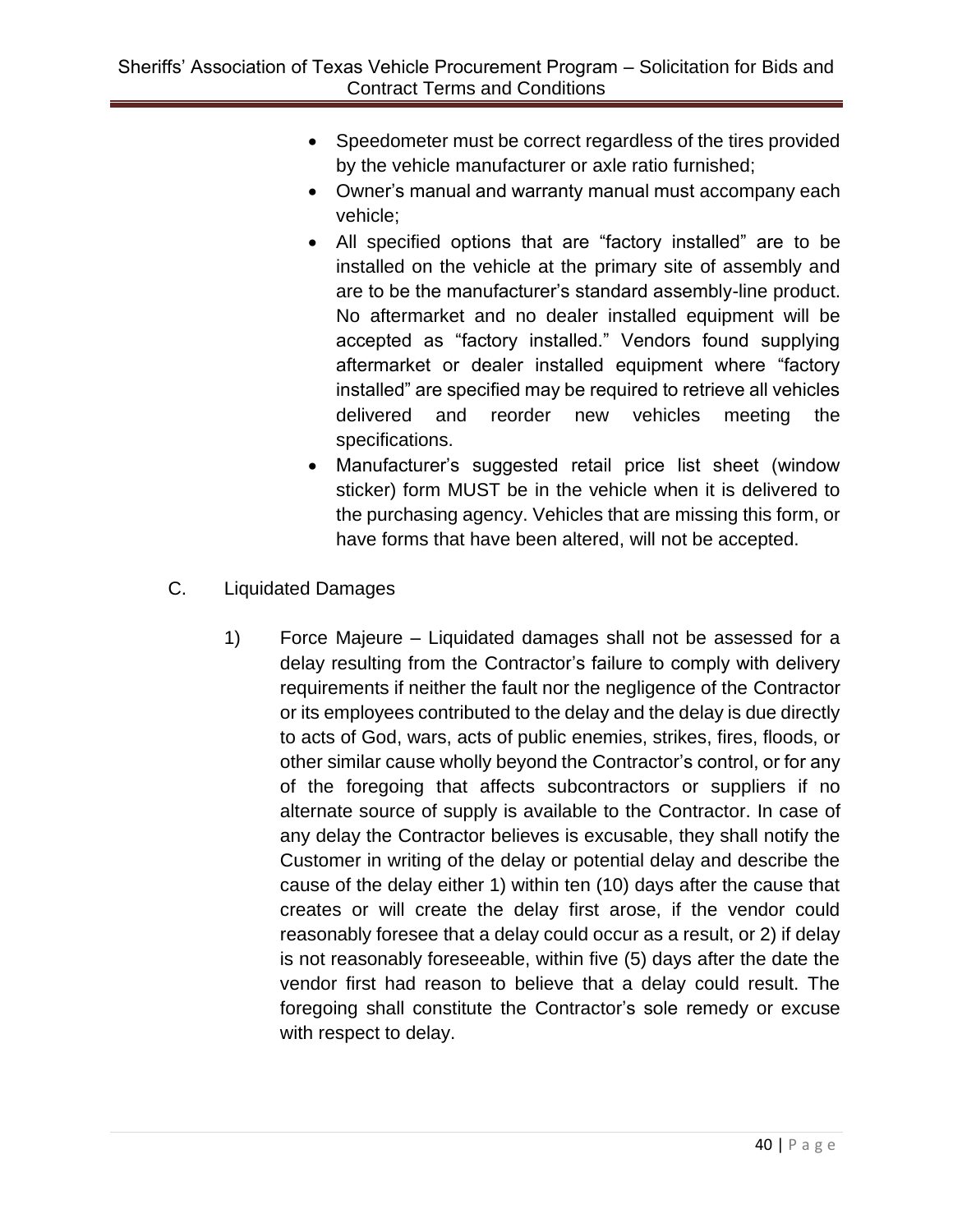# 3.14 VEHICLE INSPECTION, ACCEPTANCE, AND TITLE

Inspection and acceptance of all vehicles will be at the Customer's place of business unless otherwise provided. Title to and risk of loss or damage to all items shall be the responsibility of the Contractor until acceptance by the Customer unless loss or damage results from negligence by the Customer.

If the materials or services supplied to the Customer are found to be defective or do not conform to specifications, the Customer reserves the right to cancel the order upon written notice to the Contractor. The Customer may return the product to the Contractor at the Contractor's expense.

#### 3.15 ACCEPTANCE

It is the Customer's responsibility to thoroughly inspect each vehicle prior to acceptance. Copies of the bid specifications and purchase order for the vehicle will be delivered with the vehicle. Customers are to inspect the vehicle and compare bid specifications, purchase order and manufacturer's window sticker or manufacturer's invoice to ensure the vehicle meets or exceeds the requirements of the technical bid specifications and purchase order. Purchasers are to inspect the vehicle for physical damage upon delivery.

Delivery of a vehicle to a Customer does not constitute acceptance for the purpose of payment. Final acceptance and authorization of payment shall be given only after a thorough inspection indicates that the vehicle meets contract specifications and the requirements listed below.

Should the delivered vehicle differ in any respect from the specifications, payment may be withheld by the Customer until such time as the Contractor completes the necessary corrective action. Vehicles and equipment shall be delivered with each of the following documents completed/included:

- a. copy of "Customer's purchase order"
- b. copy of the applicable "vehicle specification"
- c. copy of "manufacturer's invoice" or "window sticker." Copy of manufacturer's invoice if vehicle model is not delivered with a window sticker. Prices may be deleted from manufacturer's invoice.
- d. copy of "pre-delivery service report"
- e. "warranty certification"
- f. owner's manual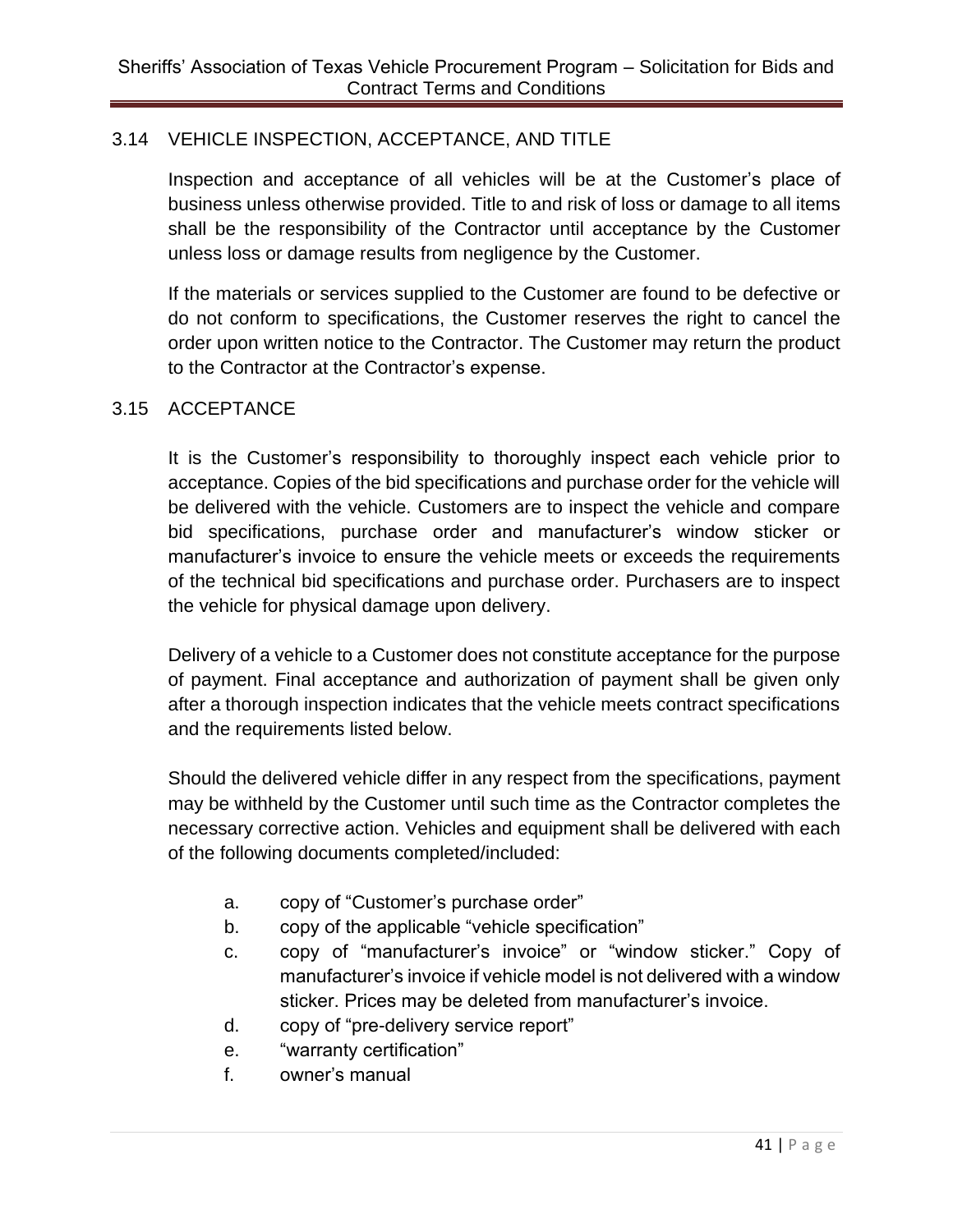- g. Application for Texas Title and/or Registration Form 130-U Rev. 08- 16 (for signature of authorized representative).
- h. Texas State Inspection

Deliveries that do not include the above forms and publications will be considered as incomplete and will be refused.

#### 3.16 INVOICING AND PAYMENTS

Invoicing and payments shall be the responsibility of the Contractor and the Customer placing orders under this VPP. Contractors must invoice each Customer independently from the Sheriffs' Association of Texas for vehicle(s) purchased from this VPP.

The Contractor shall be paid upon submission of properly certified invoices to the Customer at the prices stipulated in the VPP at the time of the acceptance of the goods by the Customer. Upon receipt of the goods, a Customer has three (3) working days to inspect and approve the goods and services.

The invoice(s) shall, at a minimum, indicate the following:

Shipping location, purchase order number, contract number, quantity shipped, price, date, make, model, and serial number of vehicle(s)

Copies of invoices shall be submitted to the Sheriffs' Association of Texas, Vehicle Procurement Program, 1601 S IH 35 Frontage Road, Austin, Texas 78741

#### 3.17 INADEQUATE SERVICE

When equipment requires service or adjustments upon delivery, the Contractor shall either remedy the defect or be responsible for reimbursing the manufacturer's local authorized dealer, or others, to remedy the defect. Such service or adjustments shall be initiated by the Contractor within forty-eight (48) hours (not including weekend and holidays) after notification by a Customer. Delivery will not be considered complete until all service and/or adjustments are satisfactory, and the equipment redelivered and accepted by the Customer.

The provisions of the delivery paragraph (Section 3.13B) shall remain in effect until the redelivery is accomplished and the equipment is accepted by the Customer. The cost of any transportation required shall be the responsibility of the Contractor.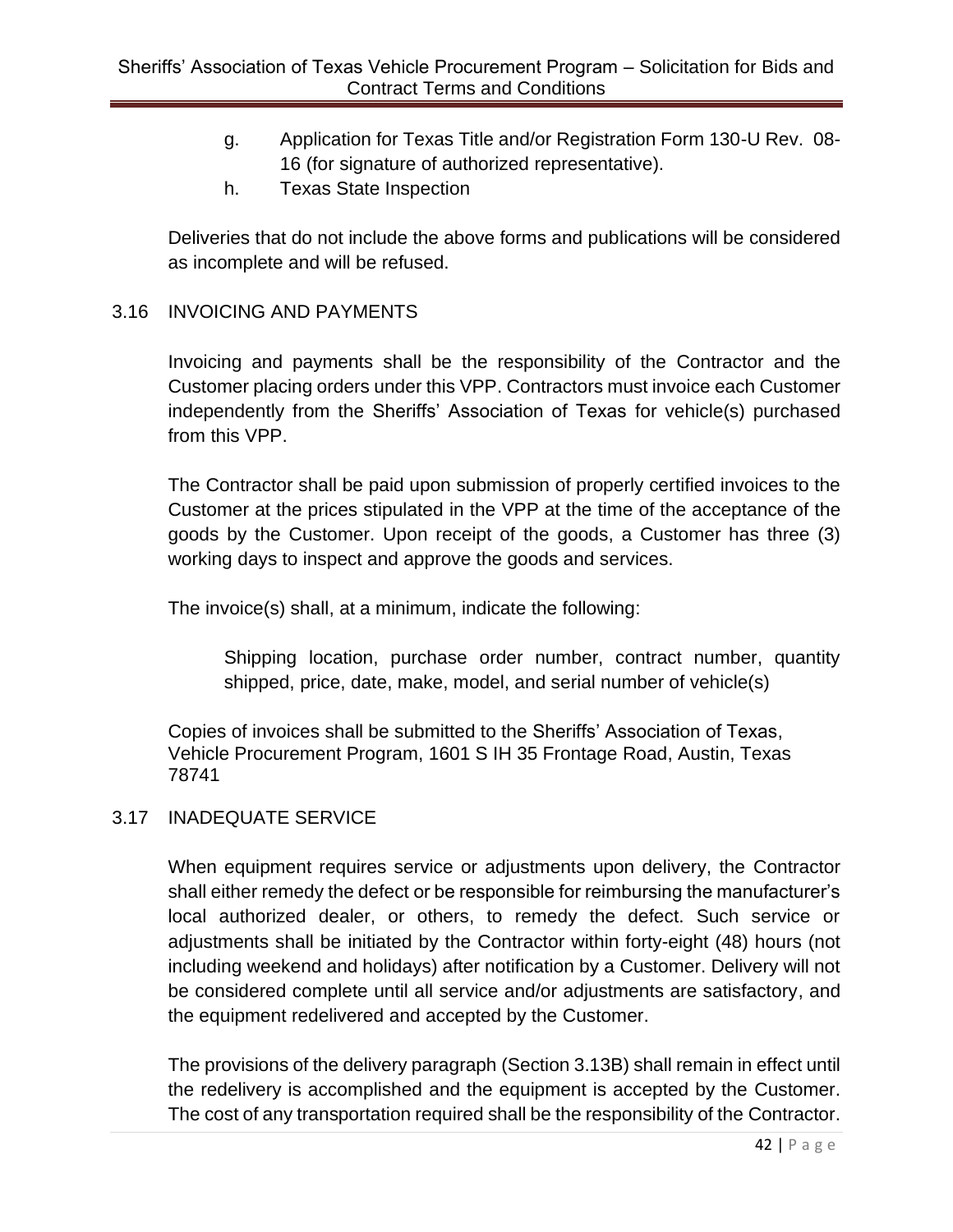#### 3.18 WARRANTY, REPAIRS, AND SERVICE

Failure by any manufacturer's authorized representative to render proper warranty service/adjustments, including providing a copy of the warranty work order to the Customer, shall subject that representative and the Contractor to suspension from the approved vendor listing until satisfactory evidence of correction is presented to the Contract Administrator.

# 3.19 CONTRACTORS' ACTIVITY REPORTS AND SCHEDULE AND FEE DEPOSIT REQUIREMENTS

Copies of purchase orders from Customers that are to be sent to the SAT:

- Are due upon receipt by the dealer. They are considered late after 10 (ten) business days.
- The SAT holds the right to implement an administrative late fee in the amount of \$50.00 per occurrence on the late issuance of purchase orders. An administrative late fee will be imposed for contractors who have 3 consecutive occurrences of failing to submit a copy of the purchase order to the SAT, once it has been submitted by the purchasing agency. Administrative late fees will be included on the quarterly report invoice.
- Not sending a copy of a purchase order to the SAT within this time frame can affect a Contractor's ability to be awarded future contracts, as this lack of contract performance will be considered by the VPAC doing contract award procurement.
- Scan a complete copy of the PO and forward by email to kaylyn@txsherffs.org.
- Place the following in the subject line PO (dealer's name)

Commission Fees to SAT:

- Reports setting out vehicle and equipment transactions and corresponding commission fees are due quarterly no later than the  $10<sup>th</sup>$  of each month (following the end of the quarter) and should be sent by email to kaylyn@txsherffs.org.
- All awarded Contractors MUST file a signed and dated quarterly report with their commission fees. Should there be no activity during a given quarter, the Contractor is required to submit a report, and must indicate "no sales this quarter" on the report.
- No copies of purchase orders are required to be filed with the quarterly report. They should already be on file.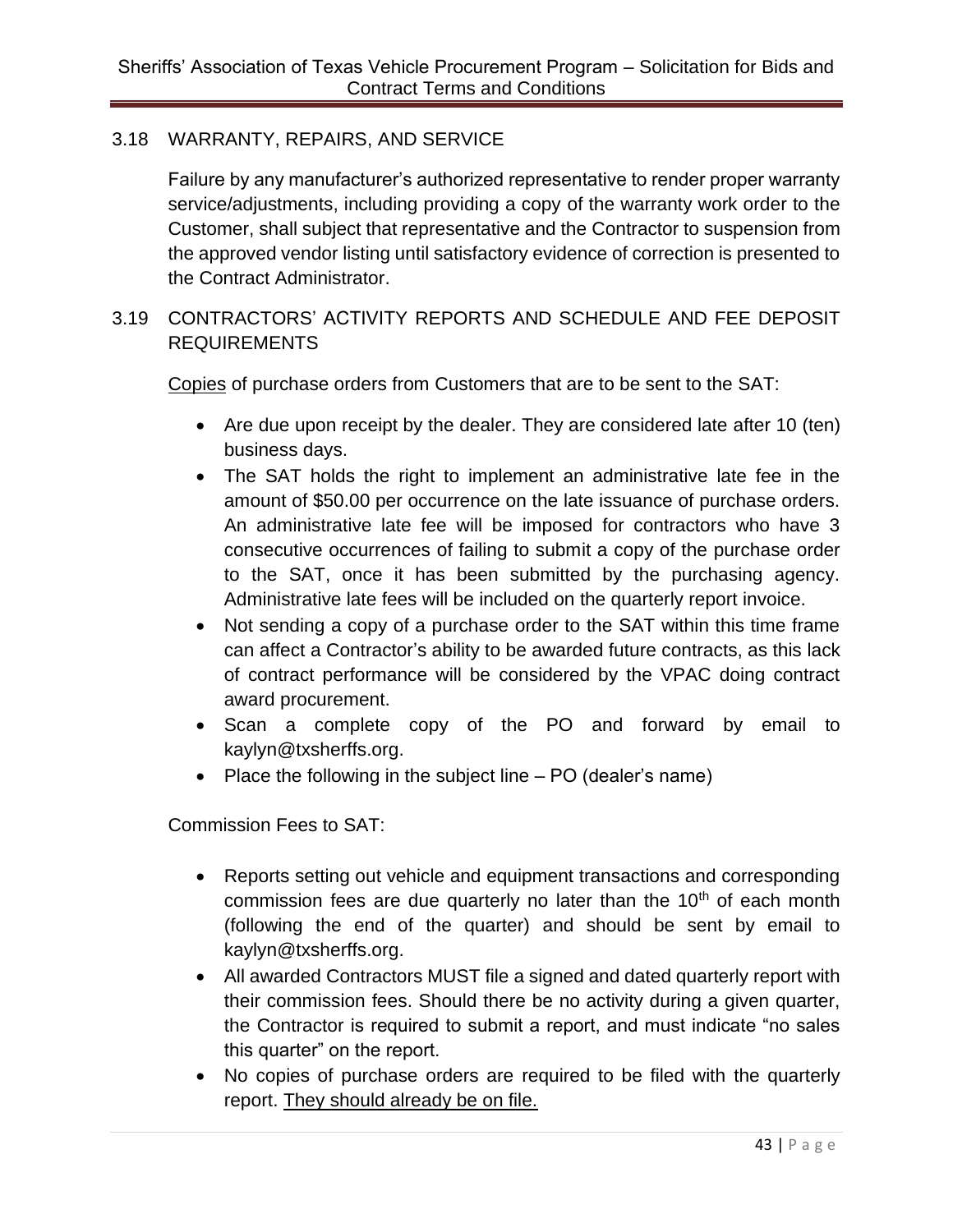- The report must be complete with the name of the dealer and the date. It is not necessary to indicate the quarter on the top of the report.
- All checks or EFTs for the commission fee must be received by the SAT no later than the  $15<sup>th</sup>$  of each month following the closing of the quarter.
- Reports which do not adhere to the required format and/or not supported by complete, legible copies of all purchase orders in their entirety will be returned to the reporting dealership for correction of cited deficiencies.

By submission of these Quarterly Activity Reports and corresponding fee deposits, the Contractor is certifying the accuracy of such reports and deposits. All reports and fee deposits shall be subject to audit by the SAT or their designee. Copies of Customer's original purchase orders will be used by the SAT as a check and balance measure.

**Contractors that fail to submit fees and Quarterly Activity Reports will incur a \$25 per day late fee for every day that fees and reports are past due, beginning on the sixteenth (16 th) day of the month following the end of the quarter. An administrative late fee will be imposed for contractors who must be reminded more than 2 times to submit the Quarterly Activity Report. All administrative late fees will be included on the invoice provided by the SAT during the Quarterly Report review period.**

Such late fees are to be included in Contractor's fee submission. Late fees which are outstanding more than 45 days can result in a bidder's disqualification in the following year's solicitation.

All notices for quarterly reports will be sent by the SAT via email ten (10) business days prior to their due date – there will be no additional faxed or email reminders for Contractors to submit quarterly reports. All participating Contractors will be responsible for making sure that the Contract Administrator has the correct email address for the person responsible for all quarterly reports. This information must be submitted to Kaylyn Mitman at kaylyn@txsherffs.org.

Failure to submit fees with accompanying quarterly reports to the SAT within 30 calendar days following the end of each quarter will result in the Contractor being found in default. A Contractor can be found in default if the Contractor fails to submit their sales summary reports even when there are no reported sales.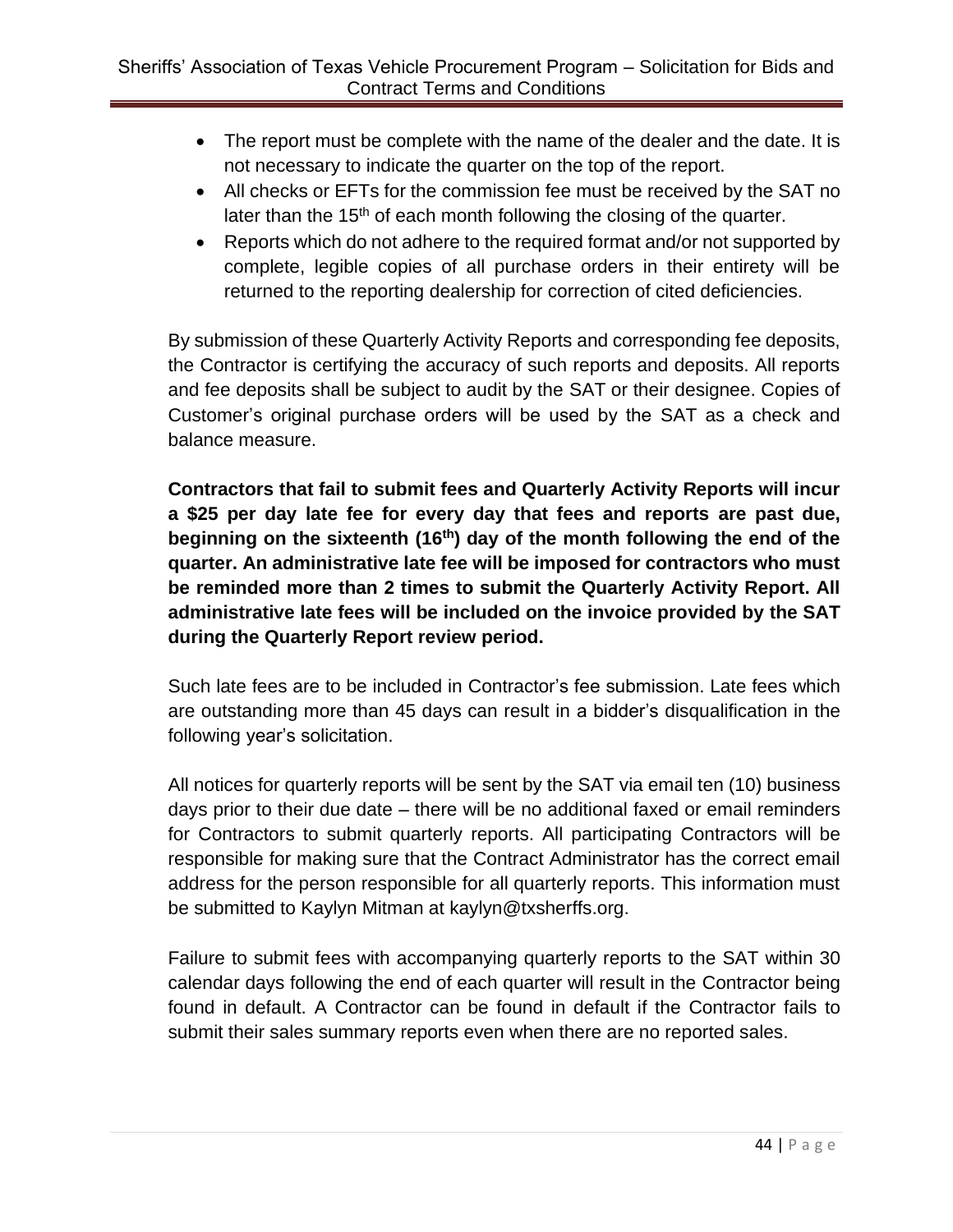# 3.20 DEALER/CONTRACTOR INSTALLED EQUIPMENT

All Contractors' installed accessories (roll car, trailer hitch, etc.) shall be installed according to the manufacturer's specifications.

All Contractor installed accessories must be manufactured by a manufacturer recognized by the industry of the accessory provided, unless the accessory is not available from a recognized manufacturer. The dealer is required to disclose the "make/model" of the product being offered and the location, design, and model must be approved by the Customer prior to installation. The dealer must also disclose the warranty of any item that is less than or exceeds factory vehicle factory warranty coverage.

An awarded Contractor that employs or subcontracts technicians to install emergency equipment on vehicles purchased on this contract are required to utilize technicians that are certified in Law Enforcement Vehicle Installation through the Engineering Validation Test Certification Commission, Inc. or an approved equivalent.

The SAT Contract Administrator may at any time during the contract period request proof of the required certification.

Any awarded Contractor that violates this provision will be considered in default of the contract. The contract may then be terminated upon a ten day written notice of said violation.

#### 3.21 PRODUCTION CUTOFF

A Contractor shall notify the SAT Contract Administrator of production cutoff dates, in writing, no less than sixty (60) days prior to the close of "Fleet Final Order Date." Purchase Orders received by the Contractor ten (10) business days prior to the final order date must be accepted and entered into the order system with the manufacturer. Purchase Orders issued and received after the cutoff date will be subject to availability. For purposes of this section, Purchase Orders shall be deemed received by the Contractor upon delivery. Delivery can be accomplished by: A) in person delivery, B) certified mail, postage prepaid, return receipt requested, C) facsimile, evidenced by a confirmation print out, or D) a commercial overnight courier that guarantees next day delivery and provides a receipt.